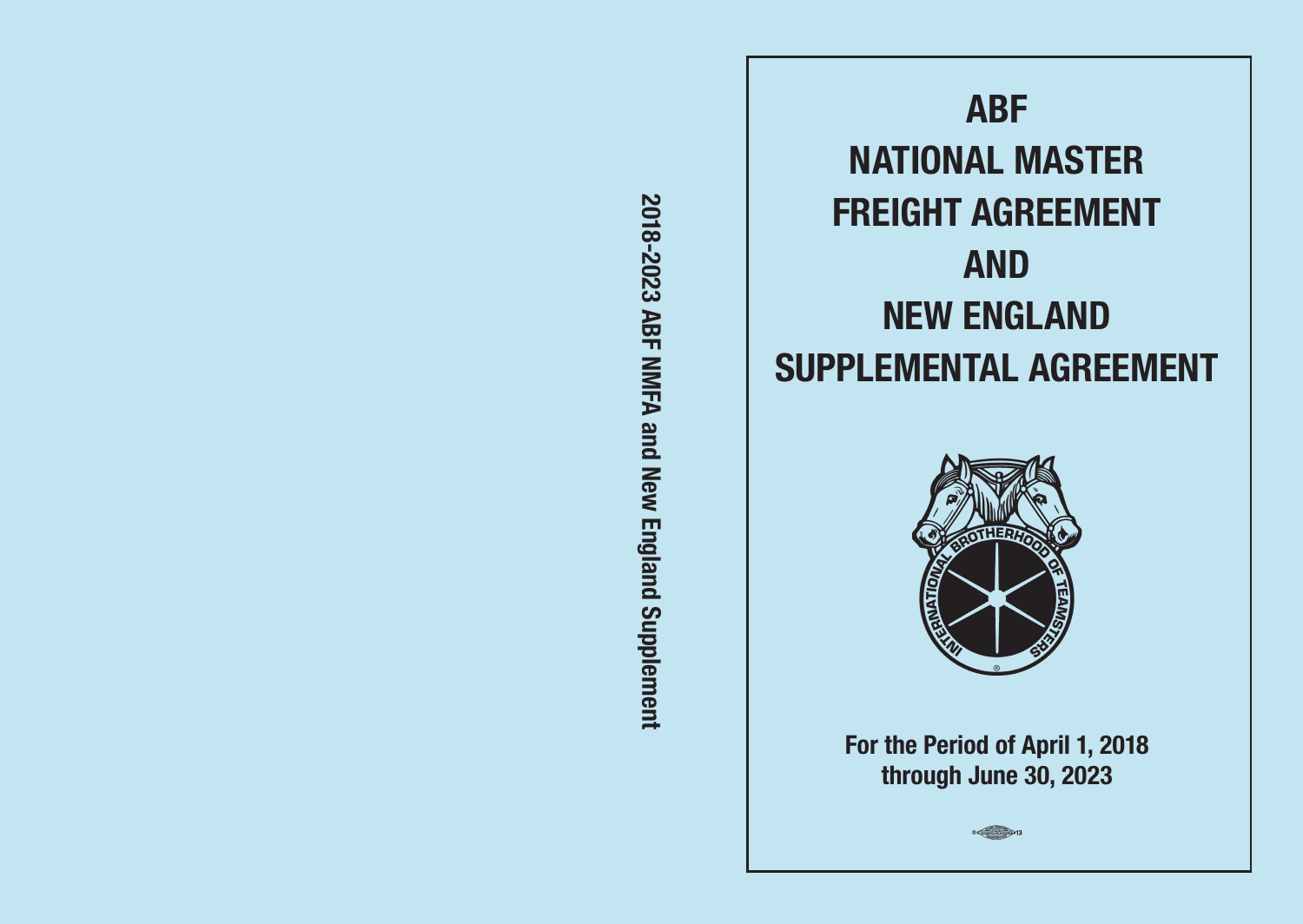# MASTER AGREEMENT WILL PRINT IN FRONT, FOLLOWED BY NEW ENGLAND SUPPLEMENT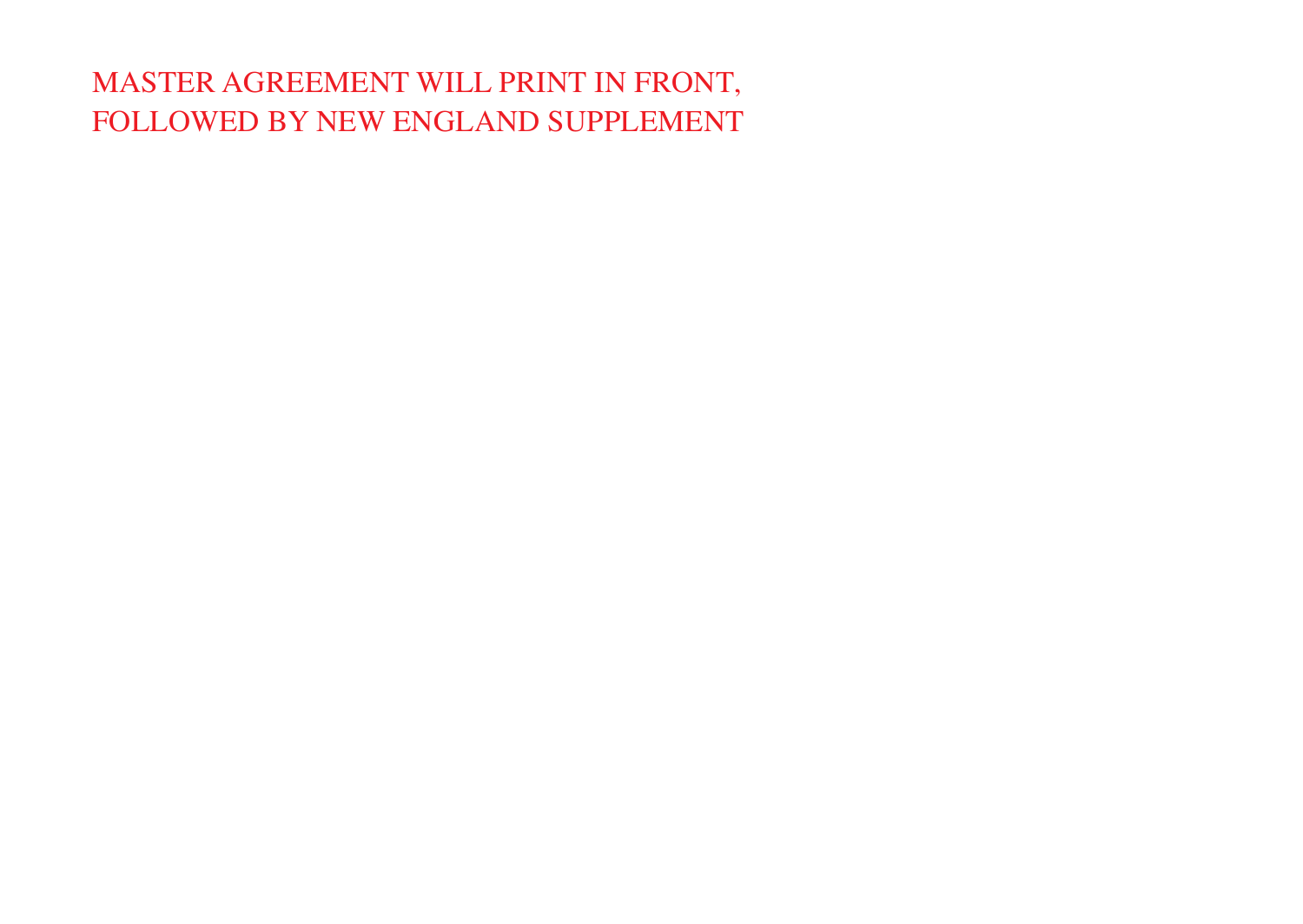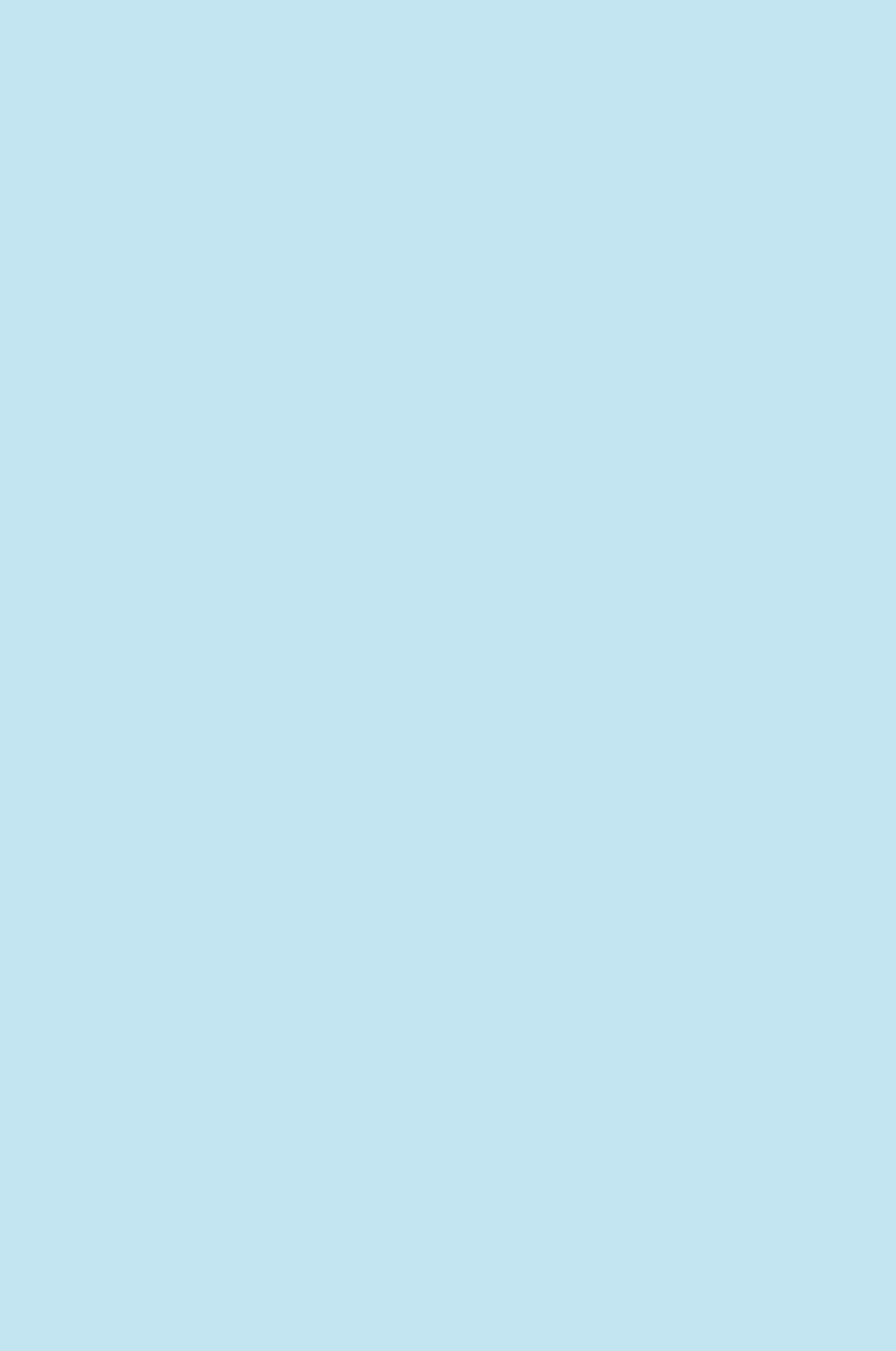# **TABLE OF CONTENTS**

| Section 3. Notice of Opening and Closing Terminals181  |  |
|--------------------------------------------------------|--|
|                                                        |  |
|                                                        |  |
| <b>ARTICLE 41. STEWARDS -</b>                          |  |
|                                                        |  |
|                                                        |  |
|                                                        |  |
|                                                        |  |
|                                                        |  |
|                                                        |  |
|                                                        |  |
|                                                        |  |
|                                                        |  |
| Section 2. Opening and/or Closing of Branches,         |  |
|                                                        |  |
|                                                        |  |
|                                                        |  |
|                                                        |  |
|                                                        |  |
|                                                        |  |
| Section 3. New Equipment and/or Operations193          |  |
| ARTICLE 45. GRIEVANCE MACHINERY COMMITTEE193           |  |
| Section 1. ABF New England Joint Area Committee 193    |  |
| Section 2. ABF Eastern Region Joint Area Committee 194 |  |
|                                                        |  |
|                                                        |  |
|                                                        |  |
|                                                        |  |
|                                                        |  |
| ARTICLE 46. GRIEVANCE MACHINERY AND UNION              |  |
|                                                        |  |
|                                                        |  |
|                                                        |  |
|                                                        |  |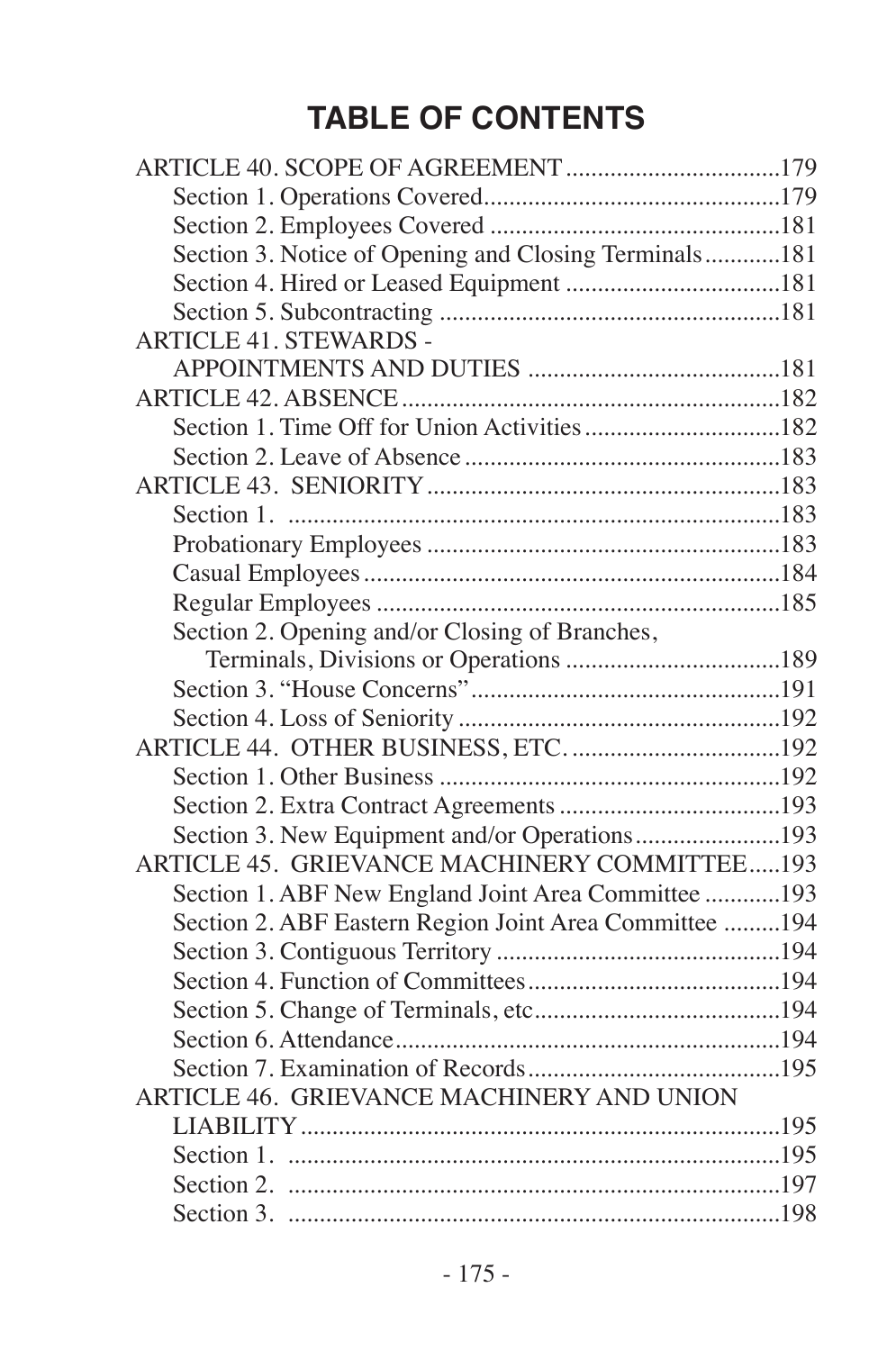| Section 4. ABF National Grievance Committee 199 |  |
|-------------------------------------------------|--|
| ARTICLE 47. DISCHARGE AND SUSPENSION 199        |  |
|                                                 |  |
|                                                 |  |
|                                                 |  |
|                                                 |  |
|                                                 |  |
|                                                 |  |
|                                                 |  |
|                                                 |  |
|                                                 |  |
|                                                 |  |
|                                                 |  |
|                                                 |  |
|                                                 |  |
|                                                 |  |
|                                                 |  |
|                                                 |  |
|                                                 |  |
|                                                 |  |
|                                                 |  |
|                                                 |  |
|                                                 |  |
|                                                 |  |
|                                                 |  |
|                                                 |  |
| ARTICLE 53. HOURS OF WORK AND OVERTIME 212      |  |
|                                                 |  |
|                                                 |  |
|                                                 |  |
|                                                 |  |
| Section 5. Break Bulk Terminal Operation 214    |  |
|                                                 |  |
| ARTICLE 55. CLASSIFICATIONS AND TRIP RATES218   |  |
|                                                 |  |
| ARTICLE 57. PICK-UPS, DELIVERIES AND            |  |
|                                                 |  |
| ARTICLE 58. RELIEF HOLDOVER, PREMIUM PAY        |  |
|                                                 |  |
|                                                 |  |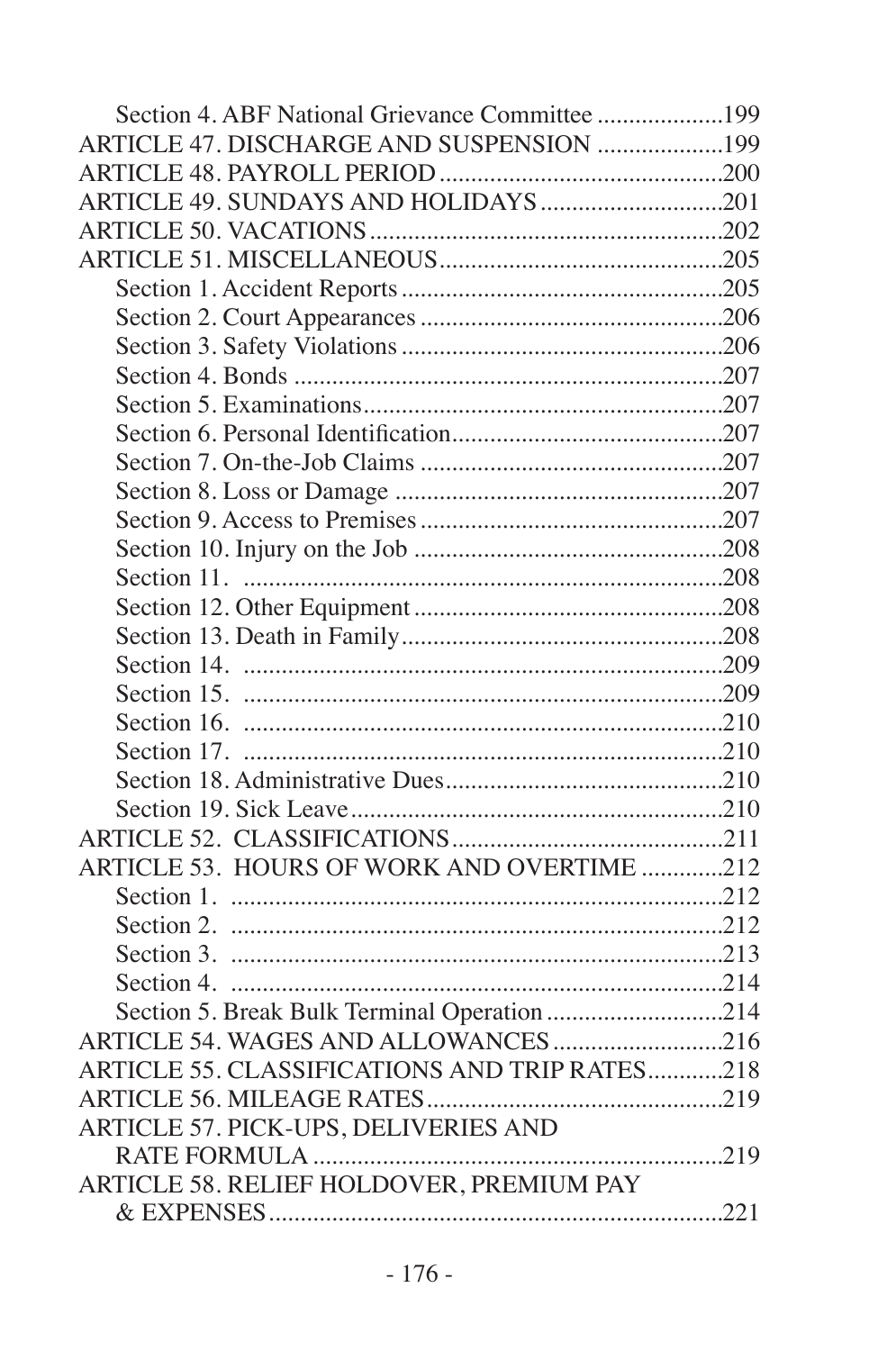| ARTICLE 61. OVERHEAD OPERATIONS 225               |  |
|---------------------------------------------------|--|
|                                                   |  |
|                                                   |  |
|                                                   |  |
|                                                   |  |
| Section 5. Mileage Determination For All Runs226  |  |
|                                                   |  |
|                                                   |  |
|                                                   |  |
|                                                   |  |
|                                                   |  |
| Section 11. Breakdowns or Impassable Highways 230 |  |
|                                                   |  |
|                                                   |  |
|                                                   |  |
|                                                   |  |
|                                                   |  |
|                                                   |  |
|                                                   |  |
| Section 2. Pickup and Delivery and Delay Time 232 |  |
|                                                   |  |
|                                                   |  |
|                                                   |  |
|                                                   |  |
|                                                   |  |
|                                                   |  |
|                                                   |  |
|                                                   |  |
|                                                   |  |
|                                                   |  |
| ARTICLE 64. HEALTH AND WELFARE FUND 238           |  |
|                                                   |  |
|                                                   |  |
|                                                   |  |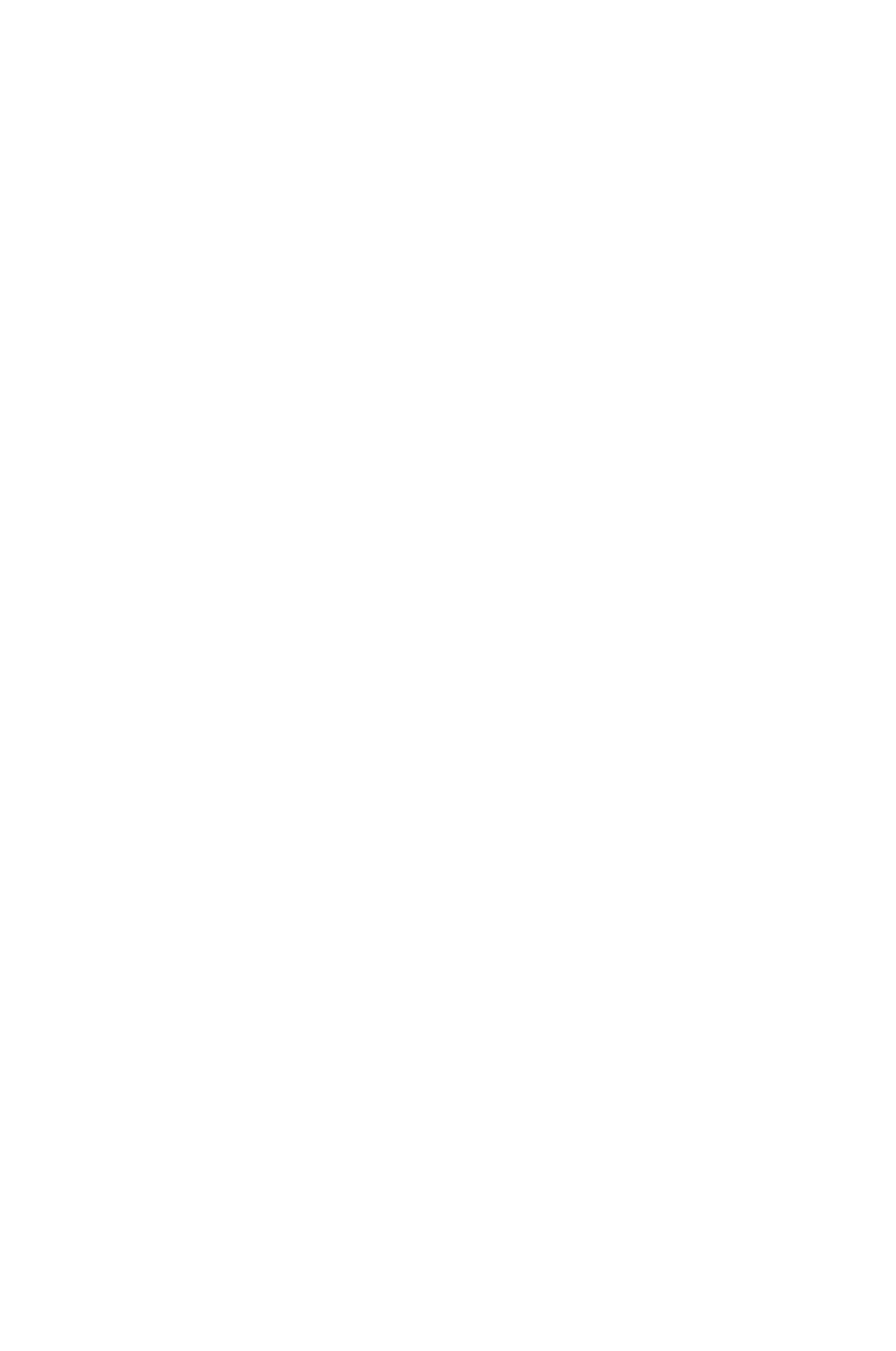# **ABF New England Freight Supplemental Agreement in CONNECTICUT, MASSACHUSETTS & RHODE ISLAND**

# **Local Unions: 170, 191, 251, 404, 443, 493, 653, 671**

# **For the Period: Beginning April 1, 2018 And Ending June 30, 2023**

ABF FREIGHT SYSTEM, INC. hereinafter referred to as the EM-PLOYER, (Company) and the above LOCAL UNION's affiliated with the INTERNATIONAL BROTHERHOOD OF TEAMSTERS, hereinafter referred to as the UNION; agree to be bound by the terms and provisions of this Agreement.

This Supplemental Agreement is supplemental to and becomes a part of the ABF Master Freight Agreement, hereinafter referred to as the "Master Agreement" for the period commencing April 1, 2018 which Master Agreement shall prevail over the provisions of this Supplement in any case of conflict between the two, except as such Master Agreement may specifically permit. Questions arising out of alleged conflicts shall be submitted directly to the ABF National Grievance Committee.

# **ARTICLE 40. SCOPE OF AGREEMENT**

#### **Section 1. Operations Covered**

The execution of this Supplemental Agreement on the part of the Employer shall cover all over-the-road and local operations of the Employer within, into and out of the area and territory described above.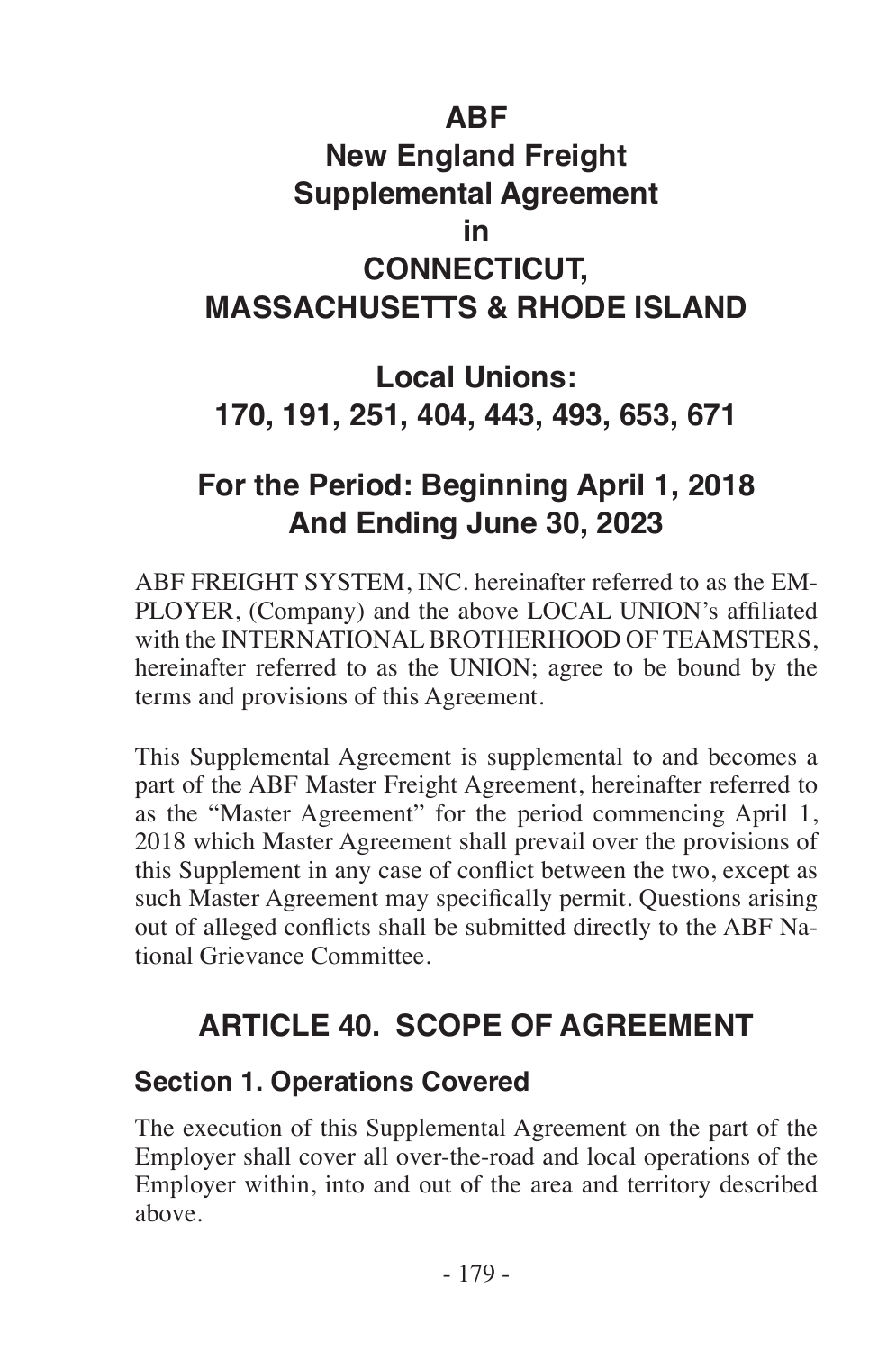All operations and work covered herein shall be performed exclusively by employees covered by this Agreement.

### **Section 2. Employees Covered**

(a) Employees covered by this Agreement shall be construed to mean, but not limited to, any driver, chauffeur or driver helper operating a truck, tractor, motorcycle, passenger or horsedrawn vehicle, or any other vehicle operated on the highways, street or private road, for transportation purposes when used to defeat the purpose of this Agreement. The term employees also includes, but is not limited to, all employees used in dock work, switching, checking, drag lines, stacking, loading, unloading, handling, shipping, receiving and assembling.

(b) Over-the-road employees shall be any driver, chauffeur, or driver-helper operating a truck or tractor, or any other vehicle, for line haul transportation purposes, between the terminal areas and overhead drivers as defined herein.

(c) Rigging work covered by this Agreement shall be any work in which the trucks, tools and equipment of the Employer, such as chain falls, cable or rope falls, rolls, jacks, blocking, dollies, steel and wood skids and any other equipment, including mobile cranes, winches, fork lift trucks and all other power units, are used by the Employer in the rigging craft, and further including the loading and unloading of materials at railroads and all other shipping and receiving facilities.

(d) Supervisory personnel of the Employer shall be restricted from performing the work which is recognized as the work of employees covered by this Agreement except, where no local cartage employees are on property, a supervisor can load an unscheduled customer pick-up on an occasional and incidental basis. It is understood that this provision is intended to only apply to unanticipated situations taking less than 30 minutes. The Company shall not intentionally schedule such pick-up for times when the local cartage employees are not available.

(e) In the event that any Employer signatory to this Agreement puts into effect a freight operation requiring the use of a helicopter pilot, co-pilot and/or ground crews, it is hereby agreed to and recognized that such employees shall be included as employees within the scope of this bargaining unit.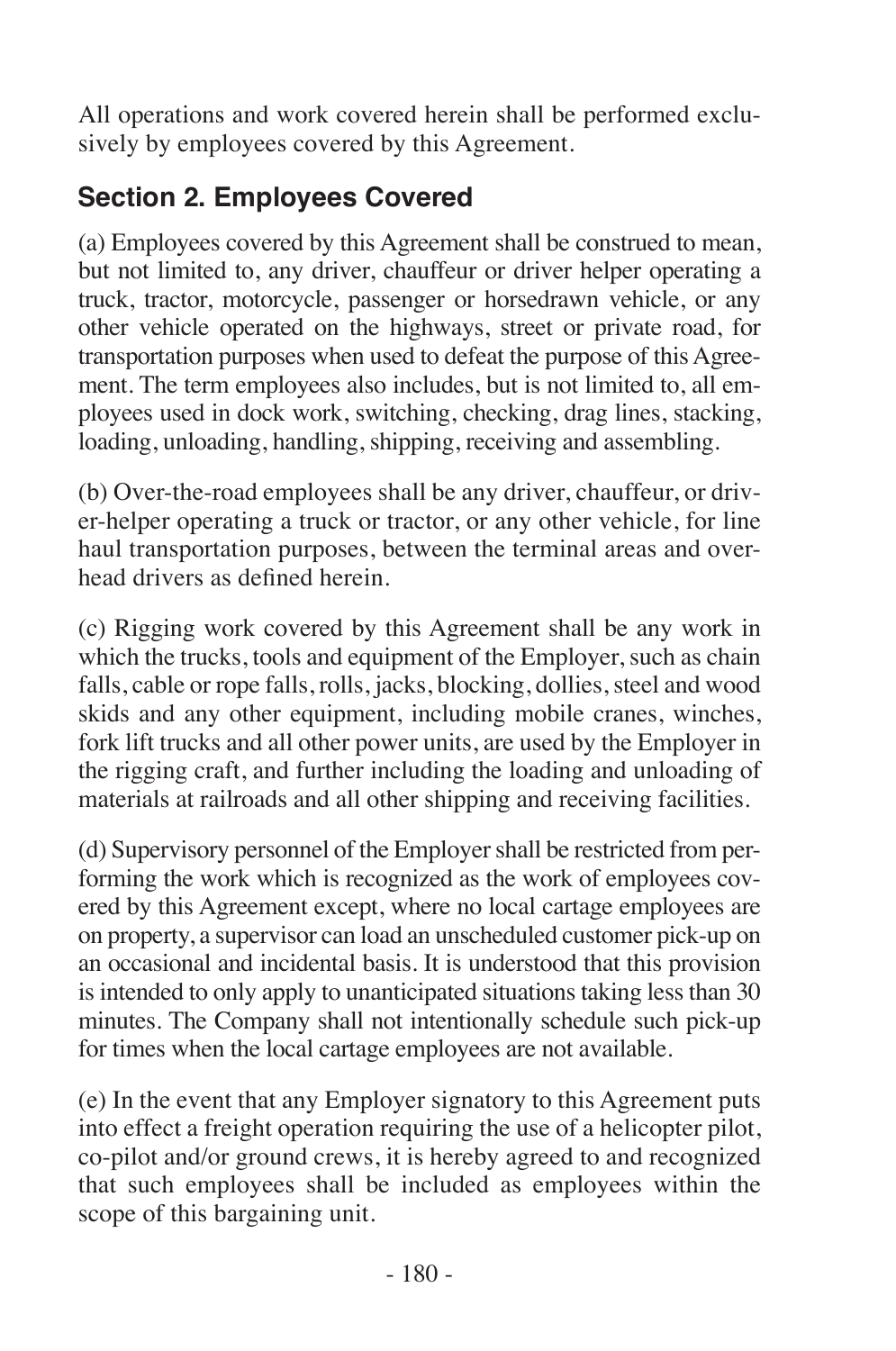### **Section 3. Notice of Opening and Closing Terminals**

If the Employer contemplates opening or closing any terminals within the jurisdiction of the eleven (11) Local Unions listed on the title page hereof, he shall notify the Local Unions at least thirty (30) days prior to making such change.

#### **Section 4. Hired or Leased Equipment**

In all cases hired or leased equipment shall be operated by a bargaining unit employee of the Employer. In the event the Employer employs employee owner-operators, the Employer will negotiate the wages, benefits and working conditions for these owner-operators with TNFINC.

#### **Section 5. Subcontracting**

**Refer to Article 32 Subcontracting ABF National Agreement**

# **ARTICLE 41. STEWARDS— APPOINTMENTS AND DUTIES**

The Employer recognizes the right of the Union to designate job stewards and alternates for each terminal from the Employer's seniority list, but no more than one in each classification. The authority of job stewards and alternates so designated by the Union shall be limited to, and shall not exceed the following duties and activities:

1. The investigation and presentation of grievances to his Employer, or the designated company representative in accordance with the provisions of this collective bargaining agreement;

2. The collection of dues when authorized by appropriate Local Union official;

3. The transmission of such messages and information which shall originate with, and are authorized by the Local Union or its officers, provided such messages and information:

(a) have been reduced to writing, or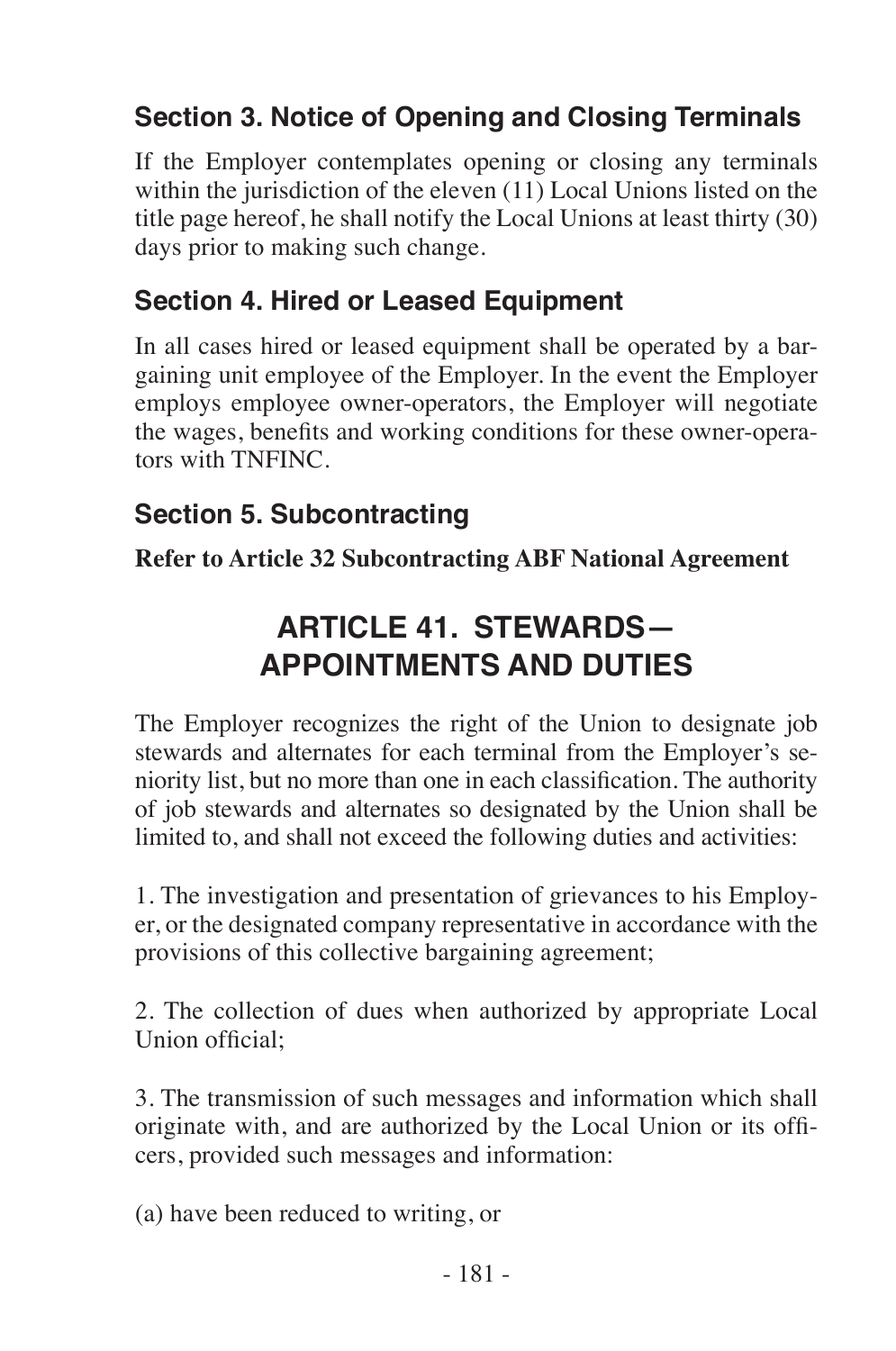(b) if not reduced to writing, are of a routine nature and do not involve work stoppages, slow-downs or refusals to handle goods.

(c) Failure on the part of the Employer to allow stewards sufficient time to perform his or her duties as outlined above or harassment by either party, shall be subject to the grievance machinery.

Job stewards and alternates have no authority to take strike action, cause a slowdown or any other action interrupting the Employer's business, except as authorized by official action of the Union. The Employer recognizes these limitations upon the authority of job stewards and their alternates, and shall not hold the Union liable for any unauthorized acts. The Employer in so recognizing such limitations shall have the authority to impose proper discipline, including discharge, in the event the shop steward has taken unauthorized strike action, or work stoppage in violation of this Agreement. The Union reserves the right to remove the Shop Steward at any time, for the good of the Union.

The Union Steward shall be accorded Super Seniority with respect to terms and conditions of employment for layoff and recall purposes only, and in other situations that assure the Steward greater accessibility to co-workers to genuinely assist him to perform his functions as a Steward which will be to the benefit of co-workers.

NOTE: This Article supersedes the Stewards' Article in the National Master Freight Agreement.

# **ARTICLE 42. ABSENCE**

#### **Section 1. Time Off for Union Activities**

The Employer agrees to grant the necessary and reasonable time off, without discrimination or loss of seniority rights and without pay, to any employee designated by the Union to attend a labor convention or serve in any capacity or other official Union business, provided forty-eight (48) hours' written notice is given to the Employer by the Union, specifying length of time off. The Union agrees that, in making its request for time off for Union activities,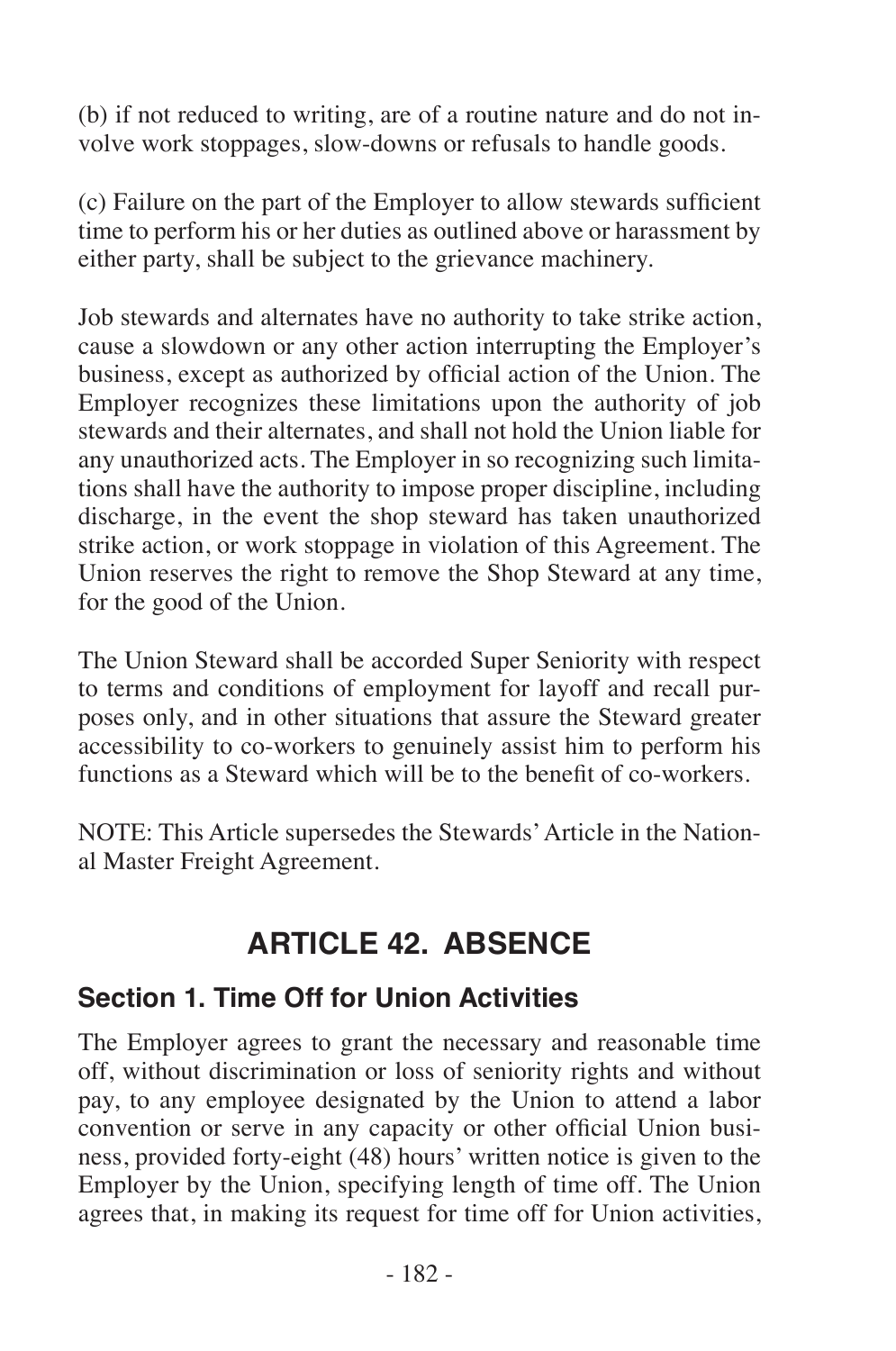due consideration shall be given to the number of men affected in order that there shall be no disruption of the Employer's operation due to lack of available employees.

### **Section 2. Leave of Absence**

Any employee desiring leave of absence from his employment shall secure written permission from both the Local Union and Employer. The maximum leave of absence shall be for thirty (30) days and may be extended for like periods. Permission for extension must be secured from both the Local Union and Employer in writing. During the period of absence, the employee shall not engage in gainful employment. Failure to comply with this provision shall result in the complete loss of seniority rights for the employees involved. Inability to work because of proven sickness or injury shall not result in the loss of seniority rights.

# **ARTICLE 43. SENIORITY**

### **Section 1.**

(a) Seniority for employees governed by this Agreement shall be defined as the period of employment with the Employer in the work covered by this Agreement, at the terminal (or terminals) within the jurisdiction of the Local Union(s). It shall be deemed to include any seniority presently held by an employee through agreement between the Employer and the Local Union prior to this Agreement. Where the current practice of a Master Seniority List exists, it will continue in effect for the duration of this Agreement.

### **Probationary Employees**

(b) (1) All new employees shall be hired on a thirty (30) calendar days' trial basis and shall work under the provisions of this Agreement, within which time they may be dismissed without protest by the Union. However, the Employer may not discharge or discipline for the purpose of evading this Agreement or discriminating against Union members. After thirty (30) days' trial period they shall be placed on the seniority list as regular employees in accordance with their date of hire, provided, however, that an employee must work a minimum of ninety-six (96) hours during his thirty days' trial period.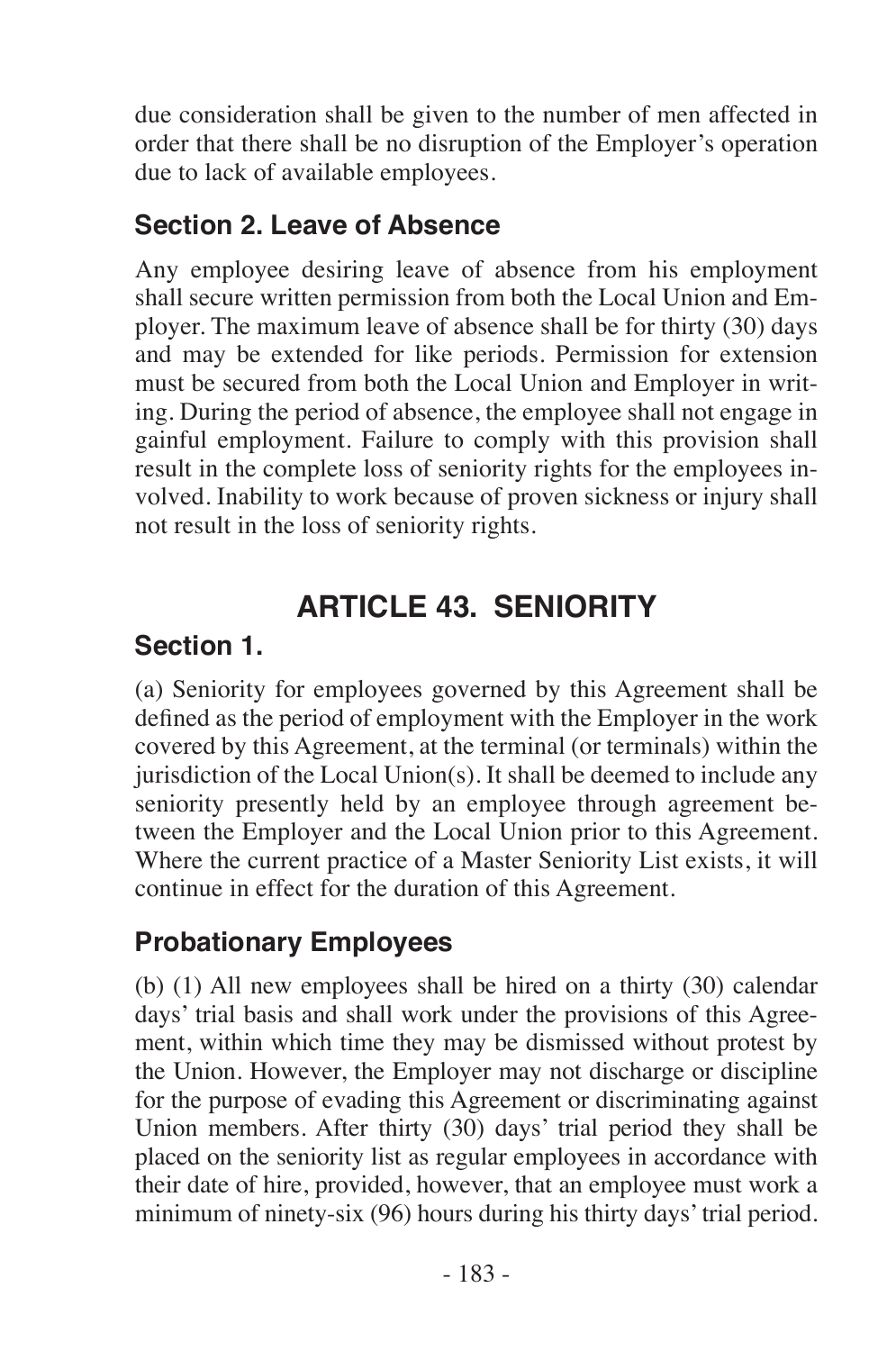In case of discipline within the thirty (30) day period, the Employer shall notify the Local Union in writing.

(2) During the probationary period, the employee may be terminated without further recourse; provided, however, that the Employer may not terminate the employee for the purpose of evading the Agreement or discriminating against Union members. A probationary employee who is terminated by the Employer during the probationary period and is then worked again at any time during the next full twelve months at any of that Employer's locations within the jurisdiction of the Local Union covering the terminal where he first worked, except in those jurisdictions where the Local Union maintains a hiring hall or referral system, shall be added to the regular seniority list with a seniority date as of the date that person is subsequently worked.

(3) Probationary employees shall be paid at the new hire rate of pay during the probationary period; however, if the employee is terminated by the Employer during such period, he shall be compensated at the full contract rate of pay for all hours worked retroactive to the first day worked in such period.

All new employees (probationary, casual, etc.) shall start only on established starting times on the working schedule except as a replacement for absenteeism or sickness or for the purpose of making pickups only.

An employee who so qualifies for seniority status shall have his seniority date revert back to his first day worked within the thirty (30) days probationary period.

#### **Casual Employees**

(1) A casual employee is an individual who is not on the regular seniority list and who is not serving a probationary period. Casuals shall not have seniority status. Casuals shall not be discriminated against for future employment.

(2) When an Employer utilizes a casual employee for fifteen (15) days within a calendar month, he shall begin his probationary status effective with his 16th day worked. He shall gain seniority status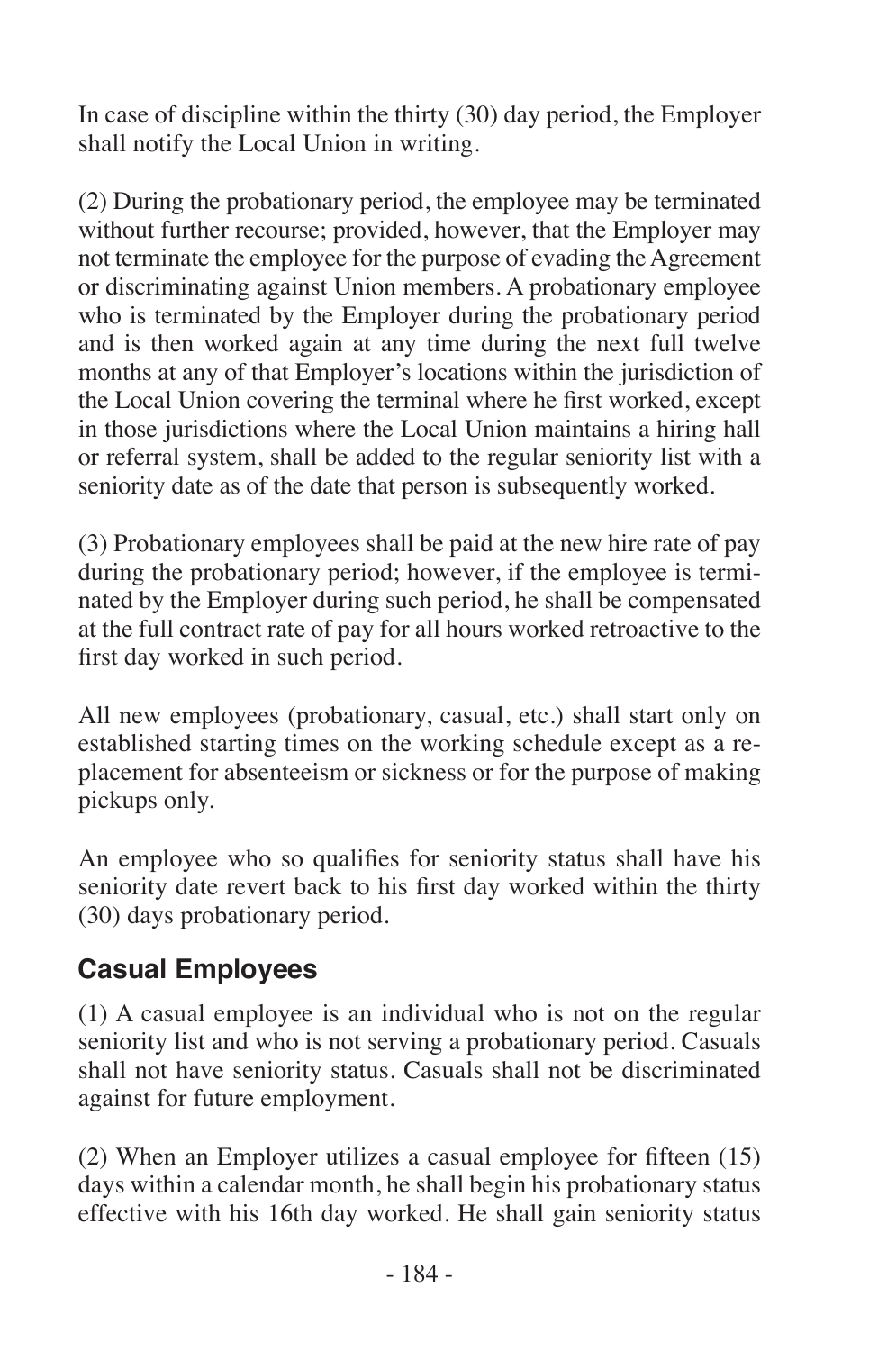after having worked a minimum of ninety-six (96) hours within a thirty (30) calendar day period and having worked the first (1st) and thirtieth (30th) day of the thirty (30) calendar day period. His seniority date shall be the first (1st) day worked within that thirty (30) day probationary period.

(3) A monthly list of all extra (e.g., laid-off), casual (supplemental or replacement) and/or probationary employees used during that month shall be submitted to the Local Unions by the tenth (10th) day of the following month. Such list shall show:

(a) The employee's name, address, and Social Security number;

(b) The dates worked;

(c) The classification of work performed each day, and the hours worked;

(d) The name, if applicable, of the employee replaced. This list shall be compiled on a daily basis, and shall be available for inspection by a Union representative and/or shop steward.

#### **Regular Employees**

(c) Preference shall be given to regular employees older in service and in order of their seniority to the work available, provided that such employees are available at such time as the work is assigned and are qualified to perform the work required.

(d) Regular employees in order of their seniority shall have preference:

(1) In selection of starting times and assignment from the working schedule.

(2) In filling of vacancies and job opportunities in the working schedule.

(3) To work opportunity in the event of layoff for lack of work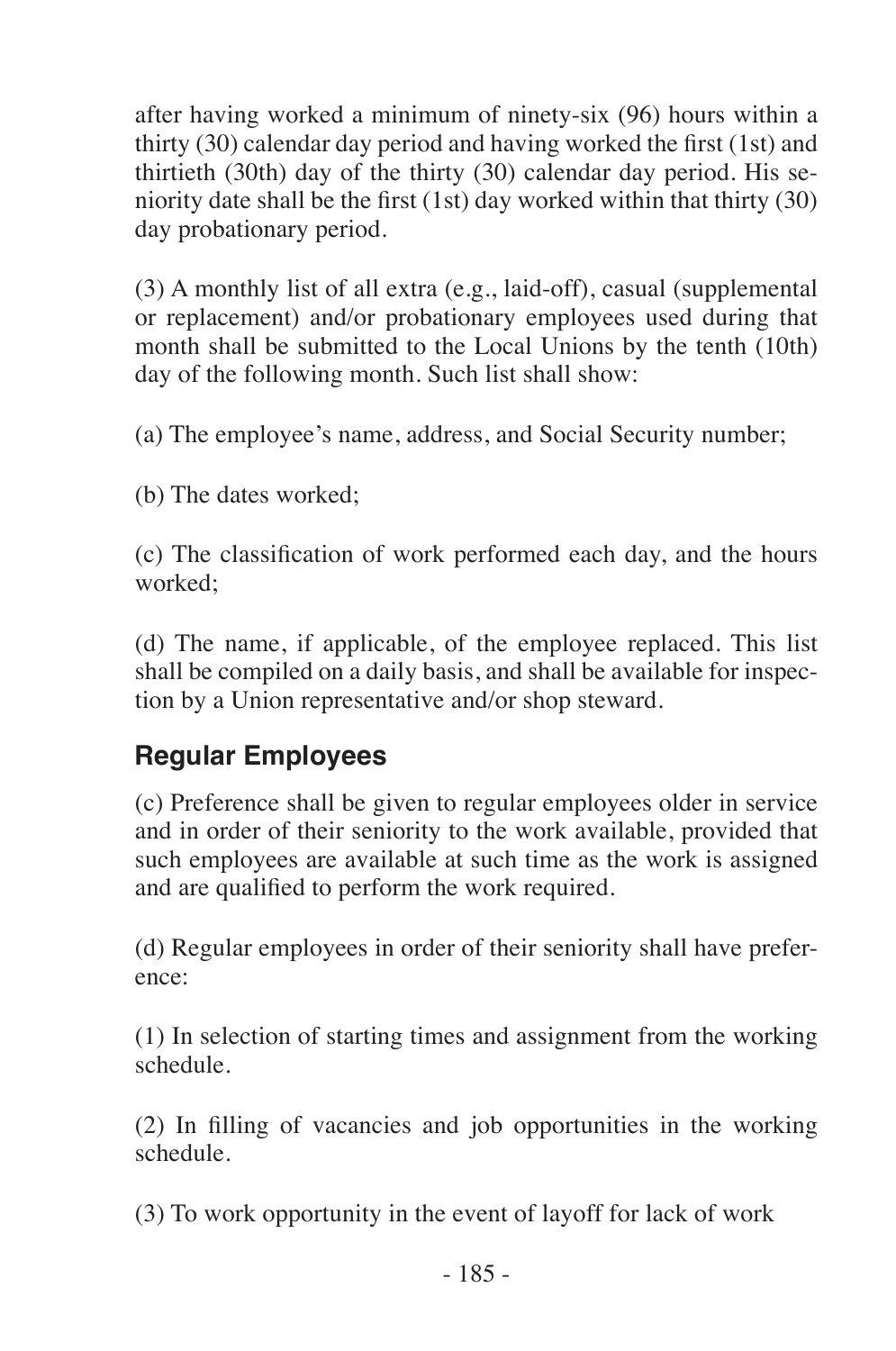(4) In recall to work after layoff.

(5) In selection of vacations from the vacation schedule.

(6) Seniority does not give an employee the right to choose any specific unit or load.

(7) In those instances where unassigned local cartage drivers start at the same time, window seniority shall prevail in terms of their selection of loads, which the Employer has determined are scheduled for departure at the time. It is understood that a driver's choice shall be based on P & D territory only. It is further understood that load composition and/or equipment shall not be a factor in the selection process.

(e) All jobs shall be bid at least on an annual basis, within thirty (30) days of the commencement of each contract year. A definite reporting time and working schedule covering all regular employees shall be established by the Employer and the Union. It being understood that no employee shall be required to work in excess of (consistent with his business requirements) ten (10) hours after returning from one tour of duty whether it be by driving or a combination of driving and dock work, provided the involved employee notifies his superior at the start of his work day, emergencies excluded. Such request shall not be abused and will not be unreasonably withheld. Current area practices shall continue with regard to break periods. There shall be no layoff to evade the provisions of this Agreement relating to scheduling and starting time. No change in any assignment or reporting time under the schedule, shall be made by the Employer without the consent of the Union. The schedule, when changed and agreed upon, shall be posted by the Employer on Monday to become effective the following Monday. The requirement of Union "consent" does not mean the Union may arbitrarily or capriciously refuse to recognize the Employer's need to operate an efficient business and in doing so recognize his need to increase or decrease the number of employees, which may necessitate the changing of schedules and starting time.

The Employer and the Union may agree, subject to approval by the New England Supplemental Negotiating Committee, to have 4-10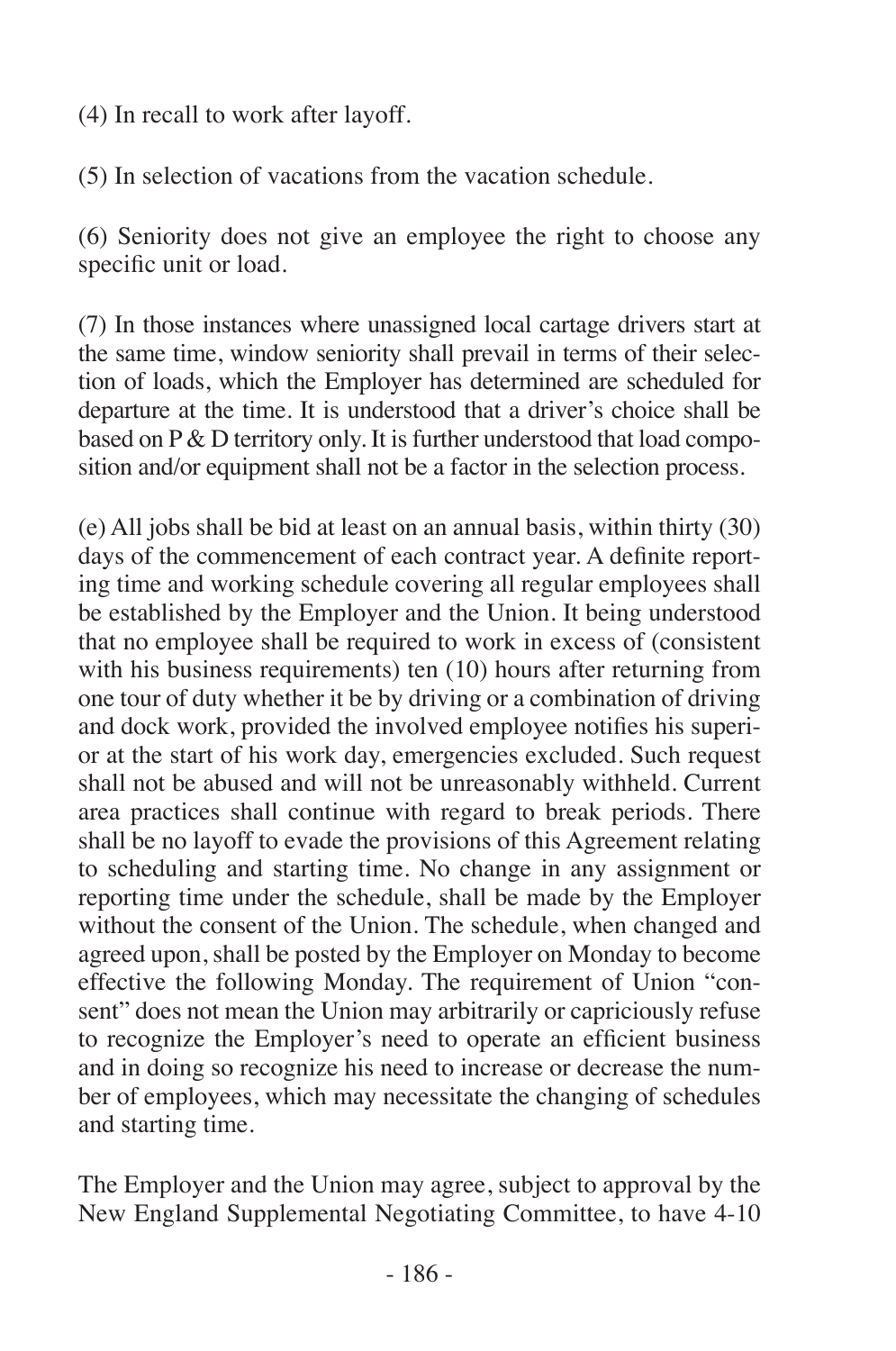hour bids, which shall be consecutive, Monday-Thursday or Tuesday-Friday.

All 4-10 hour bid employees shall be guaranteed a 40 hour week regardless of seniority. Employees working a 4-10 hour bid shall receive holiday pay equal to ten (10) hours. If required to work on a 5th day during any week, the employees shall be compensated at the time and one-half rate of pay for all hours worked. Any employee on the seniority list as of the effective date of this Agreement, shall not be forced on a 4-10 hour bid.

Any employee senior to a 4-10 hour bid man, not receiving more than three (3) days work in a week, due to layoff, may bump the most junior 4-10 hour bid man the following payroll period. Notification of intention to bump must be made known to the Employer no later than noon on Friday, preceding the next payroll period. It is understood that the employee that bumps into 4-10 hour bid must remain on said bid until such time as he is displaced by layoff or rebid.

(f) Regular employees in the order of their seniority shall have the right to select their reporting times and assignments from the schedule, and to hold such assignments unless displaced by a change in schedule or by layoff for lack of work.

(g) Sunday and Saturday work shall be apportioned among the regular employees in the manner determined by the Local Union and the Employer.

(h) An employee called to work before his regular scheduled report time shall not be required to take time off to compensate therefore.

(i) An Act of God may exist if severe weather conditions exist at a: terminal proper; within the general geographical area served by a Local Cartage terminal; or in the final leg of road operations so that the terminal(s) is not receiving freight in accordance with the normal schedule.

Conditions may vary from carrier to carrier and an Act of God situation may exist for one or more carriers and not others.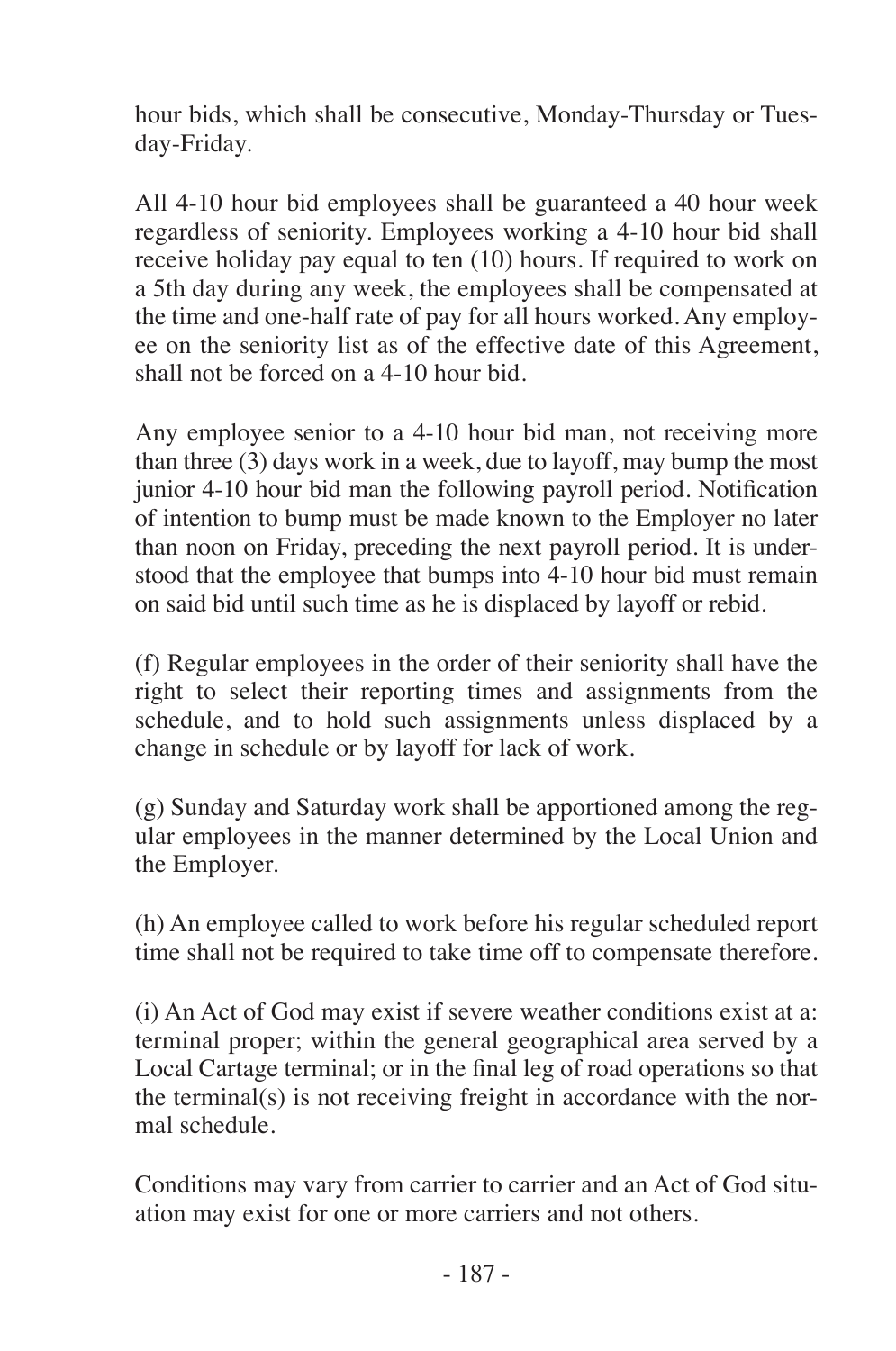A terminal must declare an Act of God emergency uniformly by shift cancellations, until such time as the Act of God emergency is revoked.

Employees working while the Act of God is invoked are subject to the eight (8) hour guarantee.

Work opportunities during the Act of God emergency must be offered in seniority order providing the employee will protect his next regularly scheduled starting time once the Act of God has been canceled.

Upon revocation of the Act of God emergency employees will be recalled uniformly by shift or will report as scheduled at their assigned starting times.

An employee shall be notified of a layoff at the end of his tour of duty, except for an Act of God, fire or utility failure. In the event of layoff, the most junior employee shall be the first laid off and rehiring shall be in inverse order of seniority. Road drivers laid off during the week may bump into City Board only at the beginning of the next payroll period, and city employees laid off during the week may bump into the Road Board only at the beginning of the next payroll period. However, laid-off employees shall be entitled to extra work if available and qualified.

(j) In the event of a recall of an employee laid off, the laid-off employee shall be given notice, at least the night before (except for absenteeism or sickness on that day), or recall by telephone or telegram or personal contact, to the address last given the Employer by the employee. Where work develops during the next day, the Employer shall, in the order of seniority of the laid-off men, make such work available by telephoning or telegram or personally contacting the employee at his home or such place as he shall have designated with the dispatcher as the place of contact. An employee recalled by the above procedure must notify the Employer as soon as possible in advance of the specified time for his report of his intention to report. In the event the employee fails to comply with the above provision he shall have no claim for work opportunity lost until he reports, but the Employer shall be responsible for the work opportunity lost if he shall fail to comply with these provisions. If an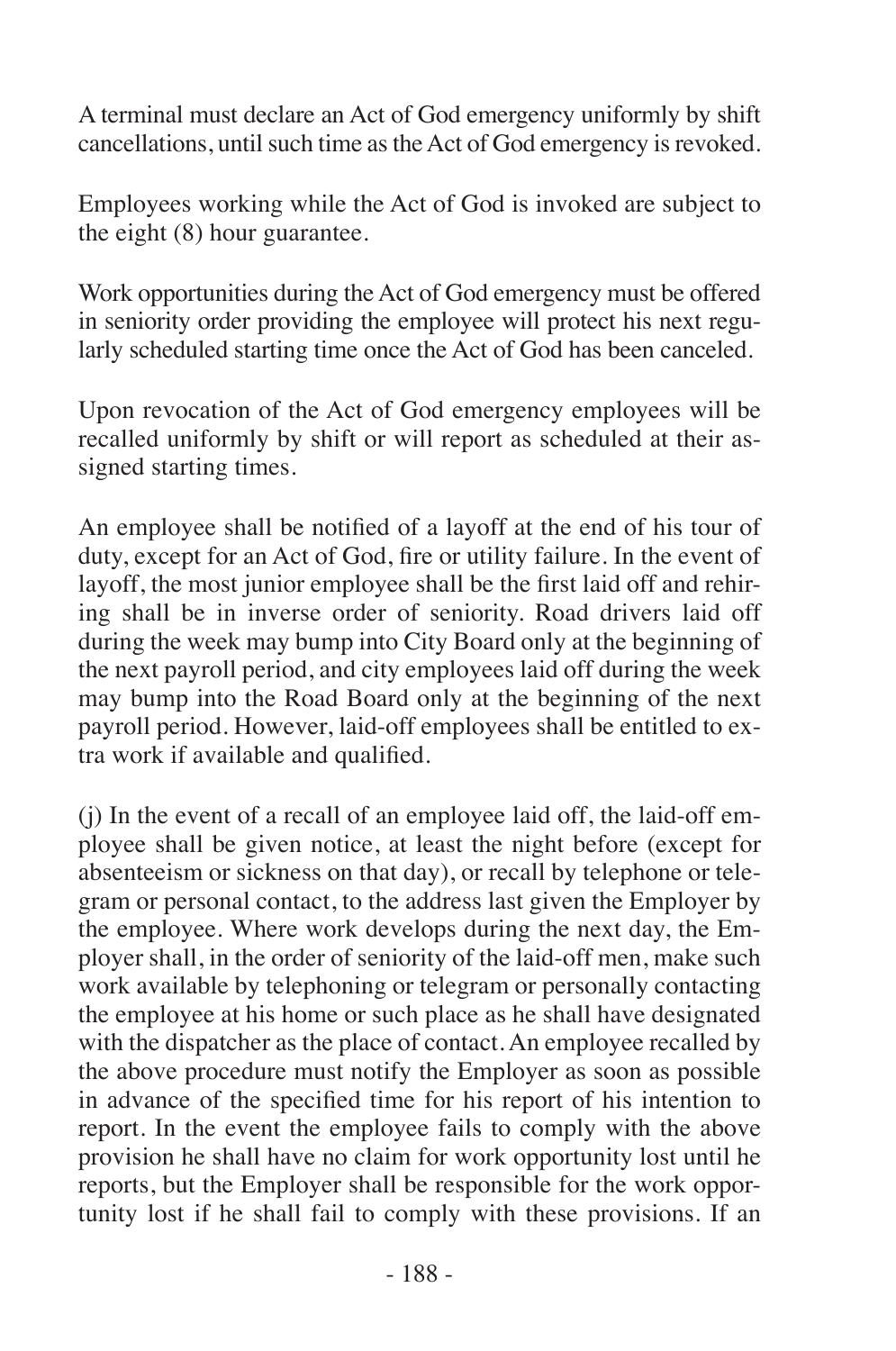employee is recalled at a time other than his scheduled starting time (except as a replacement for absenteeism or sickness, or for the purpose of making pickups only) it must be at a starting time previously established on the working schedule.

#### **Section 2. Opening and/or Closing of Branches, Terminals, Divisions or Operations**

(a) Opening New Branches, Terminals, Divisions or Operations

1. When a new branch, terminal, division or operation is opened (except as a replacement for existing operations or as a new division in a locality where there are existing operations), the Employer shall offer the opportunity to transfer to regular positions in the new branch, terminal, division or operations in the order of their company or classification seniority, to employees in those branches, terminals, divisions or operation which are affected in whole or in part by the opening of the new branch, terminal, division or operation. This provision is not intended to cover situations where there is replacement of an existing operation or where a new division is opened in a locality where there is an existing terminal. In these latter situations, laid-off employees in the existing facilities shall have first opportunity for employment at the new operation in accordance with their seniority. If all regular full-time positions are not filled in this manner, then the provisions of the above paragraph shall apply.

2. The transferred employees, other than those referred to in the exception to Section 1, above, shall, within the jurisdiction of this Supplemental Agreement, for a period of thirty (30) days following the transfer, have an unqualified right to return to their old branch, terminal, division, or operation if it is still in existence and carry with them their seniority at that old branch, terminal, division, or operation. Employees who avail themselves of the transfer privileges because they are on layoff at their original terminal may exercise their seniority rights if work becomes available at the original terminal. Transferred employees shall have, after thirty (30) days, the same privileges with respect to subsequent transfers as set forth in paragraph 1 above.

(b) Closing of Branches, Terminals, Divisions or Operations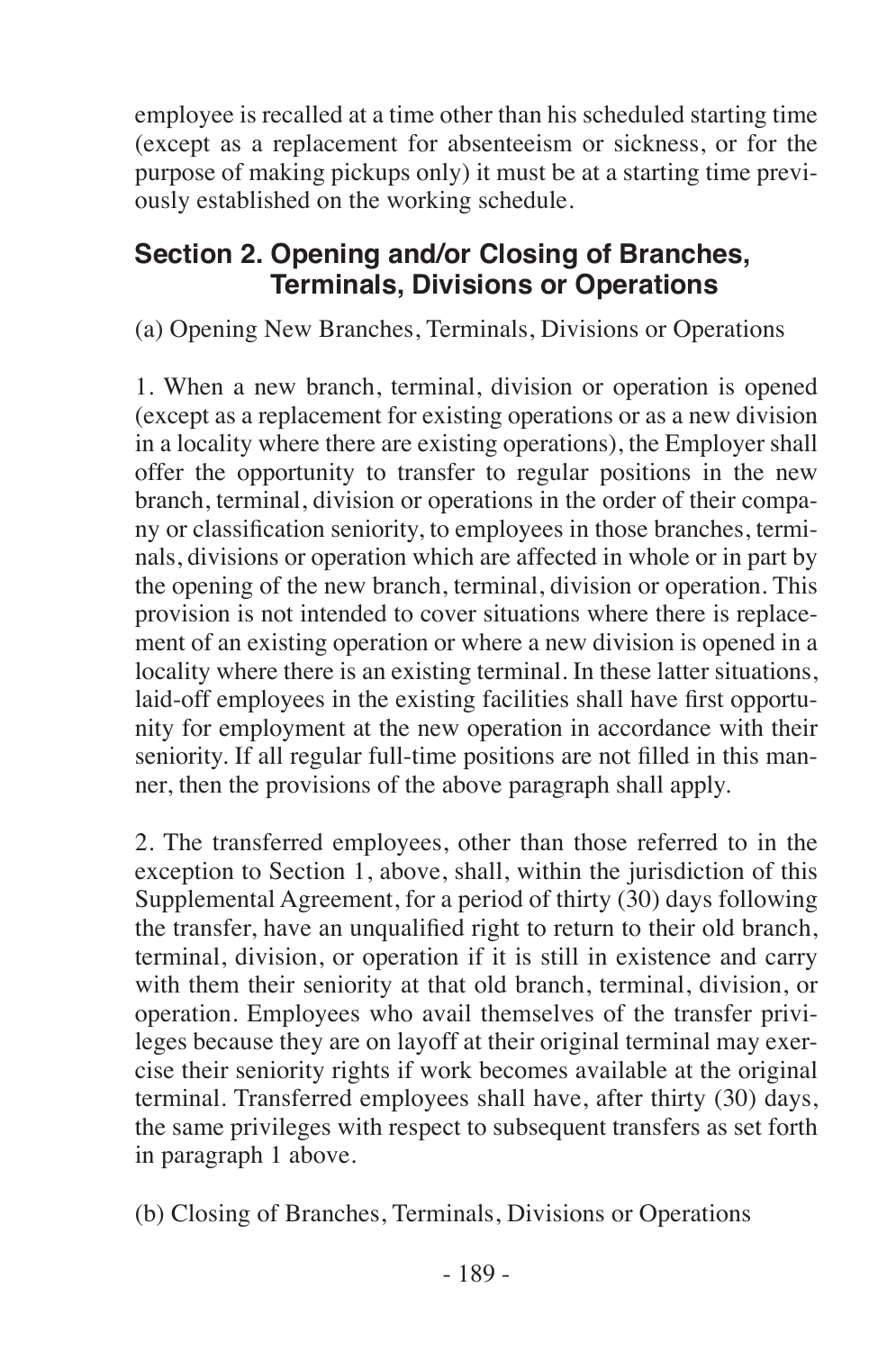1. When a branch, terminal, division or operation is closed and the work of the branch, terminal, division or operation is eliminated an employee who was formerly employed at another branch, terminal, division or operation shall have the right to transfer back to such former branch, terminal, division or operation into which he is transferring provided he has not been away from such original terminal for more than two years.

2. When a branch, terminal, division or operation is closed or partially closed and the work at the branch, terminal, division or operation is transferred to another branch, terminal, division or operation in whole or in part, an employee at the closed or partially closed down branch, terminal, division or operation shall have the right to transfer to the branch, terminal, division or operation into which the work was transferred if regular work is there available.

(c) In the opening and/or closing of branches, terminals, divisions or operations, the provisions of the National Master Freight Agreement shall apply except that within the jurisdiction of this Supplemental Agreement an employee shall exercise his seniority on a Company basis in the affected branches, terminals, divisions or operations. It is further understood that those employees affected shall transfer to the branches, terminals, divisions or operations creating one master seniority list; and those employees lowest on the seniority list shall be laid off first.

(d) Classifications "Qualifications"

In all transfers referred to in Section 2 (a) and (b) above the employee must be qualified to perform the job by experience in the classifications.

(e) Merger

When two or more companies merge their operations then the employees of the respective companies shall all be placed on one seniority roster in the order of the earliest date of hire of each of the employees with their respective Employer.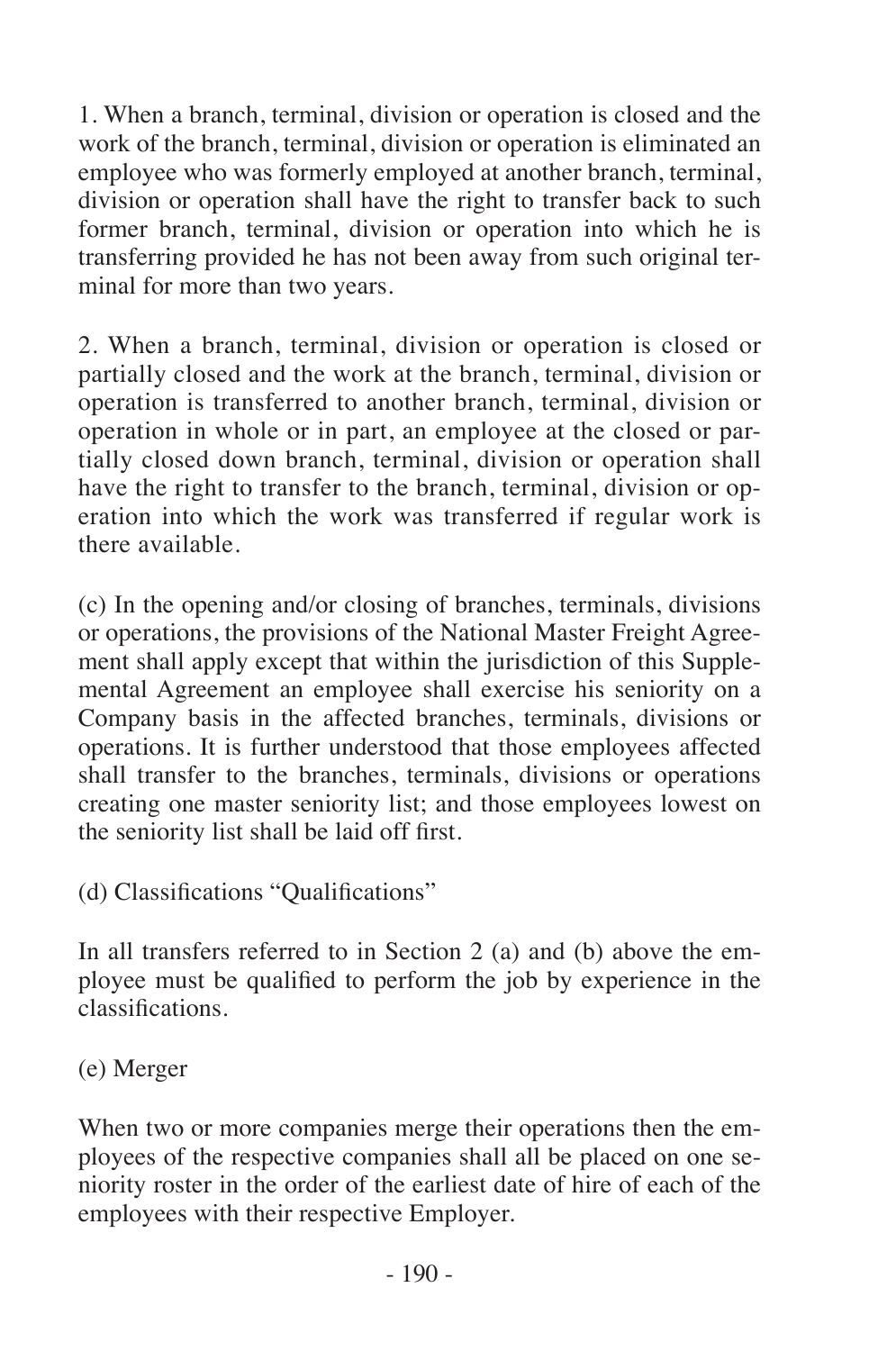#### (f) Acquisition or Purchase

When one Company acquires or purchases control of the business of another Company the seniority list shall be frozen on the date of signing the Agreement to purchase, including control by an ICC order. The employees of the Company so acquired or purchased shall be placed at the bottom of the acquiring or purchasing Company's seniority roster in the order of their payroll or Company seniority with the former Company. If the Employer requires additional men he shall give preference to the employees of the former Company for a period of 150 working days after the date of purchase, or duration of the contract, whichever is greater.

#### (g) Regulatory Agencies

The decision of the Interstate Commerce Commission or State Regulatory Body shall be considered as presumptive proof as to the nature of the transaction relative to mergers, purchases, acquisitions, and/or other combinations of two or more contract or common carriers.

#### (h) Dispute Procedures

If a dispute arises concerning the interpretation or application of the foregoing provisions dealing with seniority, then the subject matter of such dispute may be taken up by the aggrieved party with the Joint Area Committee provided for herein.

### **Section 3. "House Concerns"**

Where the Employer acquires or has acquired the work, or trucks of any so-called "House Concern" the employees of said concern shall be confined exclusively to the work they performed while in the employ of said concern. Those employees shall hold seniority on the work of said concern as if they were actually employed by said concern, in addition to maintaining a seniority standing on the Employer's seniority list from the day such employees started to work on the Employer's payroll. If, however, there is no work for said employees on the "House Concern's" work, the said employees shall work, in their proper seniority as of the date of hire by the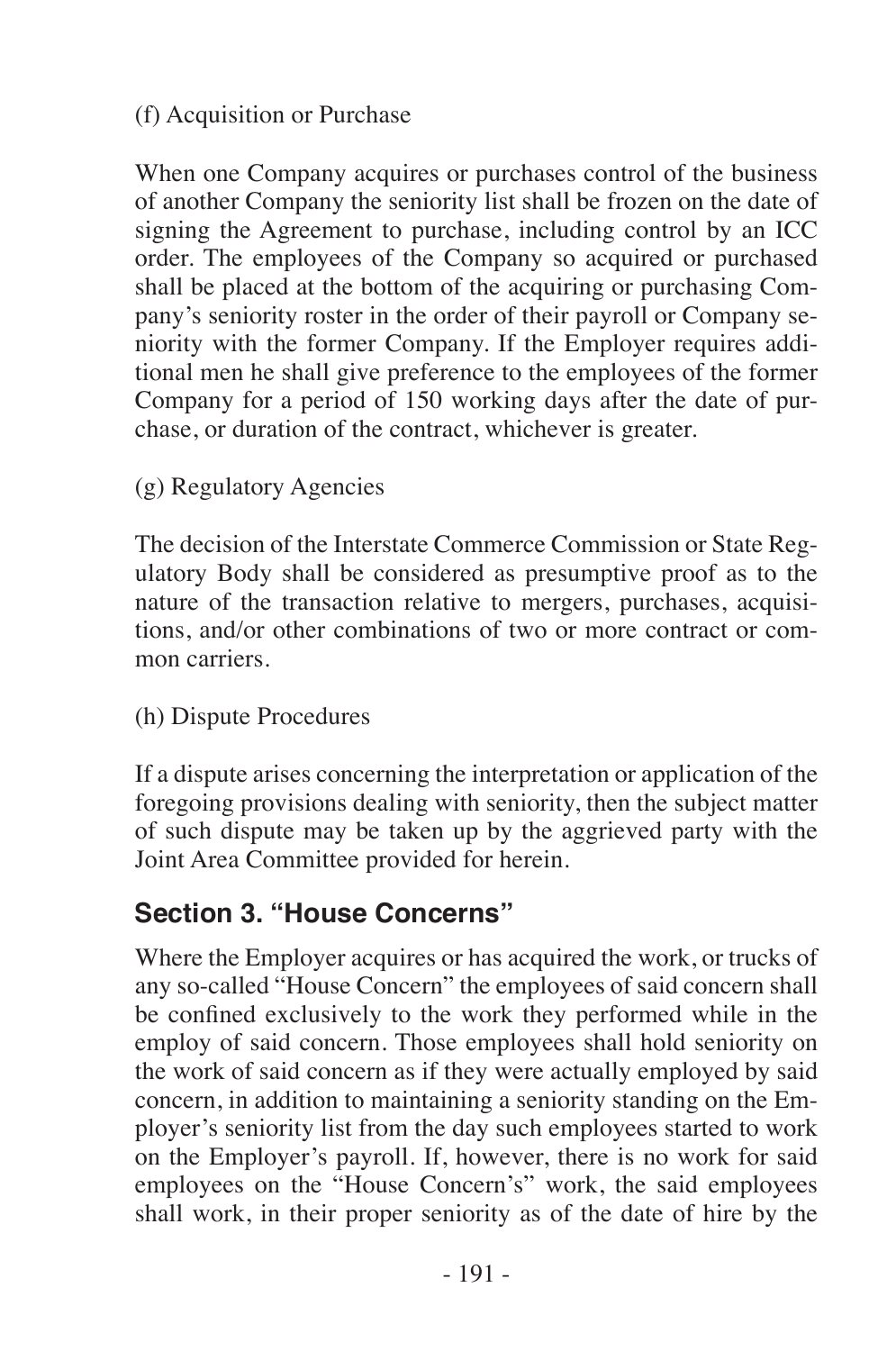Employer on the Employer's work and shall be governed by the terms of this Agreement.

Past practices shall prevail as to when "House Concern" employees may exercise their company-earned seniority on jobs other than their "House Concern" job.

#### **Section 4. Loss of Seniority**

(a) Seniority shall be broken only by:

1. Discharge

2. Voluntary Quit

3. Failure to respond to a notice of recall as specified in Section 1(j) of this Article for regular work seven (7) consecutive days after receiving notice, or by mutual agreement.

4. Unauthorized leave of absence.

5. Unauthorized failure to report for work for three (3) consecutive days when working and on seniority list.

6. Retirement.

(b) Any employee who is absent because of proven illness or injury shall maintain his seniority.

# **ARTICLE 44. OTHER BUSINESS, ETC.**

#### **Section 1. Other Business**

During the term of this Agreement or any renewal thereof, the Employer shall not directly or indirectly operate, maintain or conduct any establishment or place of business, or cause any establishment or place of business to be operated or maintained or conducted where the effect thereof is to render the terms of this Agreement inapplicable for the purpose of evading the terms of this Agreement.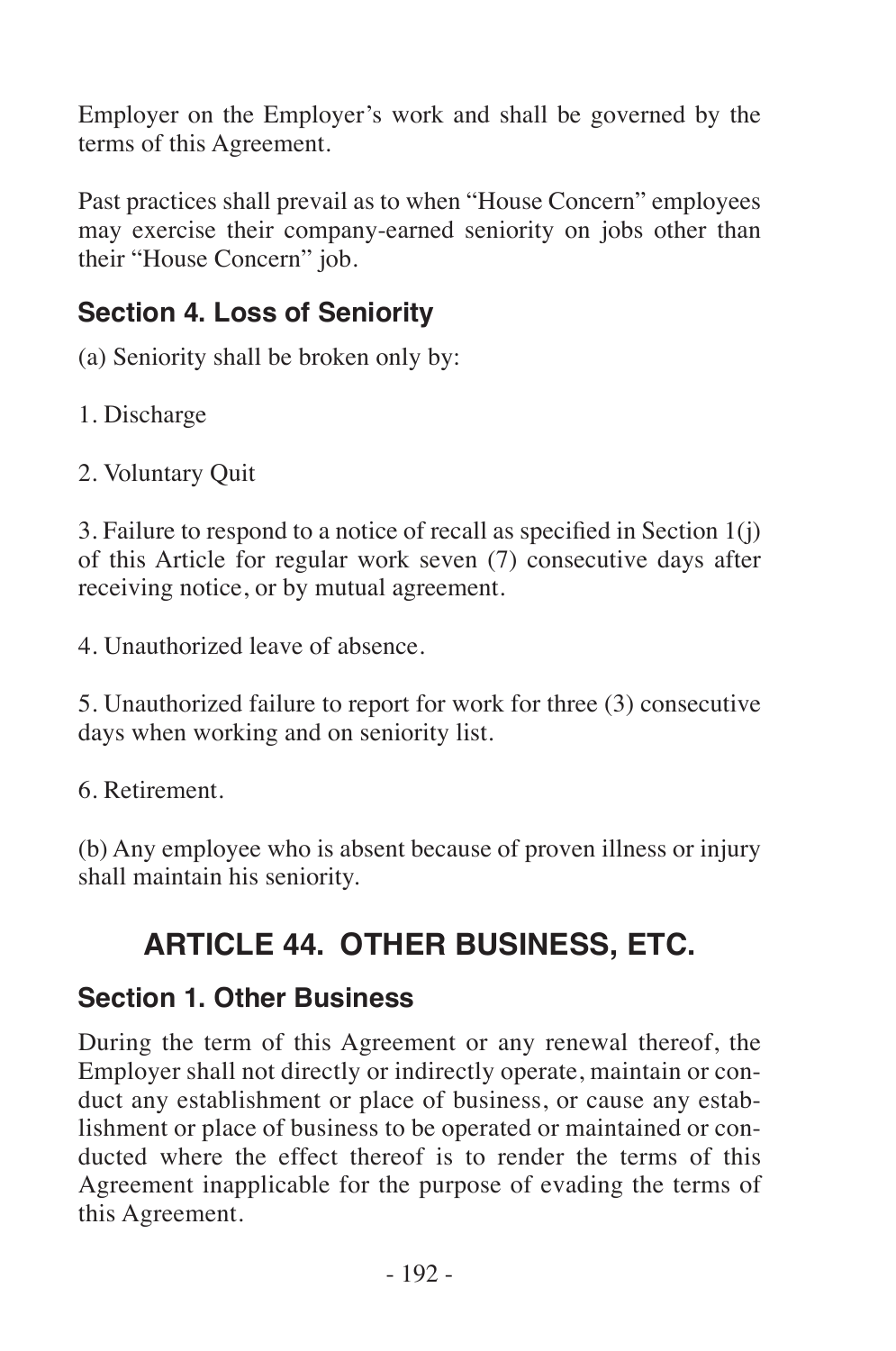### **Section 2. Extra Contract Agreements**

The Employer agrees not to enter into any agreement or contracts with his employees, individually or collectively, which in any way conflicts with the terms and provisions of this Agreement. Any such agreement shall be null and void.

#### **Section 3. New Equipment and/or Operations**

The Employer agrees to provide 2 wheeled hand trucks to drivers as operational needs dictate.

If the Employer wishes to put into use any type of equipment and/ or operations or jobs for which rates of pay are not established by this Agreement, such equipment, operations or job shall not be put into force until the use of such equipment, operation or job and the rate of pay shall have been established by the negotiating committees between the parties; provided, however, the Employer may put into use such equipment, operation or job on a trial basis with a tentative rate agreed upon in advance.

# **ARTICLE 45. GRIEVANCE MACHINERY COMMITTEE**

*Refer to ABF NMFA Articles 7 & 8*

#### **Section 1. ABF New England Joint Area Committee**

ABF Freight System, Inc. and the Unions shall together create a permanent New England Joint Area Committee, hereinafter referred to as the Joint Area Committee, composed of the following Local Unions: 170, 191, 251, 404, 443, 493, 653, and 671. The Joint Area Committee shall consist of an equal number appointed by Employers and Unions but no less than two (2) from each group. Each member may appoint an alternate in his place. The Joint Area Committee shall at its first meeting formulate rules of procedure to govern the conduct of its proceedings. The Joint Area Committee shall have jurisdiction over disputes and grievances involving Local Unions or complaints by Local Unions participating in such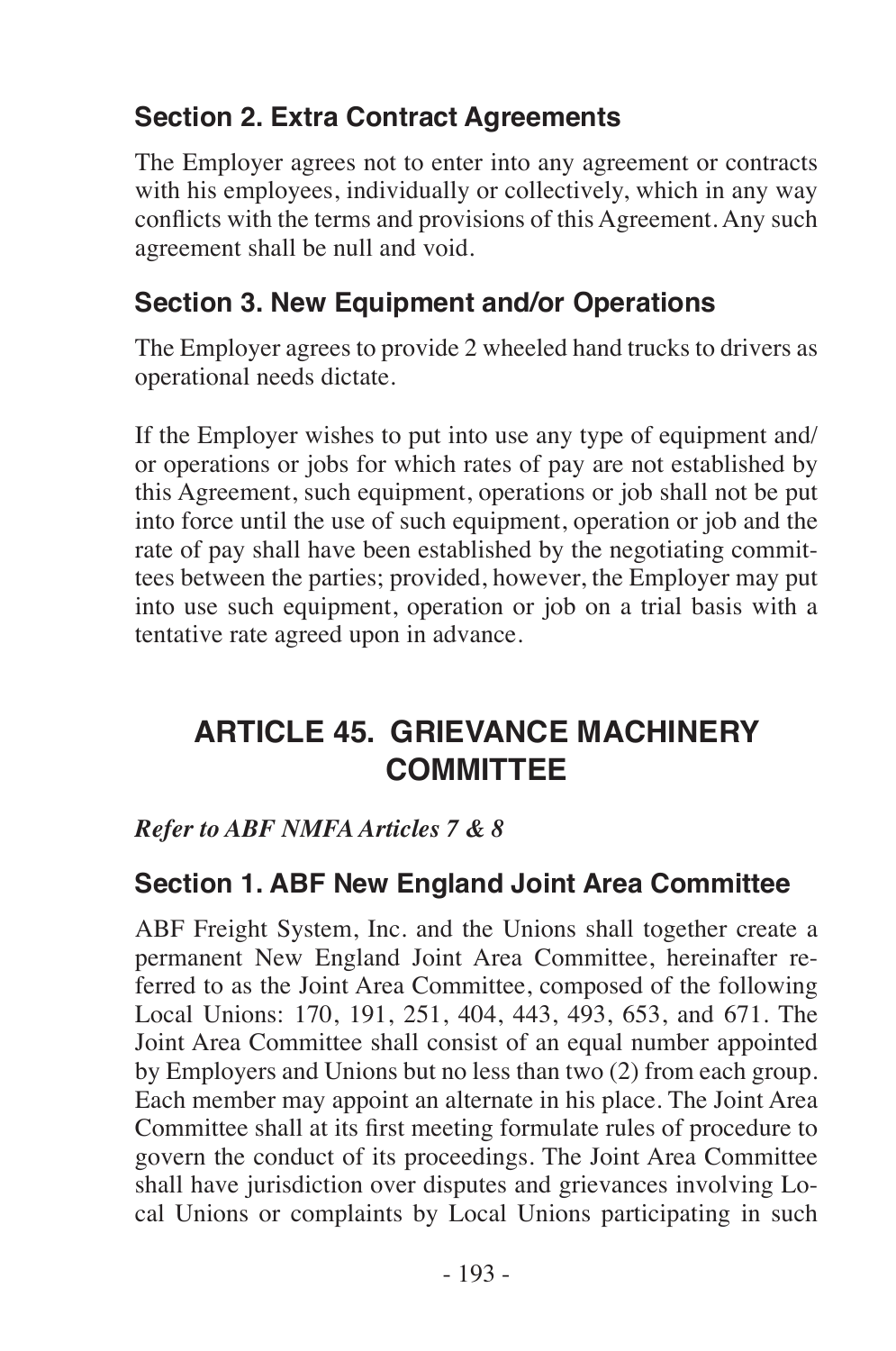Committee. This Joint Area Committee shall meet at established times and at a mutually convenient location.

### **Section 2. ABF Eastern Region Joint Area Committee**

The Employer and the Unions shall together create a permanent ABF Eastern Region Joint Area Committee which shall consist of delegates from the Eastern Region Area. This ABF Eastern Region Joint Area Committee shall meet at established times and at a mutually convenient location.

### **Section 3. Contiguous Territory**

If a dispute or grievance arising out of operations under this Agreement involves a Local Union situated in contiguous territory, such dispute or grievance shall be referred to the Joint Area Committee for handling by the Executive Secretary of the New England Joint Area Committee, and after such reference shall be handled under the usual procedure of that Joint Area Committee.

### **Section 4. Function of Committees**

It shall be the function of the various committees, above referred to, to settle disputes which cannot be settled between the Employer and Local Union in accordance with the procedures established herein. All committees established under this Article may act through subcommittees duly appointed by such committees.

### **Section 5. Change of Terminals, etc.**

Present terminals, breaking points, or domiciles shall not be transferred or changed without the Employer first having asked for and received approval from the appropriate Change of Operations Committee. This shall not apply within a twenty-five (25) mile radius, or within the jurisdiction of a Local Union. (Change of domicile for the purpose of having opposing labor and runs is not prohibited by this Section.)

### **Section 6. Attendance**

Meetings of all Committees above-referred-to must be attended by each member of such Committee or his alternates.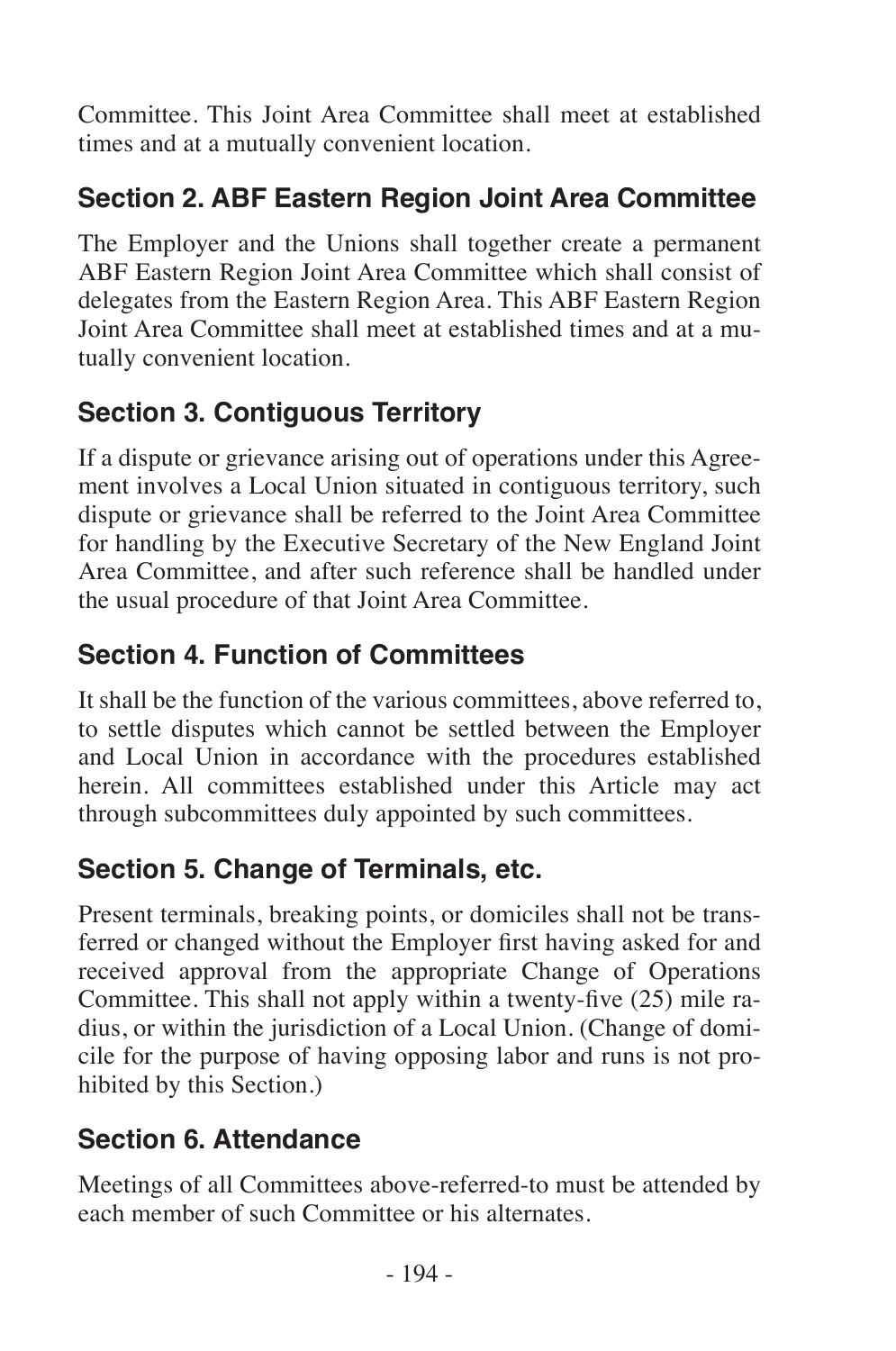#### **Section 7. Examination of Records**

The Local Union or the Joint Area Committee and Eastern Region Joint Area Committee shall have the right to examine time sheets and any other records pertaining to the computation of compensation of any individual or individuals whose pay is in dispute.

# **ARTICLE 46. GRIEVANCE MACHINERY AND UNION LIABILITY**

*Refer to ABF NMFA Articles 7 & 8*

### **Section 1.**

The Union and the Employers agree that there shall be no strike, lockout, tie-up, or legal proceedings without first using all possible means of a settlement, as provided for in this Agreement, of any controversy which might arise. Disputes shall first be taken up between the Employer and the Local Union involved. Failing adjustment by these parties, the following procedure shall then apply:

(a) All grievances involving the provisions of the ABF New England Supplemental Freight Agreement shall be heard by the ABF New England Joint Area Committee. Where the ABF New England Joint Area Committee, by a majority vote, settles a dispute, no appeal may be taken to the ABF Eastern Region Joint Area Committee. Such a decision will be final and binding on both parties.

(b) Where the ABF New England Joint Area Committee is unable to agree or come to a decision on a case, it shall be submitted or appealed to the ABF Eastern Region Joint Area Committee at the next regular constituted session, at the request of the Employer or Union involved, except as otherwise provided in (d) below. Where the ABF Eastern Region Joint Area Committee, by a majority vote, settles a dispute, such decision shall be final and binding on both parties with no further appeal. Minutes of the ABF New England Joint Area Committee shall set forth the position and facts relied on by each party, but each party may supplement such minutes at the hearing before the ABF Eastern Region Joint Area Committee.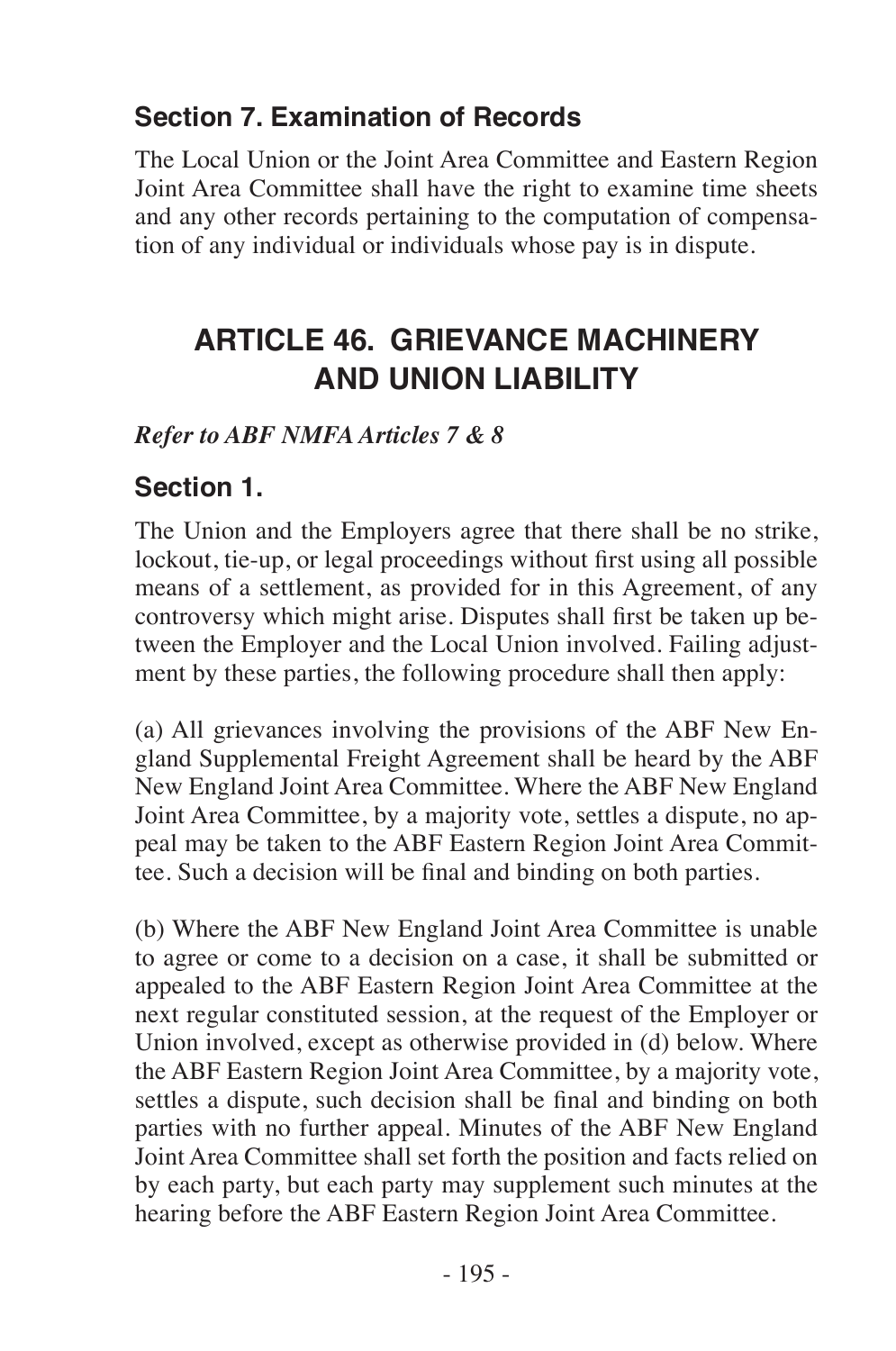Cases deadlocked by the ABF Eastern Region Joint Area Committee shall be referred to the ABF National Grievance Committee unless otherwise provided for by Articles 7 and 8 of the ABF National Master Freight Agreement. Otherwise, either party shall be permitted all legal or economic recourse.

(c) It is agreed that all matters pertaining to the interpretation of any provision of the ABF New England Supplemental Freight Agreement may be referred by the Area Secretary for the Union and/or the Area Secretary for the Employers at the request of either the Employers or the Union, parties to the issue, with notice to the other Secretary, to the ABF New England Supplemental Freight Agreement Negotiating Committee for final interpretation.

(d) Deadlocked cases other than discharge cases may be submitted to umpire handling if a majority of the ABF New England Joint Area Committee determines to submit such matter to an umpire for decision. Before any strike or stoppage of work takes place over a grievance or interpretation arising out of this contract that cannot be settled in accordance with the grievance machinery as set out in this Agreement, there must be approval by the Director of the Eastern Region of Teamsters or his designee with notice of such approval to be given to the Employer in writing. The granting of such approval by the Director of the Eastern Region of Teamsters or his designee shall not impose any liability on said Region. If a discharge case is deadlocked at the ABF New England Joint Area level, it shall be submitted to an impartial umpire for handling. The Joint Area Committee shall attempt to agree on such umpire. If the Joint Area Committee cannot agree within ten (10) days after the deadlock, such umpire shall be selected from a panel of three submitted by the presiding judge of the Federal District Court. Selection of the umpire shall be made by the alternate striking of names within seventy-two (72) hours after the names are submitted to the parties. Hearing shall be held within ten (10) days thereafter. The decision of the umpire shall be final and binding. The fees and cost of the umpire shall be divided equally between the Employer and the Union involved.

(e) Failure of the Joint Committee to meet without fault of the complaining side, refusal of either party to submit to or appear at the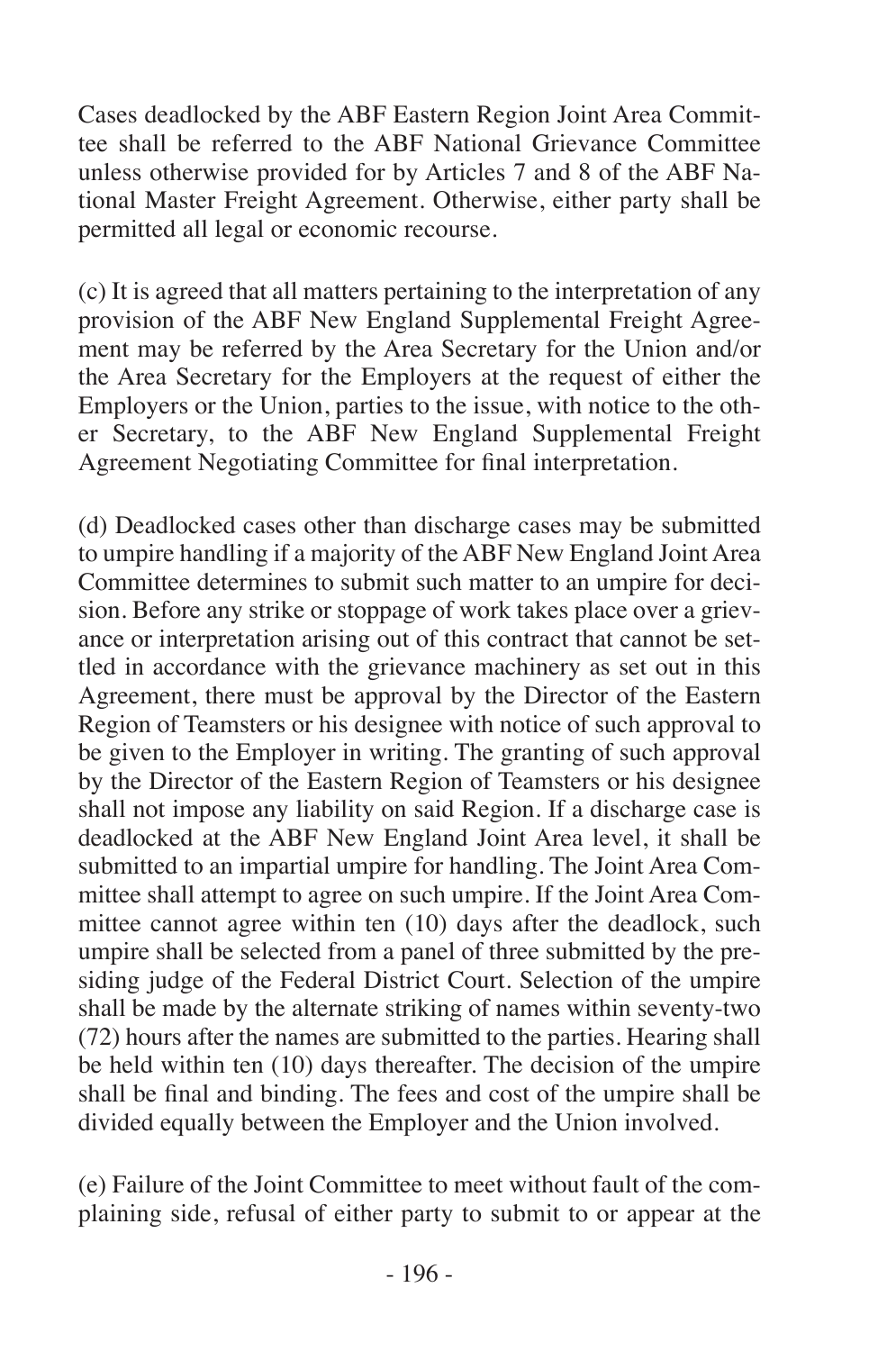grievance procedure at any stage, or failure to comply with any final decision withdraws the benefits of this Article.

(f) In the event of strikes, work-stoppages, or other activities which are permitted in case of deadlock, default, or failure to comply with majority decisions, no interpretation of this Agreement by any tribunal shall be binding upon the Union or affect the legality or lawfulness of the strike unless the Union stipulates to be bound by such interpretation, it being the intention of the parties to resolve all questions of interpretation by mutual agreement. Nothing herein shall prevent legal proceedings by the Employer where the strike is in violation of this Agreement.

(g) The procedures set forth herein may be invoked only by the authorized Union representative or the Employer.

(h) Complaints must be in writing to the Secretary of the Area Board with a copy to the employer and in such form as prescribed by the Board. Except as otherwise provided in this Agreement and except for the payment for improper hourly or mileage rates, the Union on behalf of its members must file any claim for alleged violation of this Agreement not later than thirty (30) days after the alleged violations were made known to the employee. The Employer must file any claim for alleged violation of this Agreement not later than thirty (30) days after the alleged violation was made known to the Employer

#### **Section 2.**

It is further mutually agreed that the Local Union will, within two weeks of the date of the signing of this Agreement, serve upon the Company a written notice, which notice will list the Union's authorized representatives who will deal with the Company, make commitments for the Union generally, and in particular have the sole authority to act for the Union in calling or instituting strikes or any stoppages of work, and the Union shall not be liable for any activities unless so authorized. It is further agreed that in all cases of an unauthorized strike, slowdown, walk-out, or any unauthorized cessation of work in violation of this Agreement, the Union shall not be liable for damages resulting from such unauthorized acts of its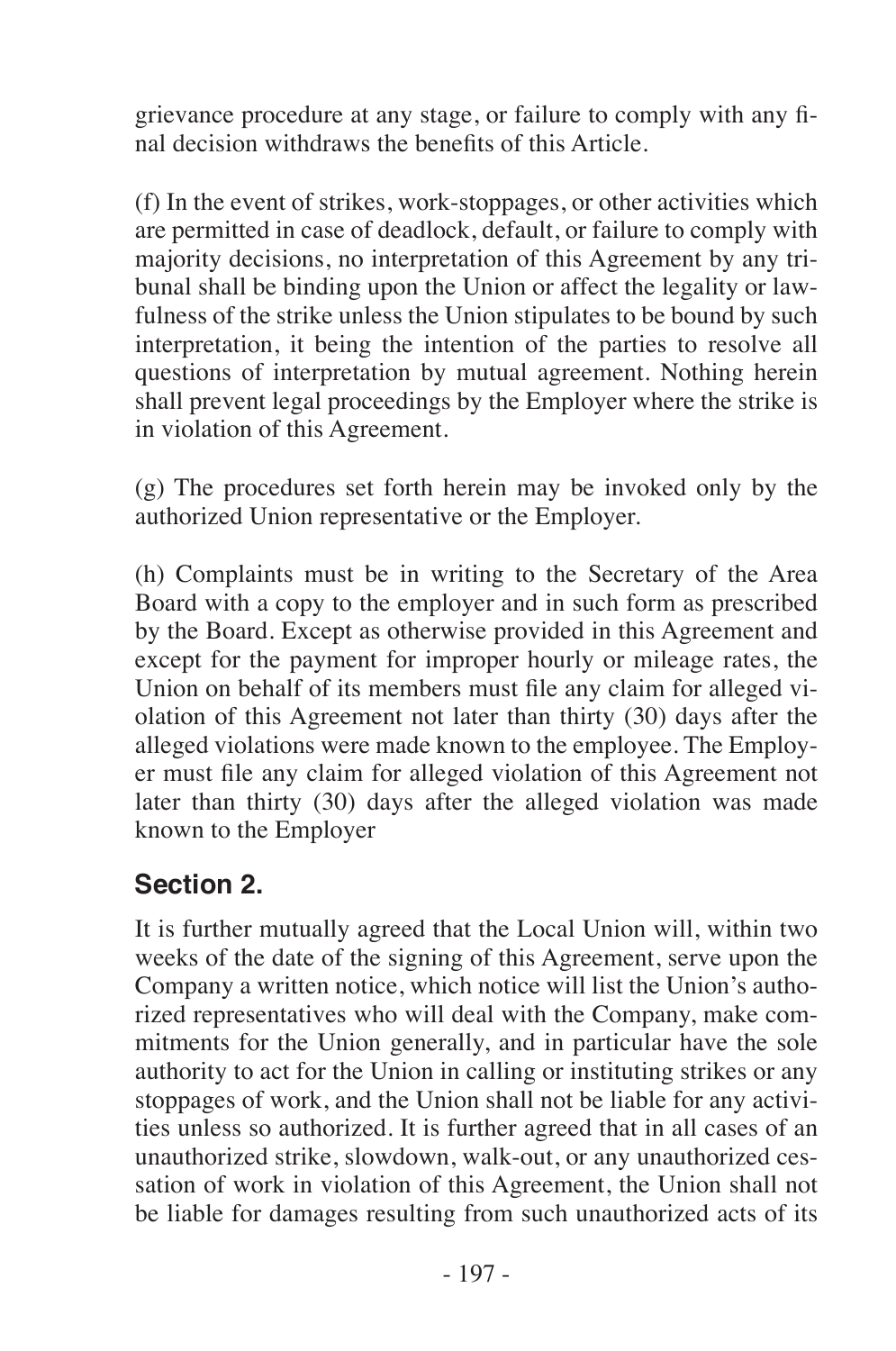members. While the Union shall undertake every reasonable means to induce such employees to return to their jobs during any such period of unauthorized stoppage of work mentioned above, it is specifically understood and agreed that the Company during the first twenty four (24) hour period of such unauthorized work stoppage shall have the sole and complete right of reasonable discipline short of discharge, and such Union members shall not be entitled to or have any recourse to any other provisions of this Agreement.

After the first twenty-four (24) hour period of such stoppage and if such stoppage continues, however, the company shall have the sole and complete right to immediately discharge any Union member participating in any unauthorized strike, slowdown, walk-out, or any other cessation of work, and such Union members shall not be entitled to or have any recourse to any other provision of this Agreement. It is further agreed and understood that the Unions shall not be liable for any strike, breach or default in violation of this Agreement unless the act is expressly authorized by its Executive Board. A properly designated officer of the Unions shall, within twenty-four  $(24)$  hours after request is made to the Executive Secretary of the Unions declare and advise the party making such request, by telegram, whether the Union has authorized any strike or stoppage of work. The Union shall make immediate effort to terminate any strike or stoppage of work which is not authorized by it without assuming liability therefore.

It is understood and agreed that failure of the Union to authorize a strike by a Local Union shall not relieve such Local Union of liability for a strike authorized by it and which is in violation of this Agreement.

### **Section 3.**

Notwithstanding anything herein contained, it is agreed that in the event any Employer is delinquent at the end of a period in the payment of his contribution to the Health and Welfare or Pension Fund or Funds, created under this Agreement in accordance with the rules and regulations of the Trustees of such Funds, after the proper official of the Local Union has given seventy-two (72) hours' notice to the Employer of such delinquency in Health and Welfare or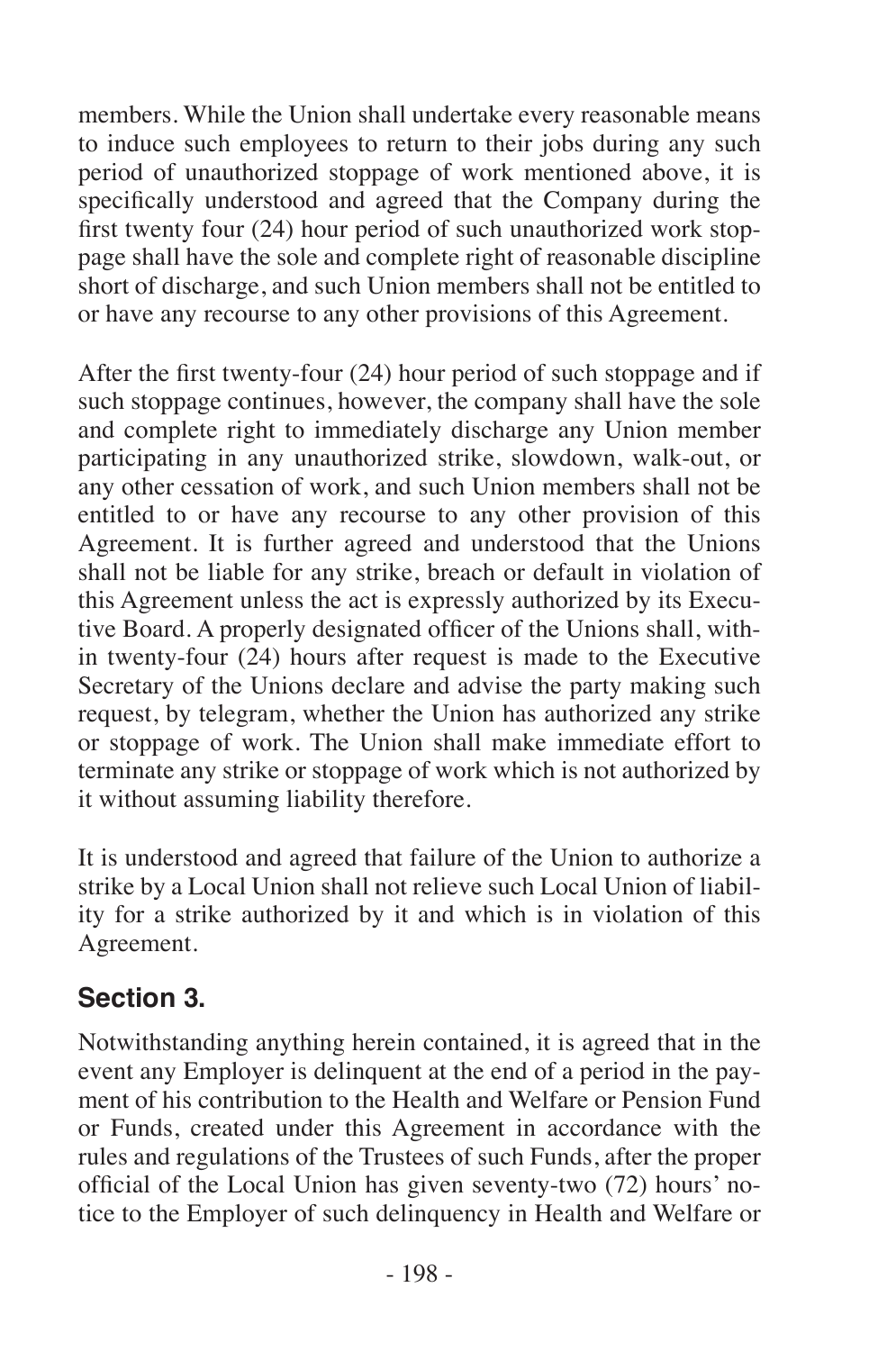Pension payments, the employees or their representatives shall have the right to take such action as may be necessary until such delinquent payments are made, and it is further agreed that in the event such action is taken, the Employer shall be responsible to the employees for losses resulting therefrom.

#### **Section 4. ABF National Grievance Committee**

Grievances and questions of interpretation which are subject to handling under the provision of Article 8 of the ABF National Agreement shall be promptly referred to the ABF National Grievance Committee in accordance with such Article 8.

# **ARTICLE 47. DISCHARGE AND SUSPENSION**

The Employer shall not discharge nor suspend any employee without just cause, but in respect to discharge or suspension shall give at least one (1) warning notice of the complaint against such employee to the employee, in writing, and a copy of the same to the Union affected, except that no warning notice need be given to an employee before he is discharged if the cause of such discharge is dishonesty or drunkenness, or recklessness resulting in serious accident while on duty, or the carrying of unauthorized passengers, failure to report a known accident, or illegal drug induced intoxication as outlined in Article 35, Section 3 of the Master Agreement. The warning notice as herein provided shall not remain in effect for a period of more than nine  $(\dot{9})$  months from date of said warning notice. Discharge must be by proper written notice to the employee and the Union affected. Any employee may request an investigation as to his discharge or suspension. Should such investigation prove that an injustice has been done an employee, he shall be reinstated. The New England Joint Area Committee shall have the authority to order full, partial or no compensation for time lost. Appeal from discharge, suspension, or warning notice must be taken within ten (10) days by written notice, and a decision reached within thirty (30) days from the date of discharge, suspension or warning notice. If the employee involved is not within the home terminal area when the action of discharge, suspension or warning notice is taken, the ten (10) day period will start from the date of his return to the home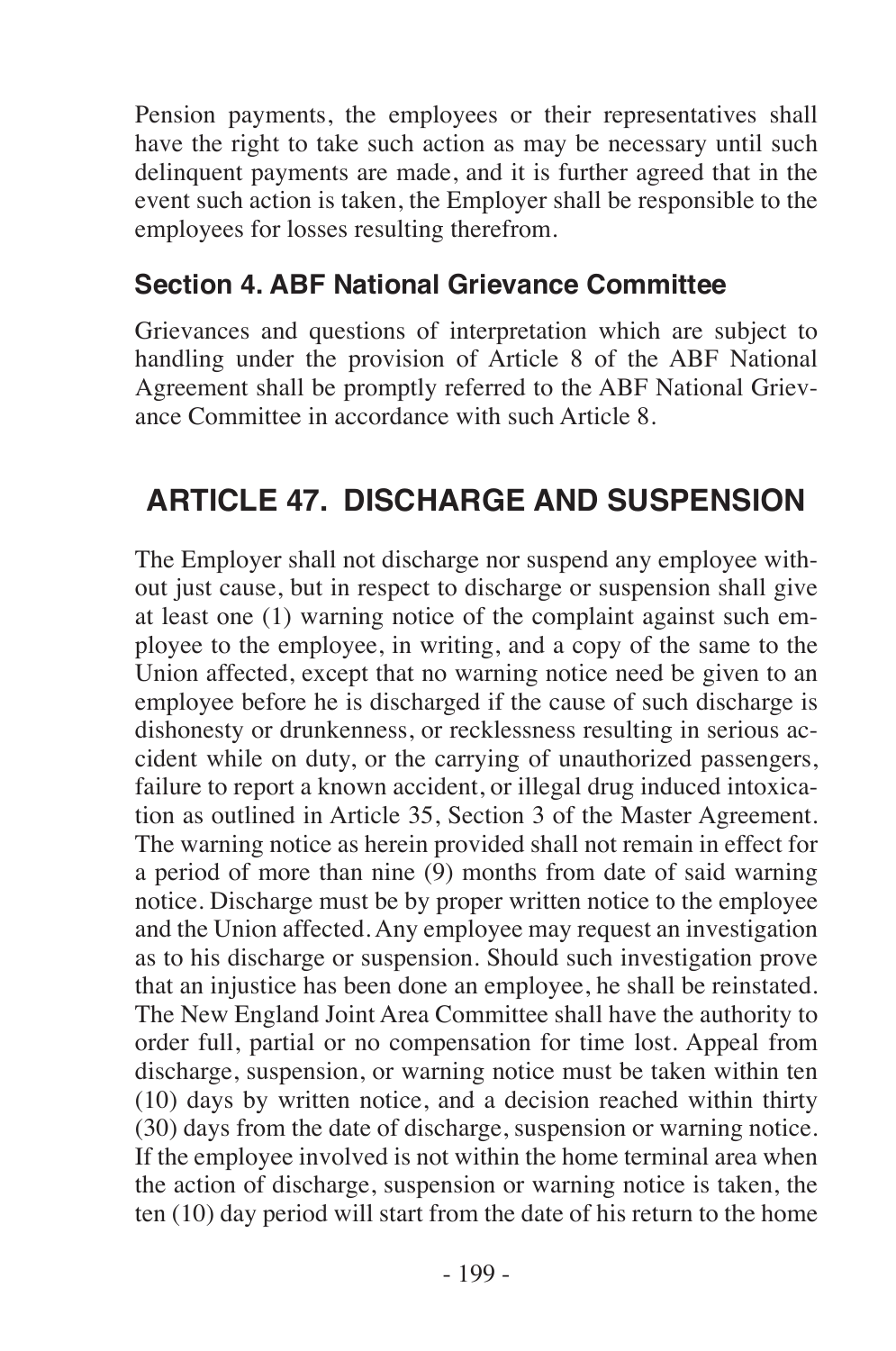terminal. If no decision has been rendered on the appeal within thirty (30) days the case shall then be taken up as provided for in Article 46 of this Agreement.

Any employee discharged away from his home terminal shall be provided the fastest available transportation to his home terminal at the Employer's expense.

The Local Union and the Employer agree all warning letters shall be considered as being automatically protested.

An employee may be placed under a letter of investigation. The Employer has ten days to notify the employee in writing, copy to the Local Union, that he is being placed under investigation. The Employer must complete the investigation within thirty (30) days after placing the matter under investigation. The Employer may extend the thirty (30) day period for cause, and notify the respective Local Union in writing of such extension.

Except in cases involving "cardinal" infractions under this Agreement, an employee to be discharged or suspended shall be allowed to remain on the job until the discharge or suspension is sustained under the grievance procedure.

# **ARTICLE 48. PAYROLL PERIOD**

The payroll period shall be run from Sunday to Saturday inclusive with pay day not later than Friday noon of the next week. Each employee shall be provided with a statement of gross earnings and an itemized statement of deductions made for any purpose each week. When the regular pay day occurs on a holiday or day celebrated as such, the Employer may pay the employees on the regular work day immediately preceding the holiday, but in no event later than Friday.

Regular employees scheduled on a Sunday start shall receive their pay by the end of their regularly scheduled work week.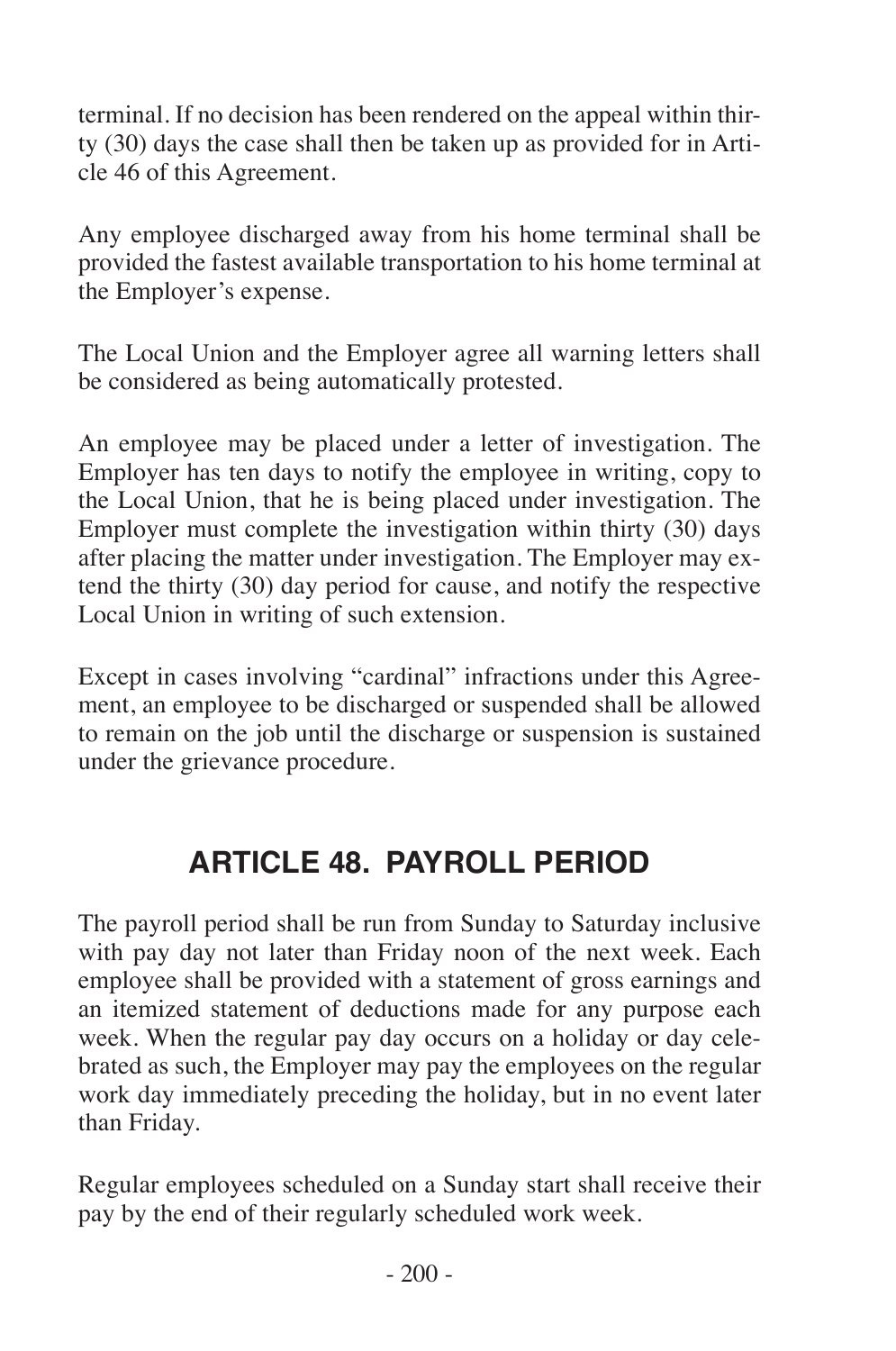# **ARTICLE 49. SUNDAYS AND HOLIDAYS**

(a) (1) The following shall be recognized as paid holidays and all regular employees shall be paid eight hours' straight time pay therefore: New Year's Day, Presidents' Day, Memorial Day, Independence Day, Labor Day, Veteran's Day, Thanksgiving Day, the day after Thanksgiving Day, December 24th, and Christmas Day, irrespective of the dates on which the above-named holidays fall.

(2) In addition there shall be two (2) personal holidays which may be the Employee's Birthday or any other day mutually agreed to. It will be incumbent upon the employee to request such holidays from his Employer at least seven (7) days prior to said holiday. However, Road Drivers may elect to accept eight (8) hours' pay in lieu of such personal holiday. An employee after electing the holiday, or eight (8) hours pay in lieu of the holiday, shall have no recourse. All conditions in Article 49 relating to holidays shall apply, except that all regular employees hired after April 1, 1988, must work a minimum of ninety (90) days in order to qualify for the two (2) personal holidays.

(b) Regular employees shall be paid for each recognized holiday, or the day celebrated as such, irrespective of what day of the week the holiday falls, on the basis of eight (8) hours at their straight time rate, provided they work any day during the payroll period. Any regular employee laid off for lack of work shall not be deprived of his holiday pay if the layoff does not exceed thirty (30) days' duration. Regular employees required to work on any such days shall be paid the applicable premium rate in addition to the holiday pay.

Regular road drivers performing work on the holidays listed in Article 49, (a) (1) shall be paid a total of four (4) straight time hours in addition to holiday pay provided they work into or out of the holiday.

(c) Probationary employees who work three (3) days during the payroll period in which a holiday occurs shall be paid for such holiday on the same basis as regular employees.

(d) The applicable minimum rate for work performed on Sundays or holidays, as such, shall be one and one-half (1-1/2) times the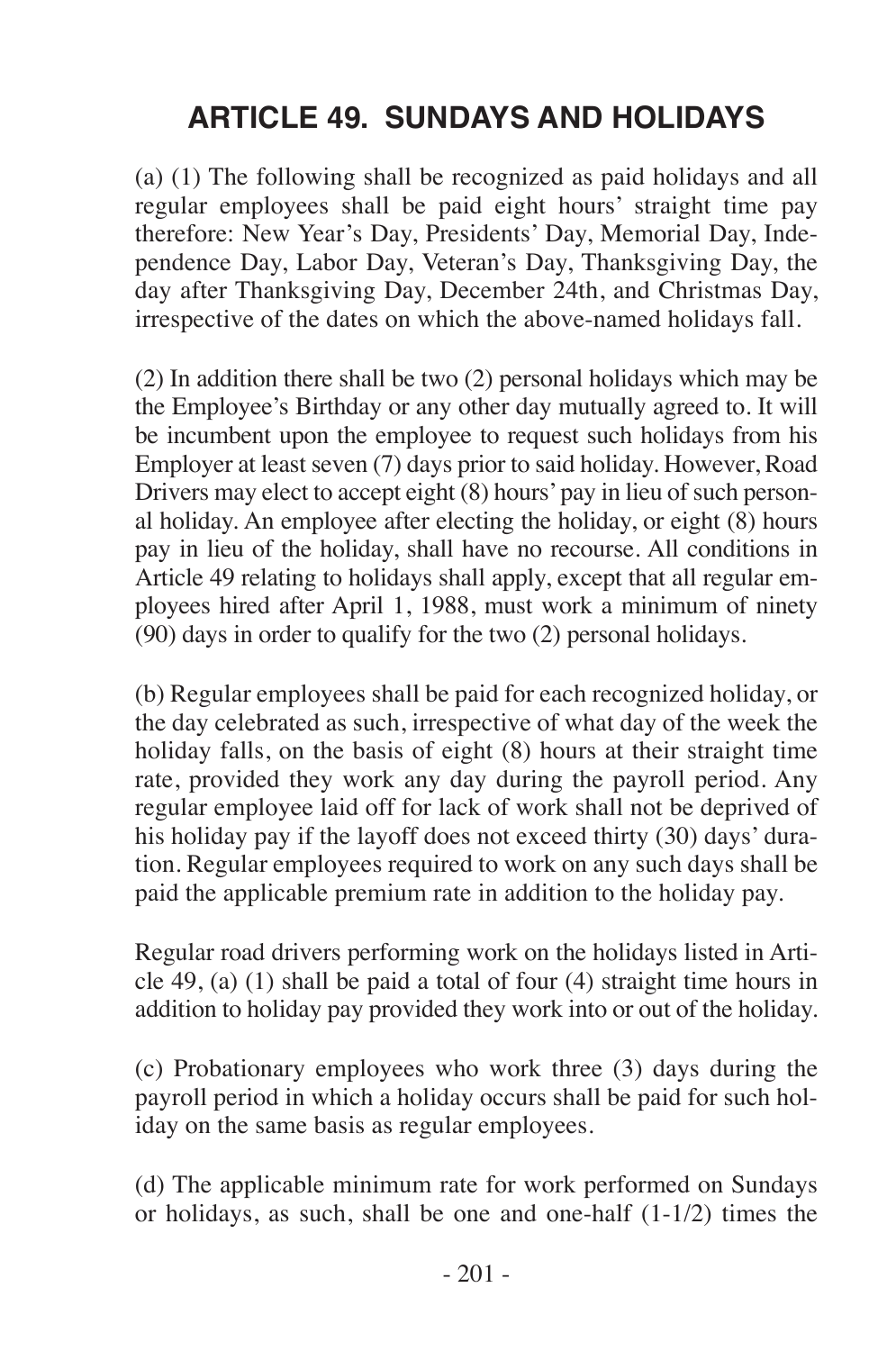normal rate as shown in the Wage Rate Schedule herein for the first eight (8) hours work, which shall be a guarantee. Work performed after eight (8) hours on those days shall be paid for at one and onehalf (1-1/2) times the applicable premium rate.

(e) Employees on night work whose regular work begins on a Sunday or holiday evening, or ends on a Sunday or holiday morning, shall be given either the night before or the night after off, for their Sunday or holiday, in accordance with the Work Schedule. Regular employees shall not be deprived of their sixth punch by the use of extra help. Except in cases specifically agreed upon between the Employer and the Union, work on a night shift shall be treated as being performed on the day on which the shift ends. The holiday night shall not be staggered by the splitting of a single shift.

(f) If any of the above-named holidays occur when an employee is on vacation, he shall receive an extra day's pay in lieu of the holiday.

(g) Personal holidays not utilized during the calendar year shall be paid out in January of the following year.

# **ARTICLE 50. VACATIONS**

(a) Regular employees who have been on the Employer's payroll for one (1) year and who have worked at least one hundred thirty-five (135) days during that year, including any absence resulting from the performance of duties under this Agreement, shall be entitled to one (1) week's vacation with pay in each year to be taken during the vacation period provided in subsection (f) hereof. The requirement of 135 days of employment applies only to the first year of employment. In subsequent years all employees must work a minimum of twenty-five (25) days to qualify for vacation. The above provision shall be waived for employees retiring as of January 1 of any year; provided notice is given to Employer in December of previous year.

New employees hired during the previous year who are entitled to a vacation and older employees who do not work a full year shall receive vacation pay equal to the average of their earnings for the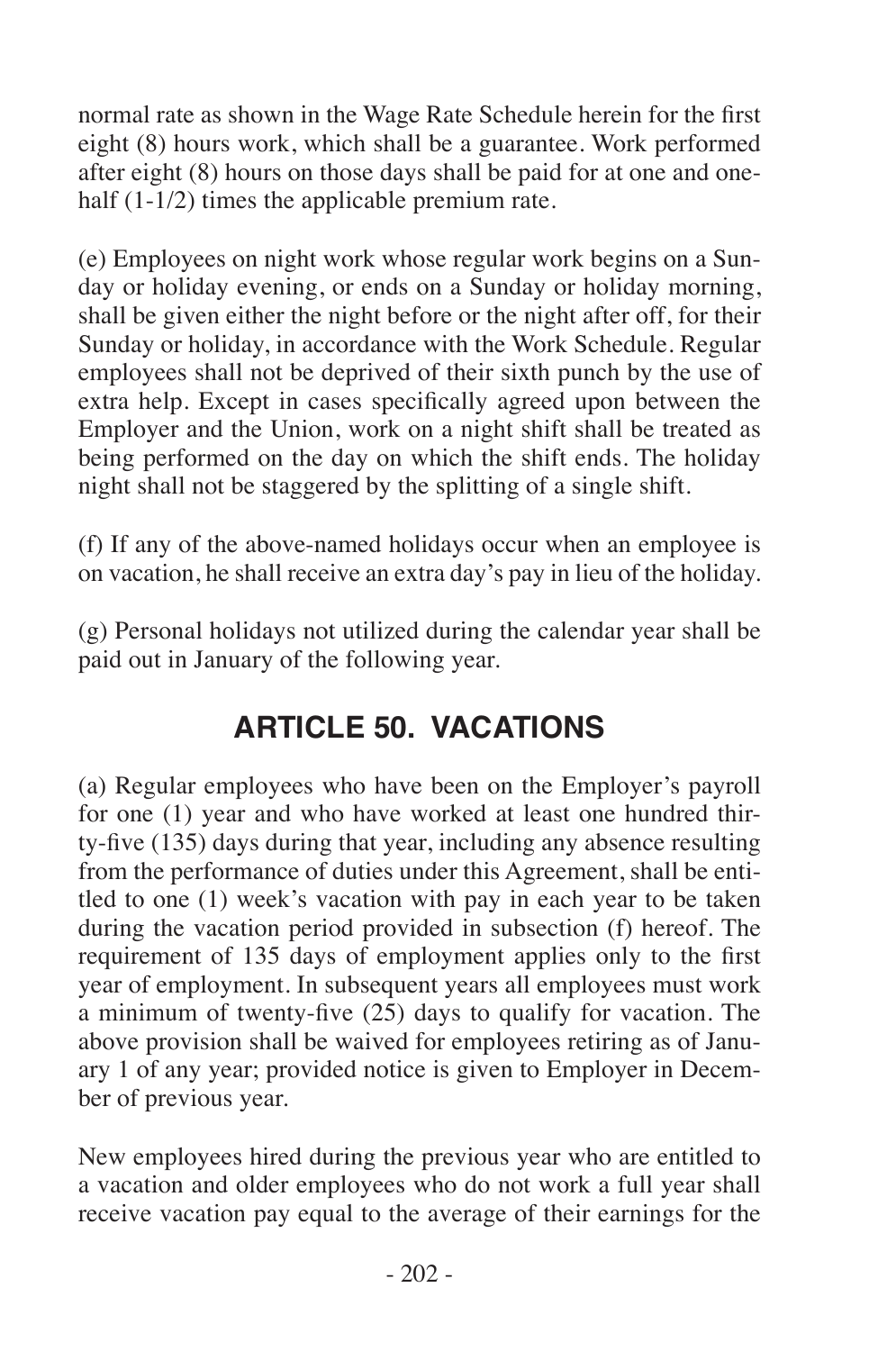full weeks which they worked in that year, with a minimum of forty (40) hours at the current hourly rate.

All regular employees shall receive their vacation pay due them in advance on the basis of their earnings for the previous calendar year ending December 31, one fifty-second  $(1/52nd)$  of their earnings for each week of vacation, but not less than forty (40) hours' pay per week at the current hourly rate. Any employee who is discharged or who quits between January 1st and May 1st shall receive the vacation allowance due him for that year. The Employer agrees he will issue separate checks for employees' vacations.

(b) Employees with two (2) years or more service shall be entitled to two (2) weeks' vacation with pay in each year.

(c) Employees whose eighth (8th) anniversary date falls on or after April 1, 1991, shall be entitled to three (3) weeks of vacation with pay in each year.

(d) Employees with fifteen (15) years or more service shall be entitled to four (4) weeks' vacation with pay in each year.

(e) Employees with twenty (20) years or more of service shall be entitled to five (5) weeks' vacation with pay in each year.

(f) Employees with thirty (30) years or more of service shall be entitled to six (6) weeks' vacation with pay in each year effective January 1, 2004.

(g) Vacations must be taken between May 1 and October 31, unless otherwise mutually agreed to between the Employer and the Union, and any employee who has completed the required service before or within the vacation period shall be granted a vacation as provided herein. Notwithstanding the above, the fifth (5th) week and sixth (6th) week of vacation as provided in (e) and (f) above must be taken outside of the vacation period so stated, but must be taken in the calendar year in which it is earned unless otherwise mutually agreed to between the Employer and the Union.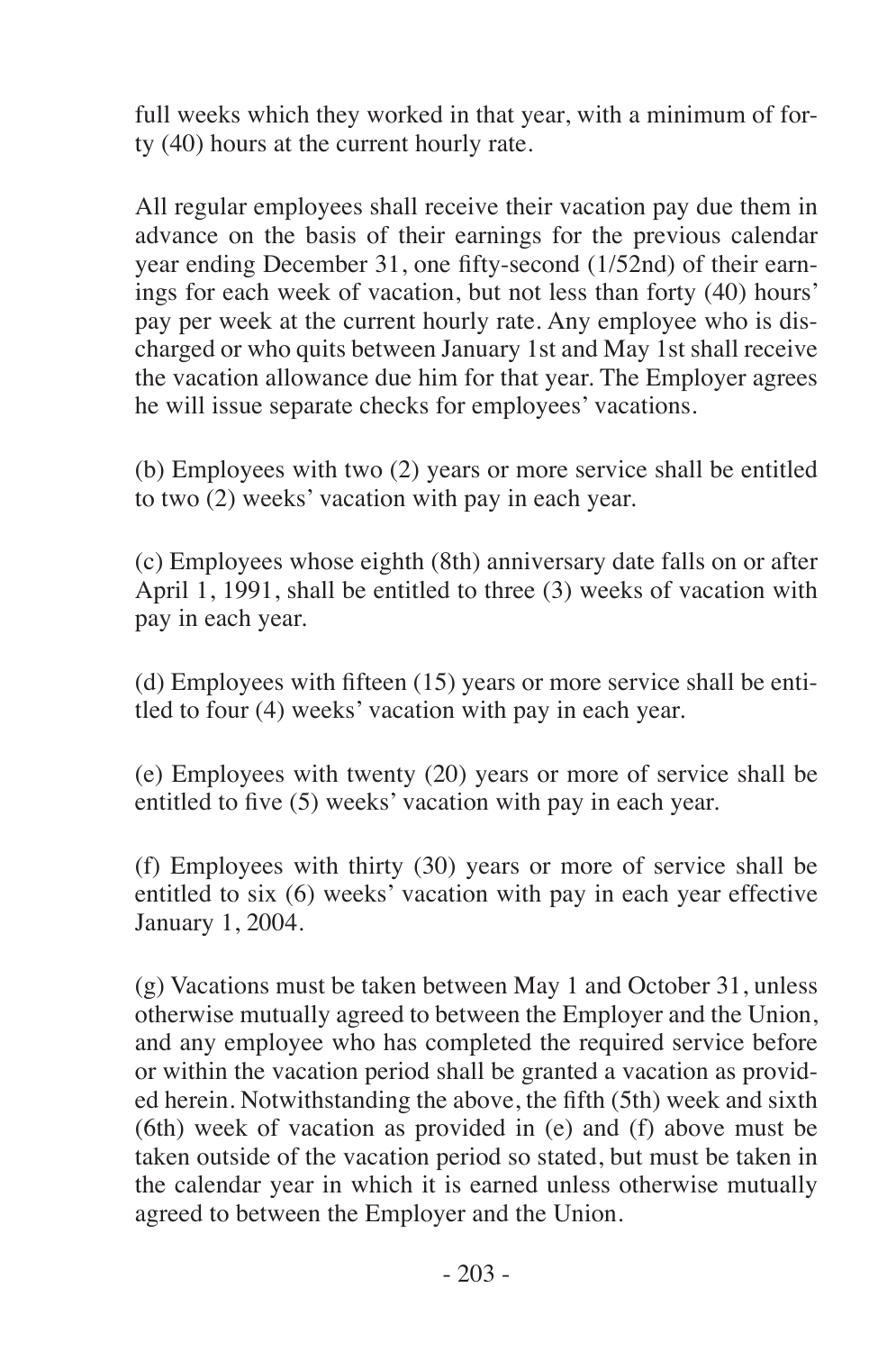During the vacation bidding period, those employees who have qualified for the third (3rd) week of vacation shall have the option of taking one (1) week of vacation in one (1) day increments. Employees electing to take one (1) day at a time shall be required to schedule each day in advance. Employees who earn 4 weeks or more of vacation may take 2 weeks of vacation one day at a time.

The Employer shall grant three percent (3%) of the workforce off for personal holidays and/or single day vacations on a daily basis unless otherwise mutually agreed to. This provision will insure a minimum of one (1) employee per day over and above the ten percent (10%) permitted to take full weeks of vacation.

Employees desiring a personal holiday or a daily vacation must request same at least seven (7) calendar days in advance. The Employer must either reject or approve the holiday/single day vacation request within 2 days following receipt of same.

Personal holidays and/or single day vacations shall be granted in seniority order.

Daily vacations not utilized by December 31st are to be paid out by January 31st of the following year.

Example:

A qualified employee utilizes 2 weeks of vacation and then elects to take just 1 single day vacation during the calendar year leaving him with four (4) days remaining. Said employee will be compensated for the remaining four (4) days of unused vacation at the rate in existence on December 31st.

Vacation days taken one day at a time shall not be considered as time worked for the purpose of health, welfare and pensions guarantees.

(h) The minimum number of regular employees allowed on vacation during the vacation period of  $5/1-10/31$  shall be ten percent (10%) of the number of active employees on the seniority list, by classification, unless otherwise agreed to.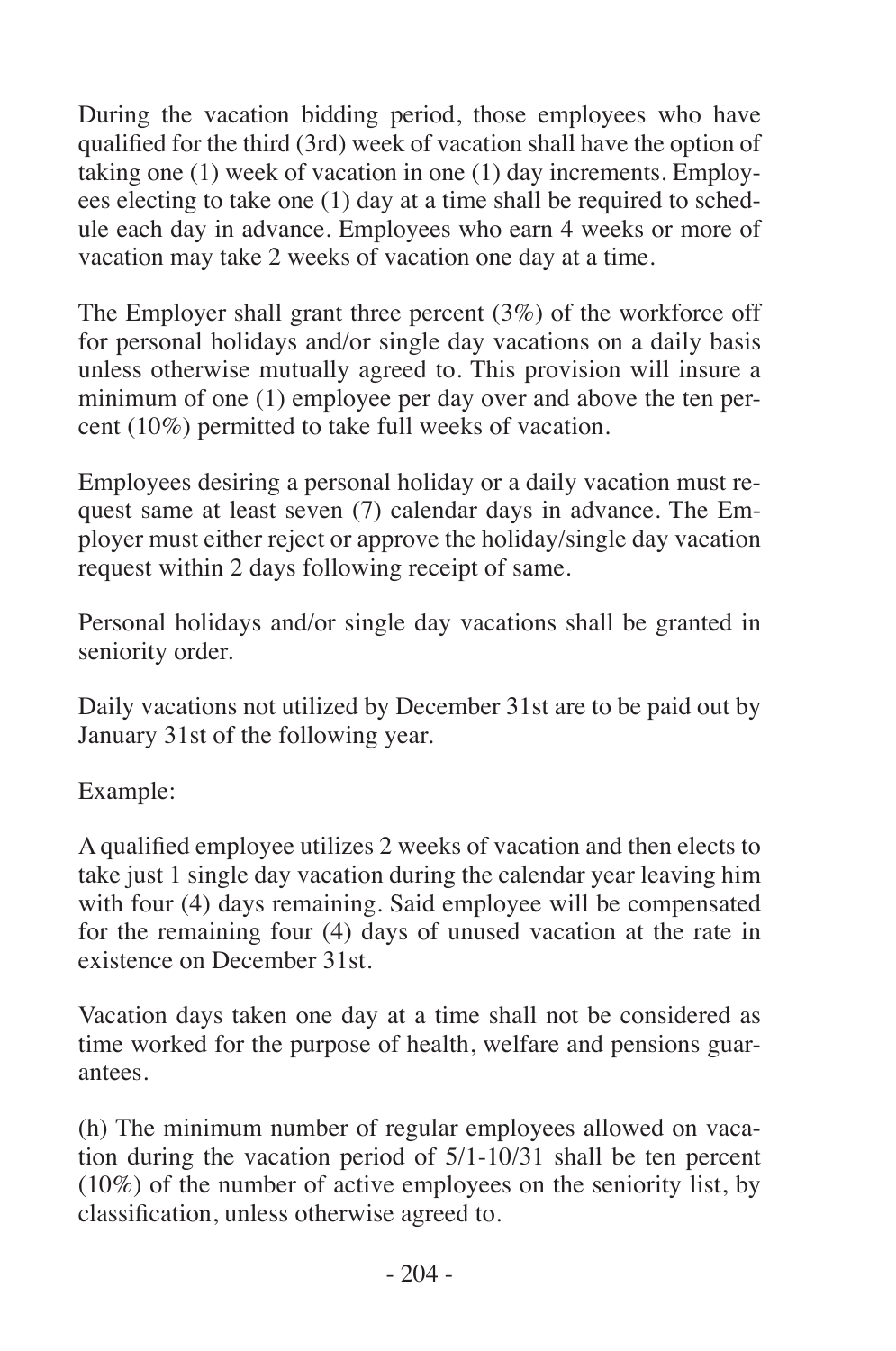(i) The vacation schedule must be posted by the Employer not later than February 1st to allow employees in the order of their seniority to make their vacation selection. The schedule shall remain posted until March 1st, after which time it shall be taken down. Employees in the first 50% from the top of the seniority list must make their selection. The balance of board shall make their selection by March 31st. Any employee failing to make his selection during such periods shall be assigned to whatever vacation period may be open.

(j) Upon discharge by the Employer, or quit by the employee, earned vacation time and pay shall be included in all final wage payments. In case of death of an employee who is eligible for a vacation, vacation pay due such an employee shall be paid to the employee's estate.

Employees will begin earning vacation under the new vacation eligibility schedule effective with their vacation anniversary date that begins on or after April 1, 2018. The new vacation eligibility schedule shall be the vacation eligibility schedule in the applicable 2008 to 2013 supplemental agreements.

Vacation for vacation anniversary dates effective April 1, 2013 to March 31, 2018 was or is being earned under the prior eligibility schedule and will be subject to the terms of that bargaining agreement and will not be affected. No employee shall be subject to the loss of more than 1 week of vacation per vacation anniversary year earned from April 1, 2013 to March 31, 2018.

# **ARTICLE 51. MISCELLANEOUS**

#### **Section 1. Accident Reports**

Any employee involved in any accident shall immediately or as soon as possible report said accident and any physical injury sustained. When required by his Employer, the employee before going off duty, and before starting his next shift, shall make out an accident report, in writing, on forms furnished by the Employer, and shall turn in all available names and addresses of witnesses to the accident. Such report shall be made out on the Company time.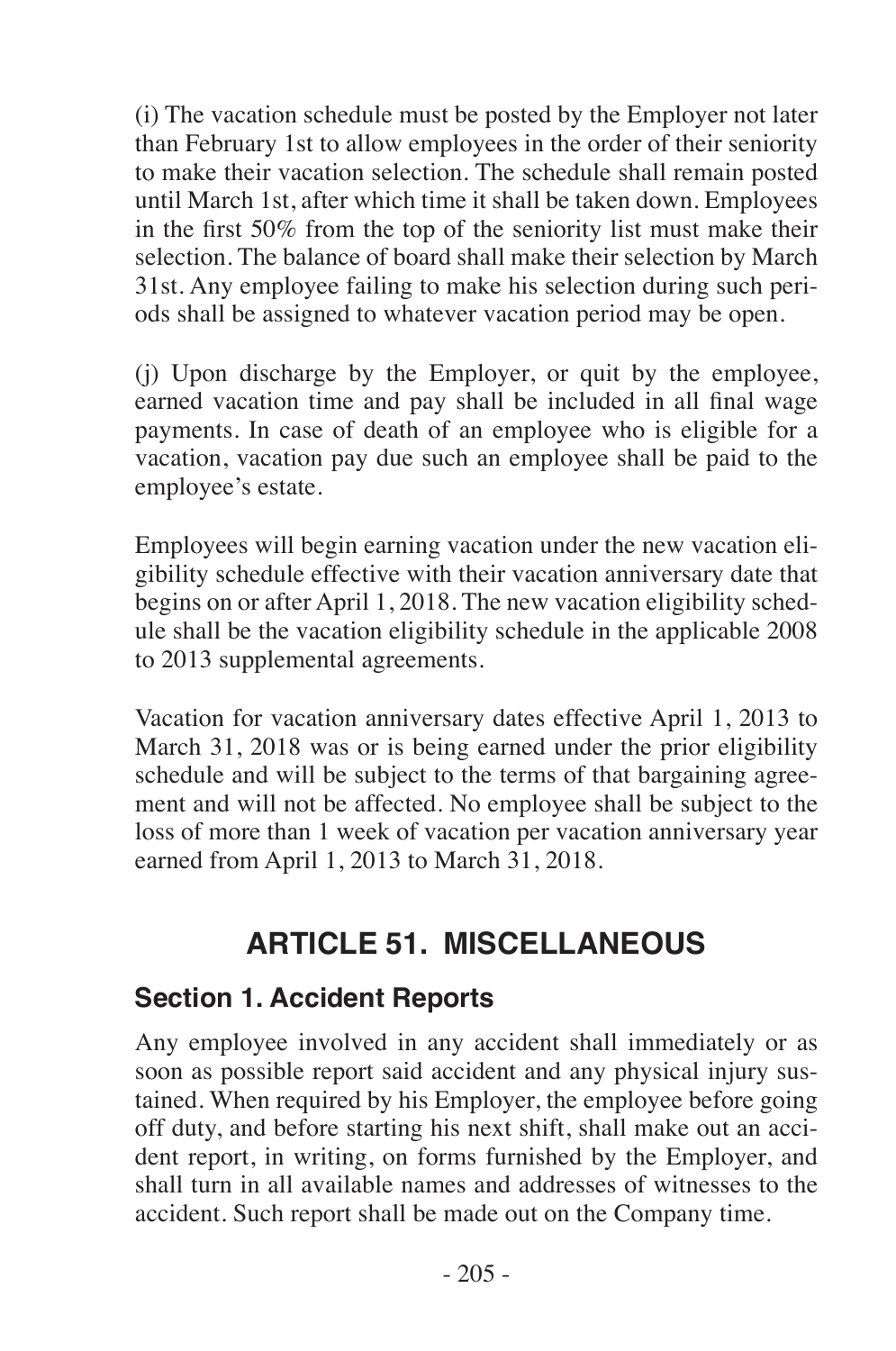### **Section 2. Court Appearances**

When an employee is required to appear in any court for the purpose of testifying, because of any accident he may have been involved in during working hours, such employee shall be reimbursed in full by the Employer for all earning opportunity lost because of such appearance. The Employer shall furnish the employee who is involved in an accident during working hours, with bail, bond and legal counsel, and shall pay in full for same. Said bail, bond and legal counsel shall remain assigned to the employee until all legal action in connection with said accident is concluded. provided the employee is not charged and convicted of criminal negligence. This Section shall not apply to employees who are found guilty of drunken driving when involved in an accident during working hours.

### **Section 3. Safety Violations**

(a) Equipment-Employees shall not be held responsible for vehicles not properly equipped to comply with State Motor Vehicle Laws, and shall be compensated for fines and time lost if summoned to court, etc., because of the same.

(b) Overloads-Employees shall not be held responsible for overloading vehicles. Whenever a driver is penalized because of such overload, the Employer shall bear all costs in connection with such overload penalty, and shall pay all damages and assessments against the employee, including accrued overtime for delay, and/or any lost earning opportunity that the employee might suffer.

In the event the employee shall suffer a revocation of his chauffeur's license because of the violation of any laws by the Employer, the Employer shall provide suitable and continued employment for such employee, at not less than his regular earnings at the time of revocation of license, for the entire period of revocation of license, and the employee shall be reinstated to his previous assignment held prior to revocation of driver's license, after his driver's license is restored.

(c) Winter Safety Equipment-The Employer shall install heaters and defrosters or equipment required by law on all trucks and tractors.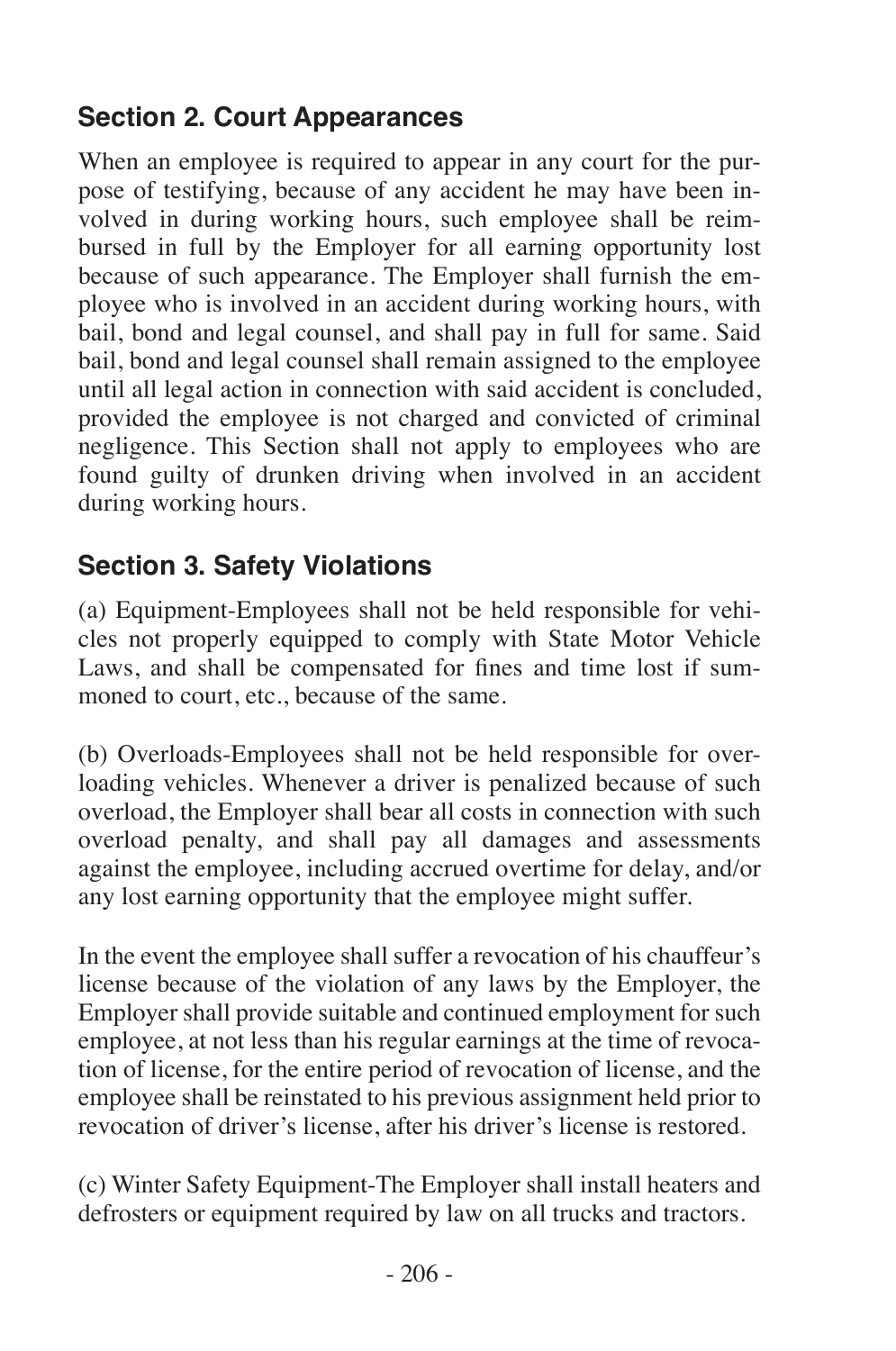# **Section 4. Bonds**

Should the Employer require any employee to give bond, cash bond shall not be compulsory, and any premium involved shall be paid by the Employer.

### **Section 5. Examinations**

All examinations when required by the Employer and performed under his direction shall be paid for by the Employer. Employees, other than applicants, shall be paid for all time required to take all such examinations, not to exceed two (2) hours at the straight time hourly rate of pay. If a dispute develops between the Employer and the Union as to whether or not the employee is physically qualified to work, the Union and the Employer shall mutually agree to an impartial doctor, hospital, clinic, etc., for the purpose of resolving the physical qualifications of the employee. All fees involved shall be borne by the Employer.

### **Section 6. Personal Identification**

If the Employer requires employees to carry personal identification, the cost of such personal identification shall be borne by the Employer.

# **Section 7. On-the-Job Claims**

The Employer agrees to cooperate toward the prompt disposition of employee on-the-job injury claims.

#### **Section 8. Loss or Damage**

Employees shall not be charged for loss or damage unless clear proof of negligence is shown. This Section is not to be construed as permitting charges for loss or damage to equipment under any circumstances.

#### **Section 9. Access to Premises**

Authorized agents of the Union shall have access to the Employer's establishment during working hours, including the right to check trucks in transit, investigate working conditions, collect dues, and inspect all time cards, log books and other payroll records of the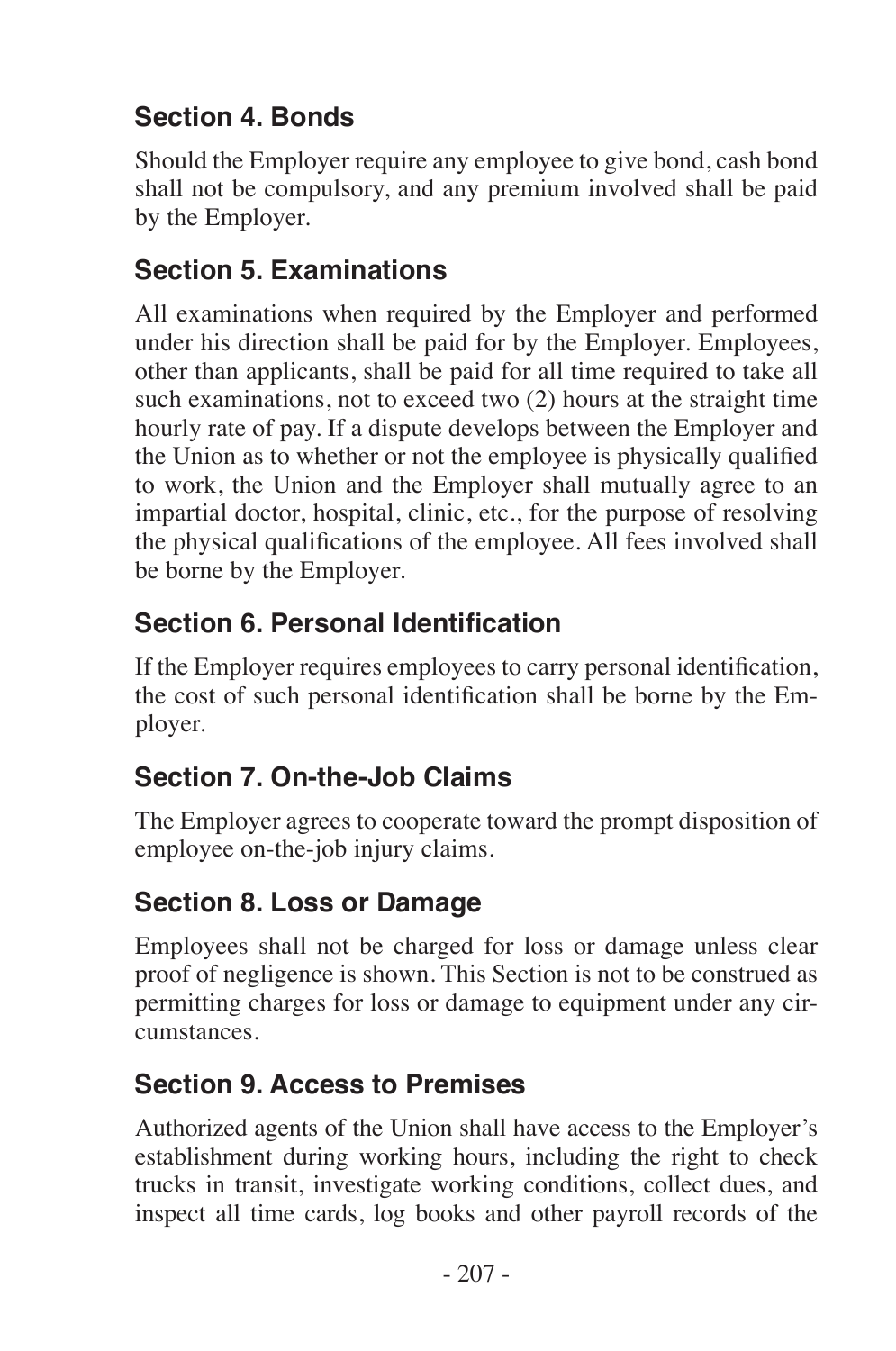Employer, for the purpose of determining whether or not the terms of this Agreement are being complied with. The Employer will make such records available within seven (7) days of the Union's request and will provide a suitable bulletin board in a conspicuous place for posting of information of interest to the members of the Union.

# **Section 10. Injury on the Job**

When a regular employee is injured on the job, he shall be guaranteed eight (8) hours' pay for the day injured, provided he is instructed to cease work as a result of an injury, by the Employer or his physician. (If required to visit hospitals, clinics, doctors' offices or other places for treatment or diagnosis, during days he is working during working hours, he shall be paid for the time involved in travel and treatment with a guarantee of eight (8) hours, and if required to make such visit outside working hours, he shall be paid for the time involved in travel and treatment, but not more than two (2) hours at his normal straight time rate of pay.)

#### **Section 11.**

The Employer shall not hire employees who are gainfully employed on a full time basis elsewhere inside or outside the trucking industry, unless in conflict with applicable State or Federal law.

#### **Section 12. Other Equipment**

(a) The Employer shall not require, as a condition of continued employment, that an employee purchase a truck, tractor and/or tractor and trailer or other vehicular equipment.

#### **Note: See ABF National MOU on Purchased Transportation**

#### **Section 13. Death in Family**

In the event of a death of the employee's immediate family, i.e., father, mother, sister, brother, son, daughter, husband or wife, it is recognized that the employee may need time off to attend the funeral services. A leave of absence will be granted the employee for the day of burial, the two (2) days preceding the day of burial and the day after burial. When these days fall within the regular workweek, Monday through Friday or Tuesday through Saturday, the Employ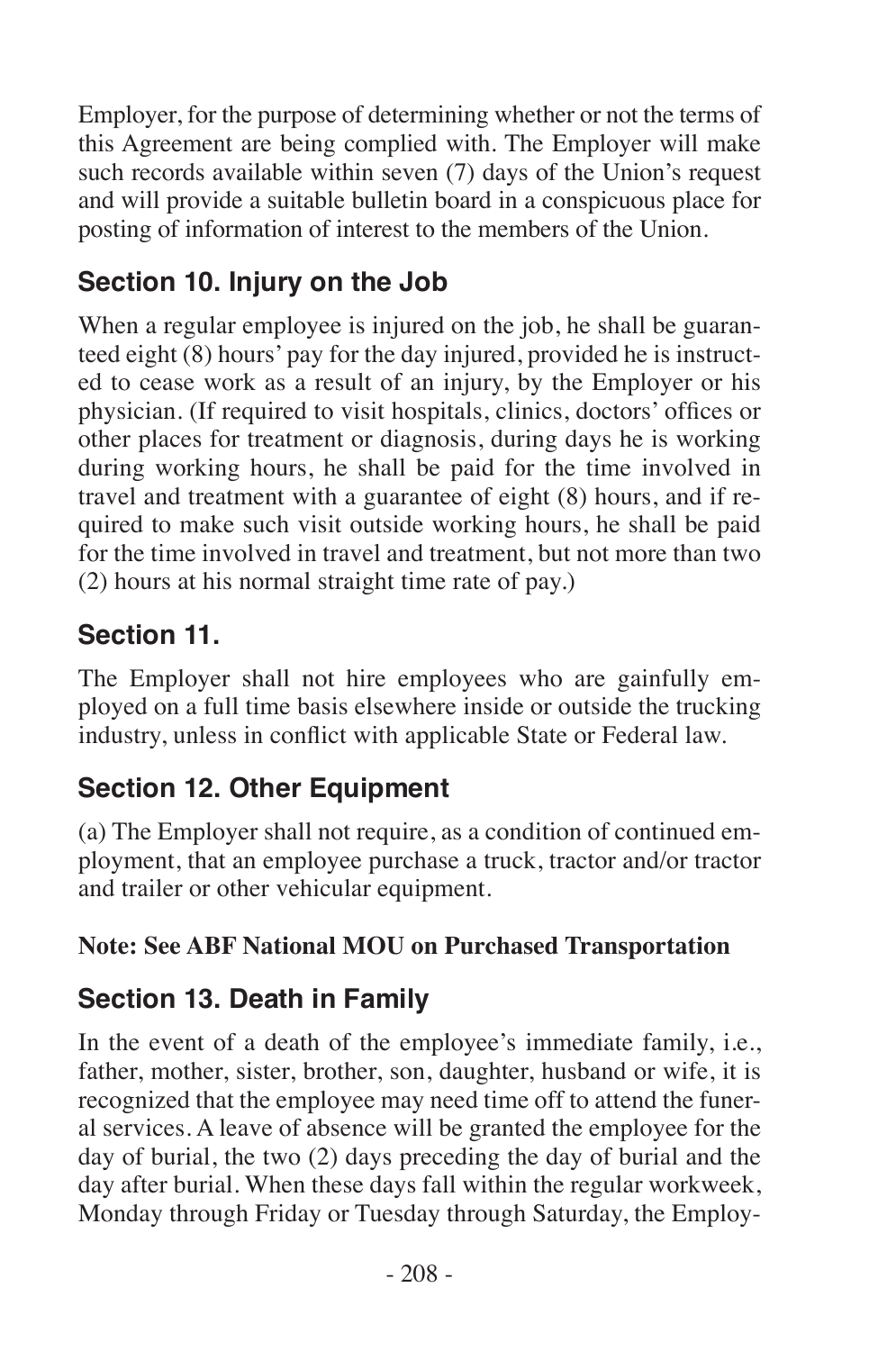er will pay to the employee his regular straight time pay for eight (8) hours per day for such days of absence.

In the event of a death of the employee's father-in-law and/or mother-in-law, on a one-time basis and grandchild, a leave of absence shall be granted to the employee for the day of burial. Funeral pay shall be based on lost work opportunities. In the event of a death of the employee's immediate family, i.e., father, mother, sister, brother, son, daughter, husband or wife, it is recognized that the employee may need time off to attend the funeral services. A leave of absence will be granted the employee for the day of burial, the two (2) days preceding the day of burial and the day after burial. When these days fall within the regular workweek, Monday through Friday or Tuesday through Saturday, the Employer will pay to the employee his regular straight time pay for eight (8) hours per day for such days of absence. In the event of a death of the employee's father-in-law and/or mother-in-law, on a one-time basis and grandchild, a leave of absence shall be granted to the employee for the day of burial. Funeral pay shall be based on lost work opportunities.

#### **Section 14.**

Terminal yardmen and hostlers shall be provided with rain gear. Any employee physically handling in substantial quantities, hides, creosoted items, spun glass, lamp black, barbed wire, and acids, shall be provided with rubber or leather aprons and gloves, not to exceed two (2) pair per calendar year, per yardman.

#### **Section 15.**

The Employer agrees to deduct certain specific amounts each week from the wages of those employees who shall have given the Employer written authorization to make such deductions. The amount so deducted shall be remitted to the Teamsters Credit Union once each week. The Employer shall not make deductions and shall not be responsible for remittance to the Credit Union for any deductions for those weeks during which the employee has no earnings or in those weeks in which the employee's earnings shall be less than the amount authorized for deduction.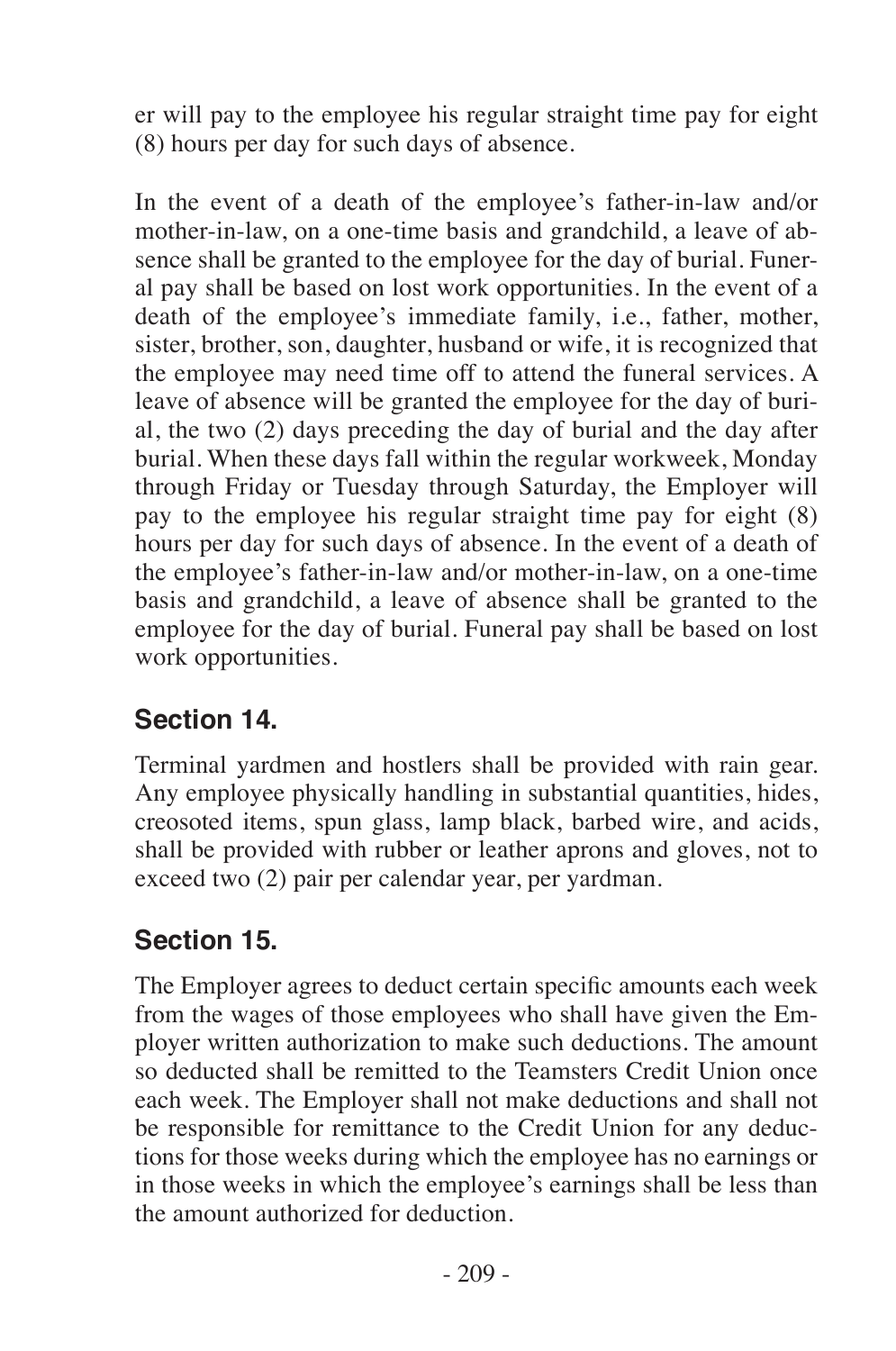### **Section 16.**

Citizen Band Radios shall be permitted, subject to reasonable Company rules and regulations.

### **Section 17.**

The Employer and Union agree to negotiate rates and language for a Multimodal Container addendum to the ABF New England Supplemental Freight Agreement.

Note: refer to ABF National Agreement

### **Section 18. Administrative Dues**

Each Local Union under this Supplement may, at its discretion, implement Administrative Dues as outlined below.

Effective 4/1/88 and continuing thereafter during the life of this Agreement and in accordance with the terms of an individual and voluntary written checkoff of membership dues in a form permitted by Section 302(c) of the Labor-Management Relations Act, the Employer agrees to deduct weekly from the wages of each employee covered by this Agreement who signs said authorization: Five cents (.05) per hour for each payroll hour worked or paid to said employee for a maximum of forty (40) hours during the week as Administrative Dues, provided that Administrative Dues shall not be deducted for those employees who are out on occupational or non-occupational injuries.

All monies collected for Administrative Dues by the Employer shall be held in trust by the Employer until paid to the Union. The Administrative Dues which are deducted shall be paid monthly by the tenth (10th) of the month following the month in which they were deducted.

# **Section 19. Sick Leave**

Effective during the term of this Agreement, each regular employee shall be entitled to five (5) days sick leave each year, in accordance with the rules and regulations applying to Article 38 of the NMFA,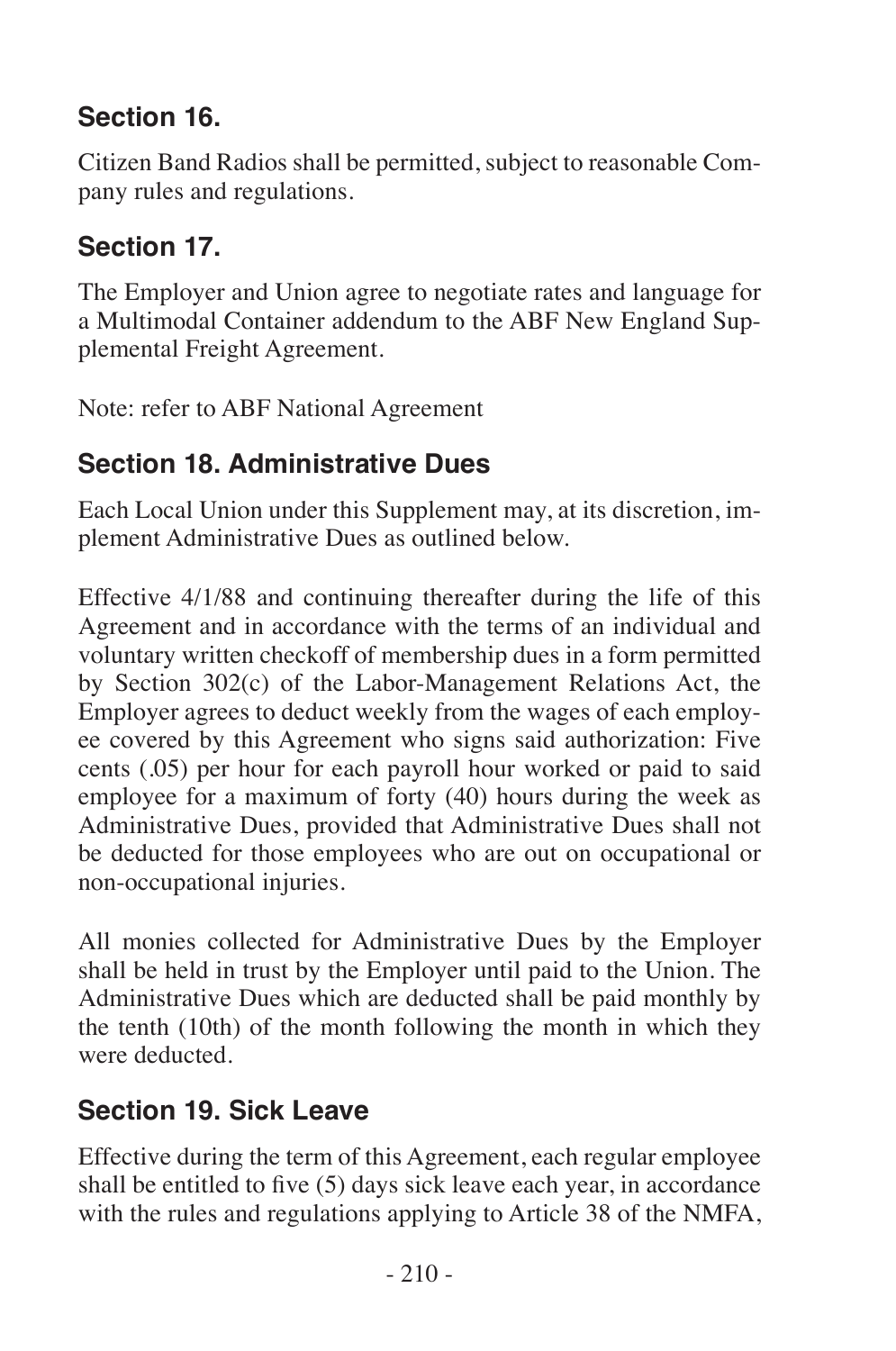except that sick leave shall be paid effective the first day of such sickness, provided employees do not abuse the above provision

# **ARTICLE 52. CLASSIFICATIONS**

1. A local driver is any driver not included in the definition of a road driver.

2. A switcher or yardman is an employee who is used to hook up and drop trailer and/or move equipment to or from the loading platform on the Employer's property, and duties incidental thereto, such as, gassing, fueling and checking equipment.

3. A power unit operator is an employee engaged in the operation of a power-driven unit in connection with the safe loading or unloading of freight.

4. A checker and/or dragline operator is an employee who is assigned to the handling of waybills, the checking of merchandise and the safe loading and unloading of vehicles, and duties incidental thereto.

5. A helper is an employee whose duty is to assist the driver in all work except the actual driving of a truck.

6. A platform man and/or warehouseman and/or dragline man who is not assigned to handle waybills is an employee who is regularly employed on a freight platform or dock in connection with the safe loading and unloading of vehicles, and duties incidental thereto.

7. A lumper is an employee who directs a freight crew on a pier and who relays orders to other employees in the absence of management.

8. A winchman is an employee who operates a winch in connection with rigging work as herein described.

9. A lead man or first-class rigger is an employee who works and directs rigging operations and rigging crews. This classification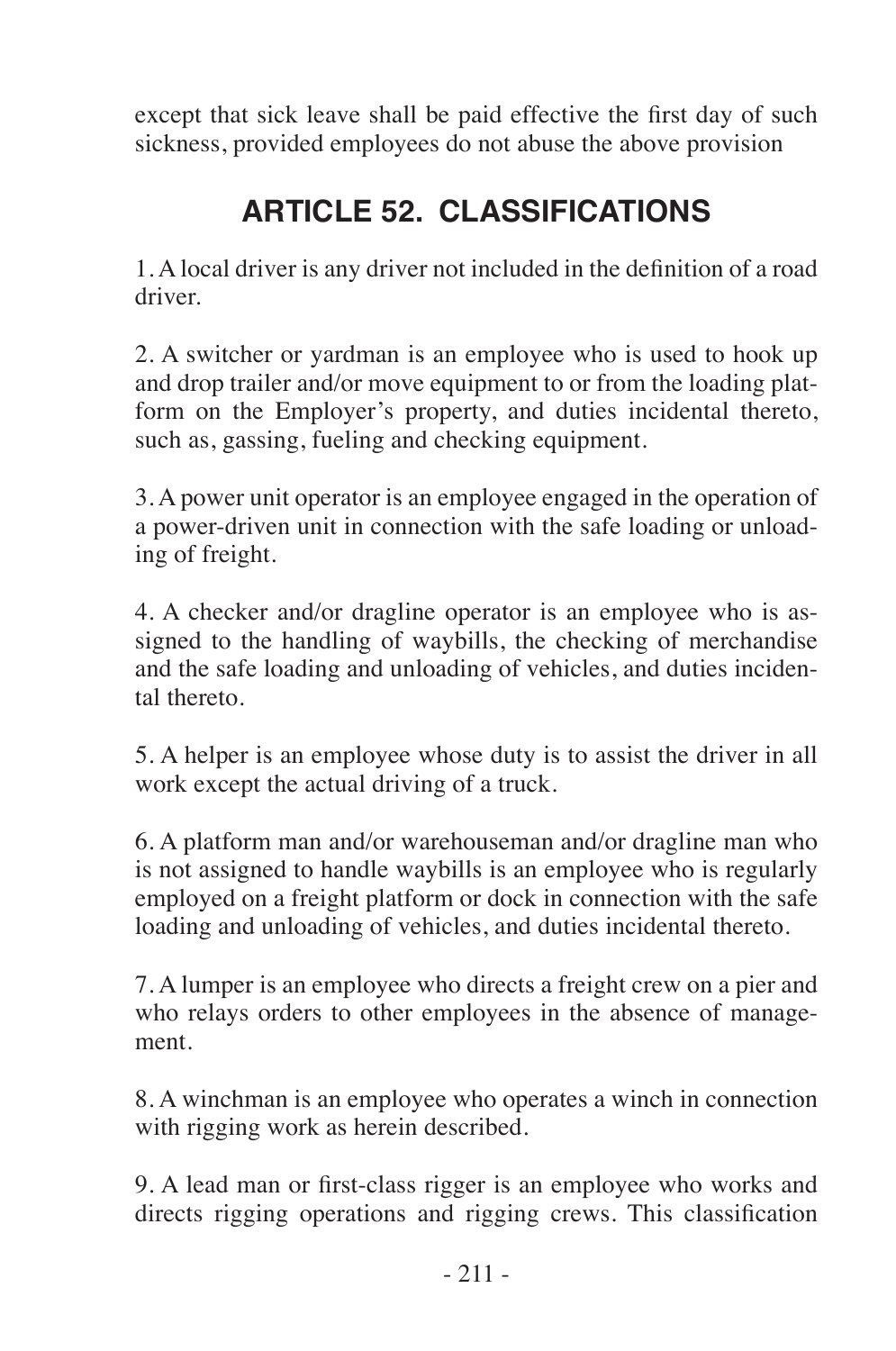shall apply except where work is performed under AGC Agreement on job site construction. Rigging is in addition to cribbing, blocking, etc. and includes any specialized equipment other than a crane or a similar type of equipment making lift or hoist.

10. A second-class rigger is an employee who assists a first-class rigger in performing a rigging operation.

11. A working foreman is an employee who works with, and directs other employees, and who may relay orders to other employees in the absence of management.

12. A local double-bottom chauffeur is an employee who pulls a combination of two pieces of equipment between terminals and/or staging area and is on an hourly rate of pay.

13. A low bed trailer operator is an employee who operates any low bed trailer.

# **ARTICLE 53. HOURS OF WORK AND OVERTIME**

#### **Section 1.**

Five (5) days shall constitute a normal week's work for employees from Monday to Friday inclusive, and the hours of labor each day shall be worked in uninterrupted succession. All time worked in excess of eight (8) hours per day shall be paid as overtime at one and one-half times the normal rate.

#### **Section 2.**

Employees ordered to report for work before their starting time shall be guaranteed eight (8) hours work or pay in addition to the time worked before their starting time with time and one-half for all hours over eight (8). Any employee ordered to work after his regular starting time shall have his time revert back to his regular starting time.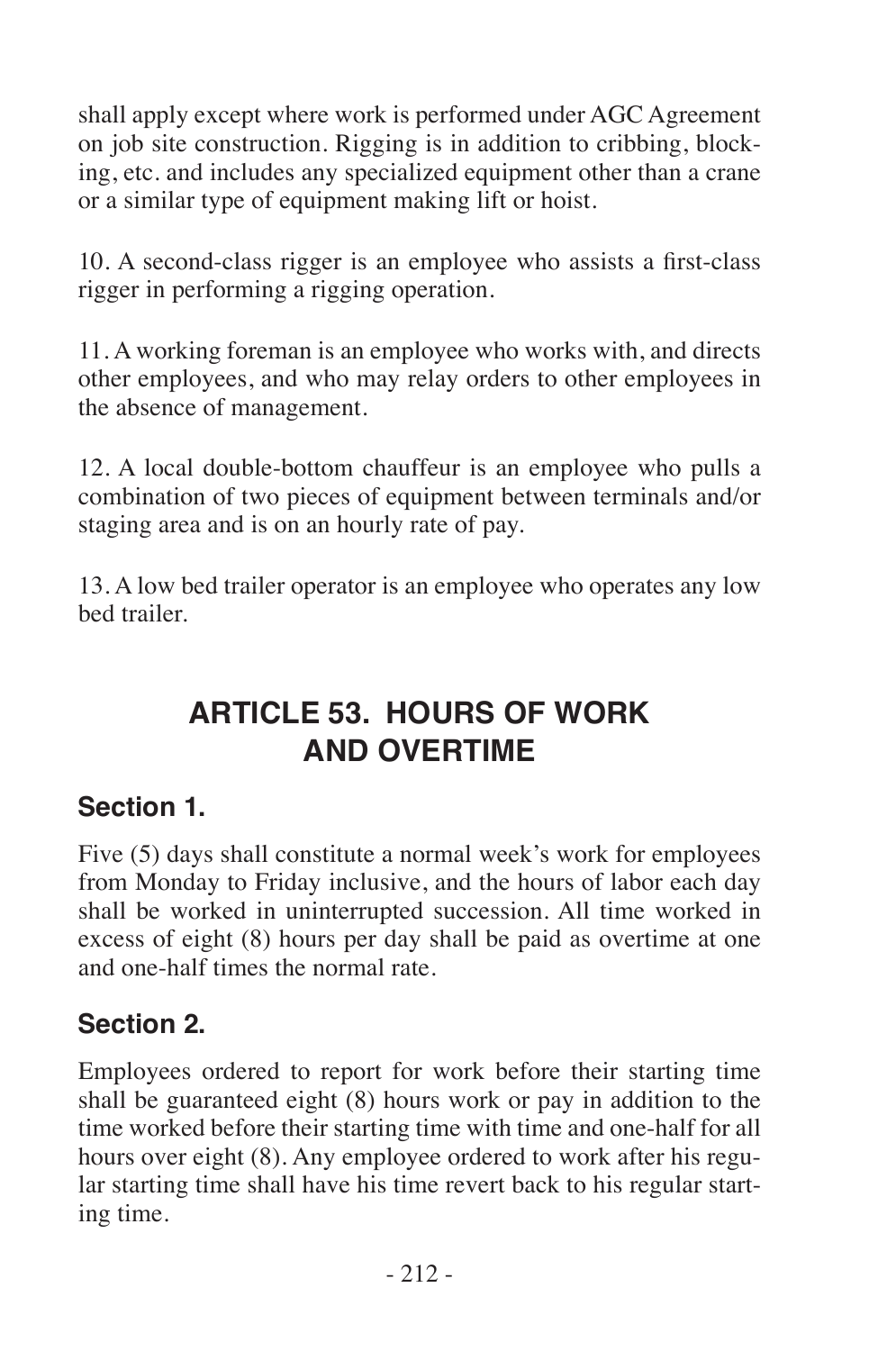#### **Section 3.**

(a) Any employee who is called or reports as scheduled shall be guaranteed a minimum of eight (8) hours' work or pay.

(b) All employees required to report on Saturday, as such, shall be guaranteed a minimum of eight (8) hours' work at their applicable premium rate of time and one-half (1-1/2). Any time worked in excess of eight (8) hours on Saturday shall be paid for at one and one-half (1-1/2) times the applicable premium rate.

(c) All employees required to work on a sixth report in a payroll period shall be guaranteed a minimum of eight (8) hours at their applicable premium rate of time and one-half (1-1/2). Any time worked in excess of eight (8) hours on those days shall be paid for at one and one-half (1-1/2) times the applicable premium rate, except as otherwise mutually agreed to by the Employer and the Local Union regarding replacements.

(d) Except for meal time, working time for all employees shall start when they are instructed to report and do report, at terminal or garage and shall continue until relieved from duty at same regardless of occupation. Employees shall be allowed time out for meals at the Employer's directions which shall be either one (1) hour or onehalf (1/2) hour and shall not begin until the employee has worked four (4) hours, but must begin before he has completed five (5) hours of work. However, the Employer agrees to establish a uniform practice as to all platform employees which shall remain in effect unless changed by the Employer not more than once in a thirty (30) day period.

Any employee who is ordered to work during any part of his one (1) hour or his one-half (1/2) hour meal period, whichever the case may be, shall be paid for the full meal period and shall be allowed and must take twenty (20) minutes to eat lunch and such time shall be considered as time worked. An employee who is ordered to work during any part of his one (1) hour meal period shall receive a minimum of nine (9) hours' pay on that day. An employee who is ordered to work during any part of his one-half (1/2) hour meal period shall receive a minimum of eight and one half (8-1/2) hours' pay on that day.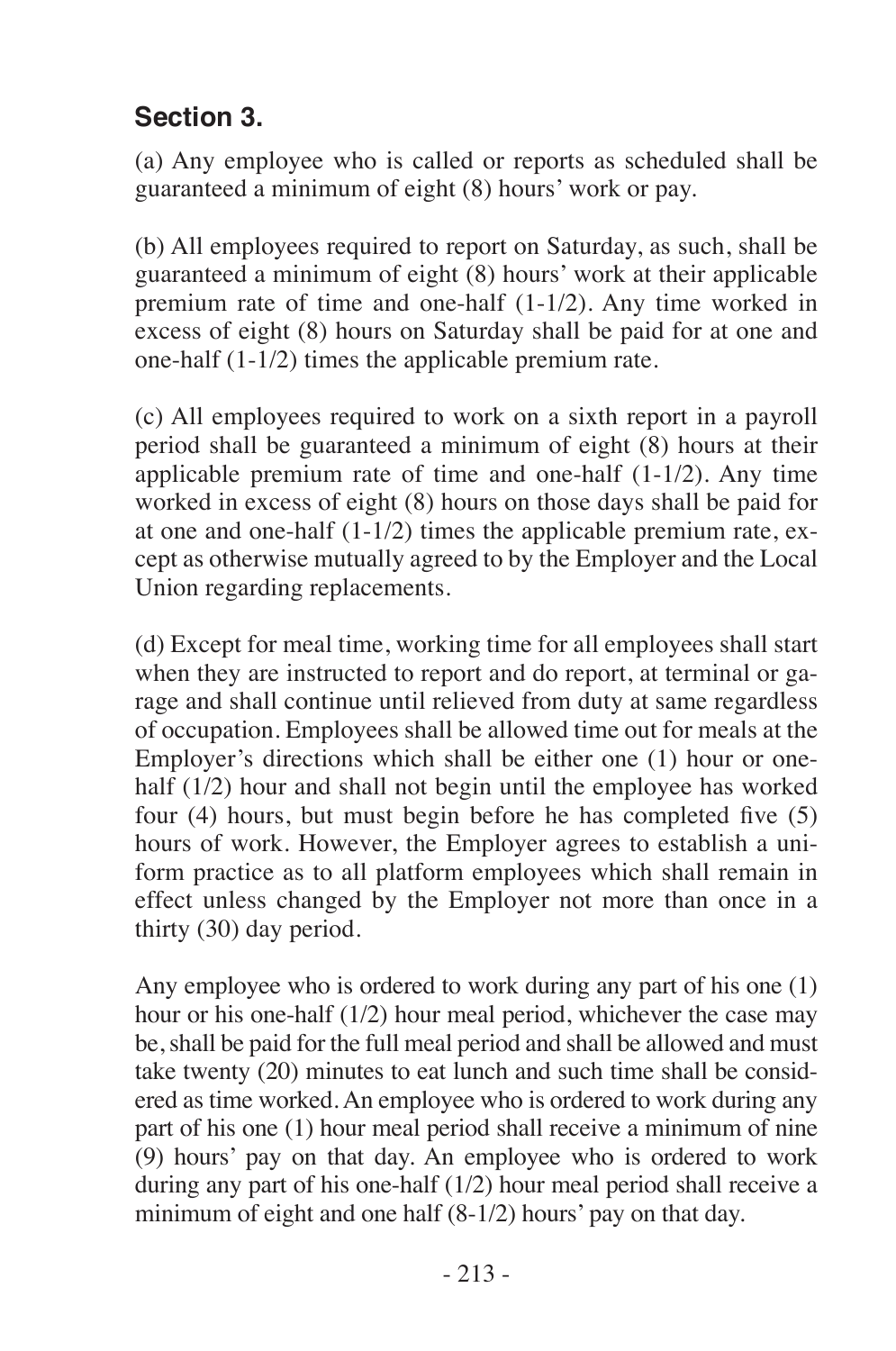#### **Section 4.**

(a) A daily time record shall be maintained by the Employer for all of his employees. Any Employer who employs five (5) or more employees shall have a time clock, and the employee's time shall be computed by the time clock on time cards. Employer with less than five (5) employees who does not have a time clock shall permit employees to keep their own time records.

(b) Each employee shall "punch in" his own time card at the start of the day, and "punch out" his own time card at the completion of the day's work at the Employer's place of business.

(c) Employees assigned to work and/or completing their work away from the Employer's place of business shall be exempt from punching in and out. In the event that any employee is ordered to report at, or leave his vehicle at, a different place than his usual starting point, such employee shall be paid transportation expenses back to his starting point. All such traveling time shall be considered as time worked.

### **Section 5. Break Bulk Terminal Operation**

(a) A break bulk terminal operation may be established upon the mutual agreement of an Employer and a Local Union as long as such agreement is equal to the standards established by this Break Bulk Negotiating Committee. Failing agreement, shall come before this Break Bulk Negotiating Committee for approval.

(b) Employers who operate a break bulk operation shall establish a scheduled workweek consisting of any five (5) consecutive days out of a seven (7) day period.

(c) Forty (40) hours shall constitute a normal week's work. All employees required to report for work on their unscheduled days shall be guaranteed a minimum of eight (8) hours' work at their applicable premium rate of time and one-half. Any time worked in excess of eight (8) hours on those days shall be paid for at one and one-half times the applicable premium rate. Breakbulk operations may institute straight time eight  $(8)$  hour shifts with two  $(2)$  twenty  $(20)$  minute paid breaks upon mutual agreement between the parties.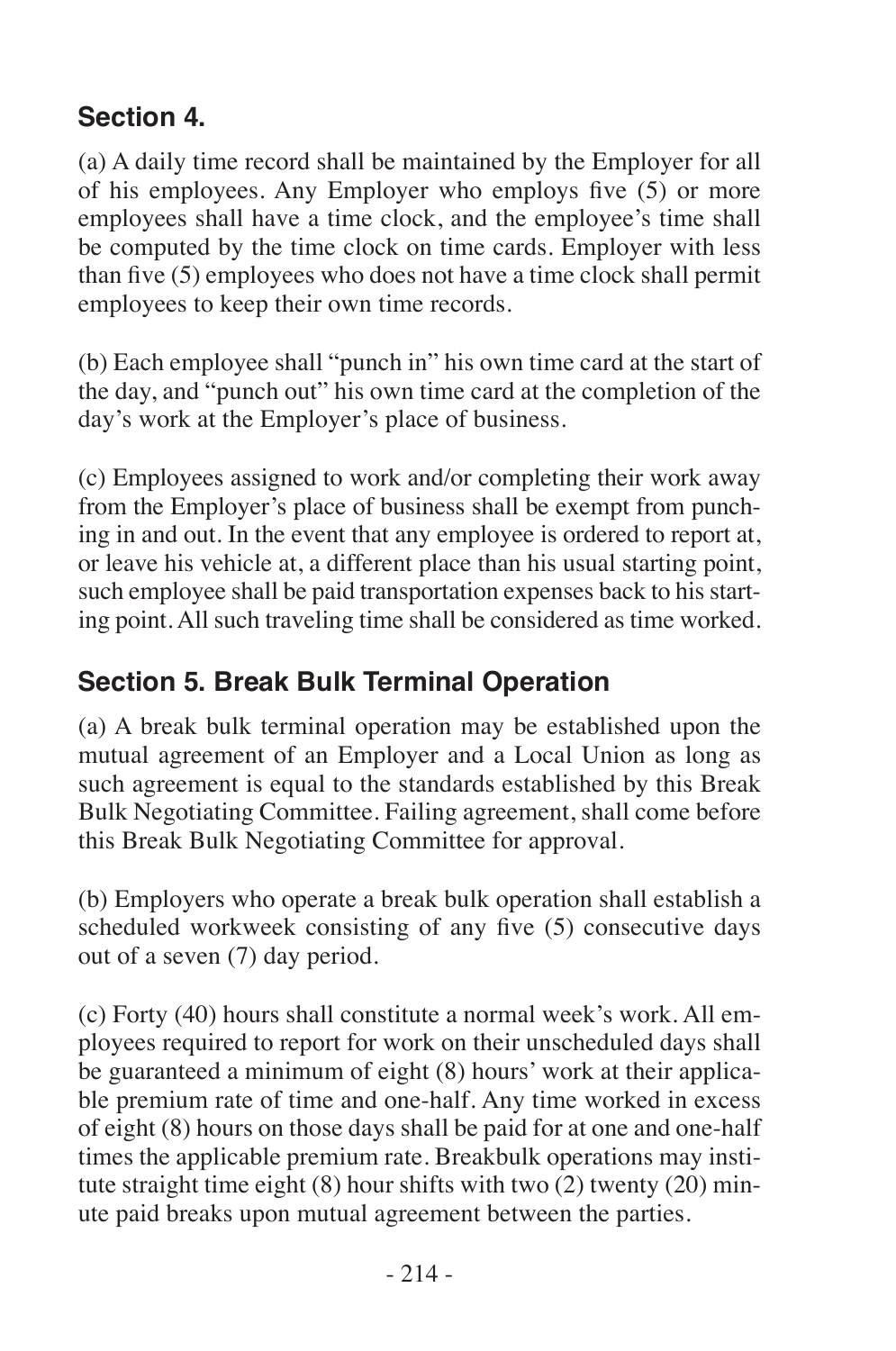(d) In the event of absenteeism on any schedule commencing within a calendar day the vacancy may be filled by:

(1) A regular seniority employee, in laid-off status, in seniority order.

(2) A non-seniority or casual employee.

(e) When the number of employees on a schedule is increased, the work is assigned:

(1) A regular seniority employee, in laid off status, in seniority order.

(2) An eligible, qualified employee that has completed his regular schedule and is available for a sixth punch, except that spare employees up to 15% of the total employees on the dock and yard list, may be used prior to the calling of employees for premium time. Seniority shall prevail.

(3) Available non-seniority or casual employee.

(f) Holidays—Article 49 will apply; however, in the event the schedules are maintained and work performed on the holiday, employees will work their assigned schedules and will be paid the rate of time and one-half  $(1-1/2)$  in addition to the eight  $(8)$  hours' holiday pay. Replacements for absentees on a holiday will be worked in accordance with Item (e).

(g) Break bulk operation includes dock work, switching assignments inside the yard, shuttle to and from compounds and terminals.

(h) All local pickup and delivery performed on Saturday, Sunday or a holiday shall be treated as work performed under the terms of Article 53, Section 3 of the New England Supplemental Agreement.

(i) The parties agree all employees working in the classifications of dockwork and yard assignments, as stated above, shall be entitled to all other terms and conditions as set forth in the N.M.F.A. and N.E.S.F.A. dated March 1, 1982.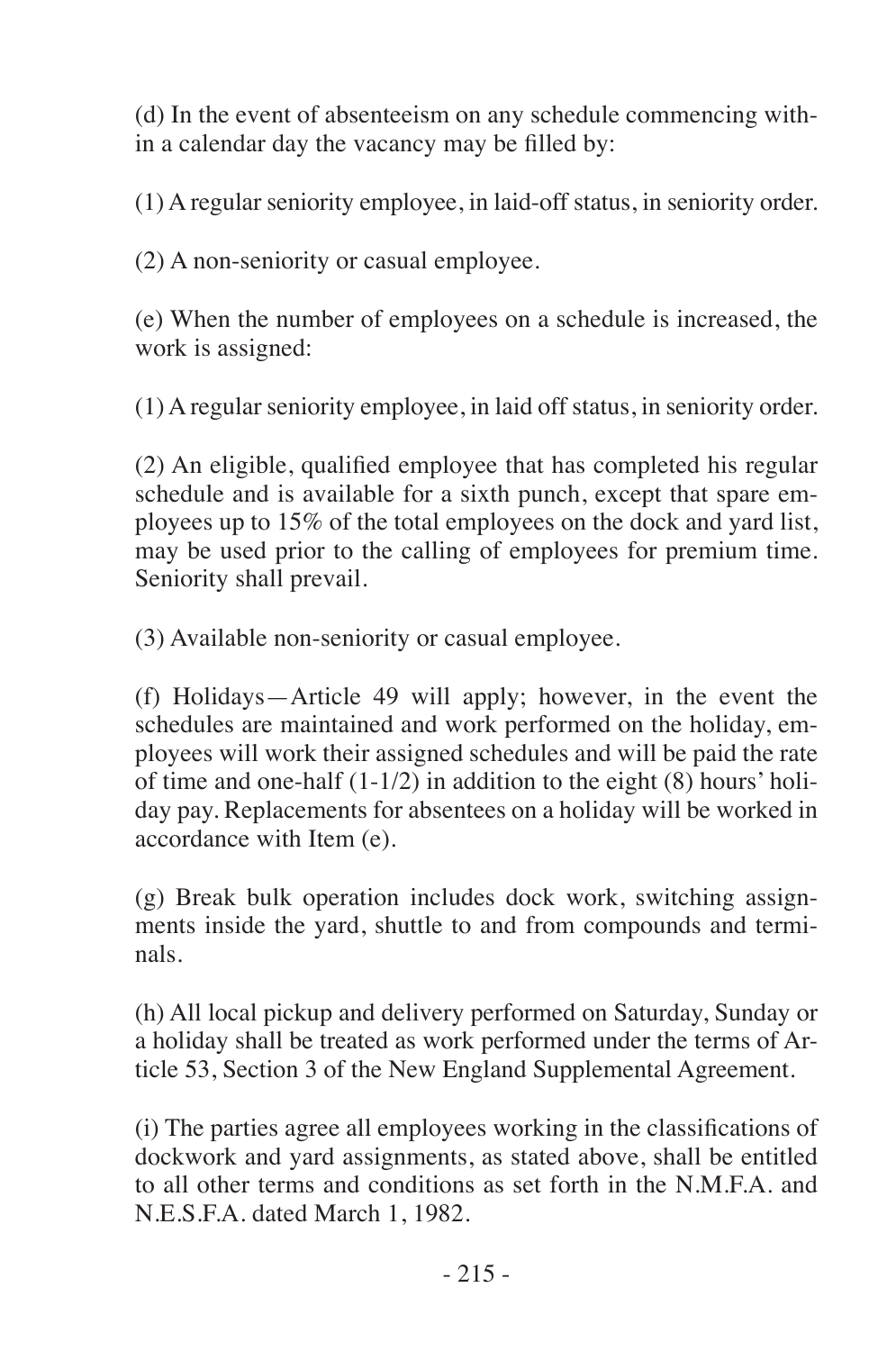(j) When a break bulk terminal is established, present schedules on the Sunday thru Thursday and Monday thru Friday workweek shall be maintained. However, with the exception, those employees, within their seniority may bid other work schedules. This is not to be considered to be a guarantee.

The Employer and Local Union may agree to road driver provisions and method of dispatch as it pertains to a seven (7) day breakbulk operation and submit such agreement to the New England Supplemental Negotiating Committee.

# **ARTICLE 54. WAGES AND ALLOWANCES**

#### **(a) Classifications**

Drivers, Checkers, Lumpers, Power Unit Operators, Switchers, Yardmen, Teamsters, Drag Line Operators, Twin-pup trailer drivers in accordance with applicable Local, State and Federal Law.

|                    | Per Hour  |
|--------------------|-----------|
| Effective 7/1/2018 | \$24.9627 |
| Effective 7/1/2019 | \$25,3127 |
| Effective 7/1/2020 | \$25,7127 |
| Effective 7/1/2021 | \$26.1627 |
| Effective 7/1/2022 | \$26.6627 |

Helpers, Platform Men, Stablemen, Warehouseman

|                           | Per Hour  |
|---------------------------|-----------|
| <b>Effective 7/1/2018</b> | \$24.8616 |
| <b>Effective 7/1/2019</b> | \$25.2116 |
| Effective 7/1/2020        | \$25.6116 |
| <b>Effective 7/1/2021</b> | \$26.0616 |
| <b>Effective 7/1/2022</b> | \$26.5616 |
| Double Bottom Men         |           |
|                           | Per Hour  |
| <b>Effective 7/1/2018</b> | \$25.0133 |
| <b>Effective 7/1/2019</b> | \$25.3633 |
| Effective 7/1/2020        | \$25.7633 |
|                           |           |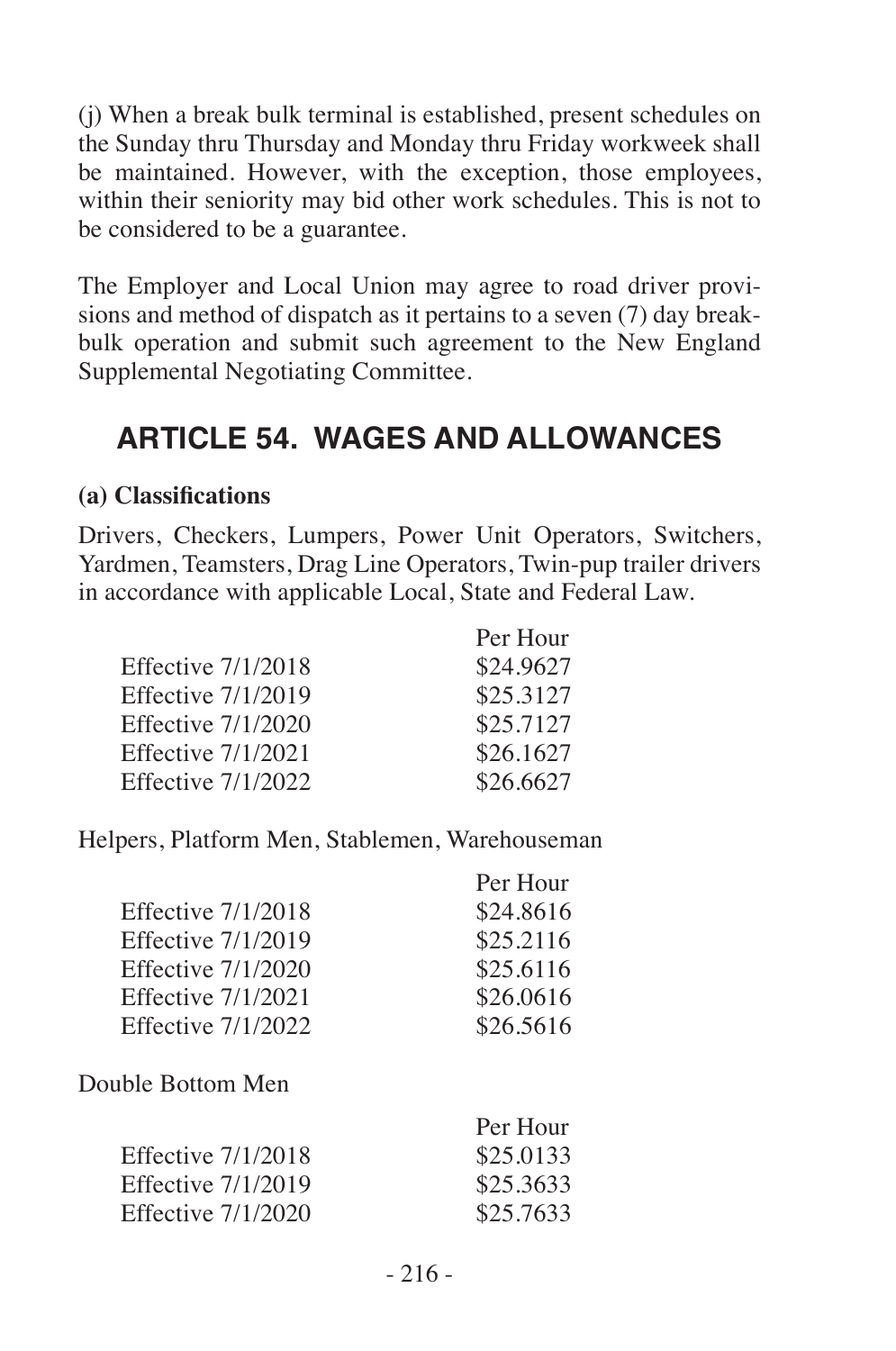| Effective 7/1/2021 | \$26,2133 |
|--------------------|-----------|
| Effective 7/1/2022 | \$26,7133 |

1st Class Riggers, Lead Men, Winchmen, Low Bed Trailer

| Per Hour  |
|-----------|
| \$25.3168 |
| \$25.6668 |
| \$26,0668 |
| \$26,5168 |
| \$27,0168 |
|           |

2nd Class Riggers

|                           | Per Hour  |
|---------------------------|-----------|
| <b>Effective 7/1/2018</b> | \$25,2156 |
| Effective 7/1/2019        | \$25.5656 |
| Effective 7/1/2020        | \$25,9656 |
| Effective 7/1/2021        | \$26,4156 |
| <b>Effective 7/1/2022</b> | \$26,9156 |

Working Foremen and Dispatchers

|                           | Per Hour  |
|---------------------------|-----------|
| <b>Effective 7/1/2018</b> | \$25,0639 |
| Effective 7/1/2019        | \$25,4139 |
| Effective 7/1/2020        | \$25,8139 |
| Effective 7/1/2021        | \$26.2639 |
| Effective 7/1/2022        | \$26,7639 |

Employees older in service and in the order of their seniority shall be entitled to the work available from Monday to Friday inclusive in amounts not less than those designated in the Schedule above. Should the Employer violate this principle, he shall compensate for the earning opportunity lost and at the rate provided herein those employees affected.

(b) Entry Rates (New Hires/Probationary Employees) Refer to Article 36 of the NMFA.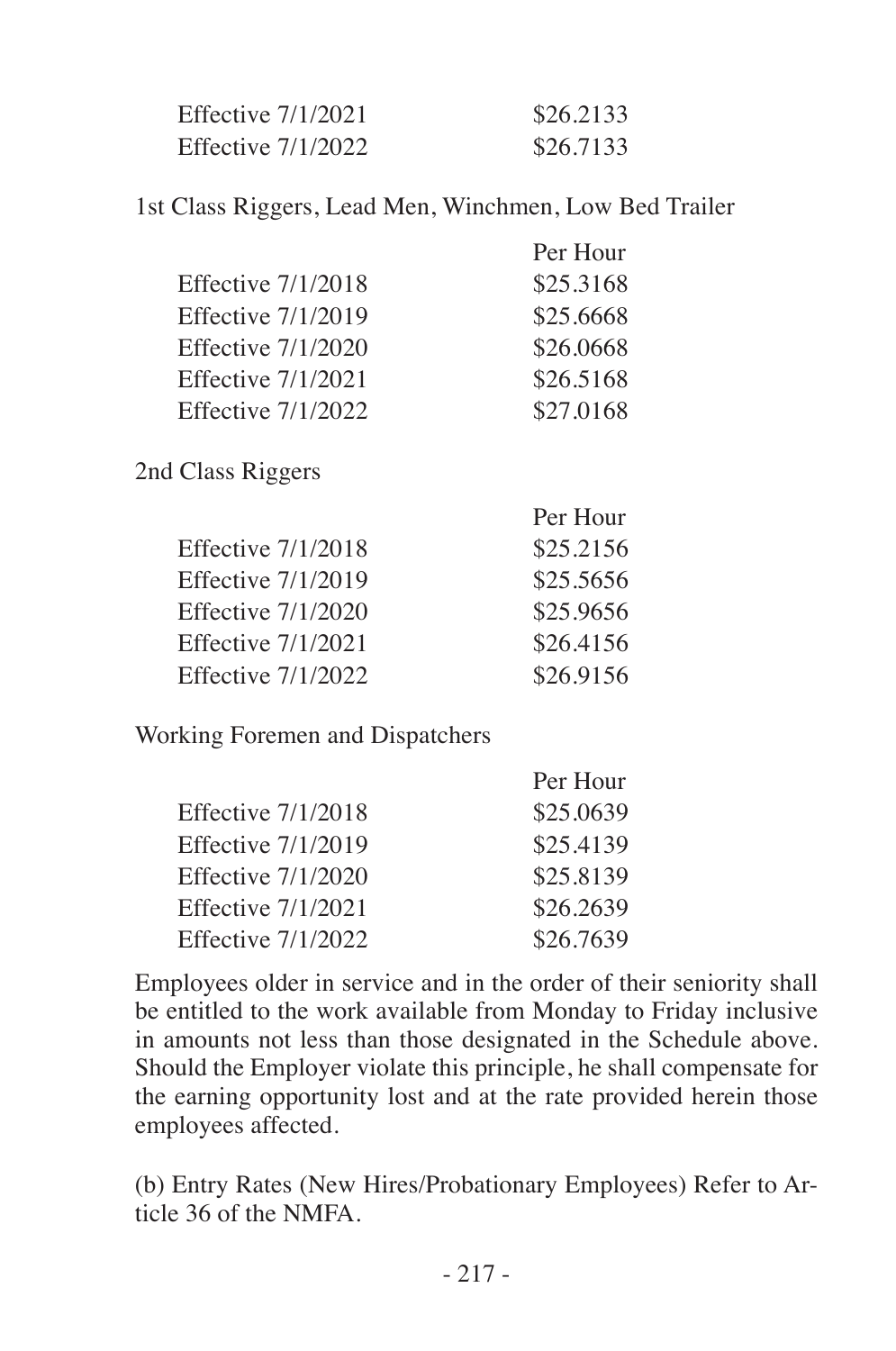(c) CDL Casual Employees (85% of wage increase) Refer to Article 36 of the NMFA.

| Effective | Per Hour  |
|-----------|-----------|
| 7/1/2018  | \$20.9507 |
| 7/1/2019  | \$21.2482 |
| 7/1/2020  | \$21.5882 |
| 7/1/2021  | \$21,9707 |
| 7/1/2022  | \$22,3957 |

(d) Dock Only Casuals

| Effective | Per Hour |
|-----------|----------|
| 7/1/2018  | \$16.25  |
| 7/1/2019  | \$16.50  |
| 7/1/2020  | \$16.75  |
| 7/1/2021  | \$17.00  |
| 7/1/2022  | \$17.25  |

(d) Any employee working in a higher pay classification for any part of the day shall receive the higher rate of pay for the entire day.

(e) No employee shall be required to deadhead for any rate less than his normal rate of pay.

(f) Any local employee required to sleep away from home shall be provided satisfactory sleeping quarters by the Employer plus \$15.00 for meal allowance.

(g) No employee shall suffer a reduction in a wage rate as a result of this agreement.

# **ARTICLE 55. CLASSIFICATIONS AND TRIP RATES**

(a) A road driver is an employee operating on line haul between the terminal areas.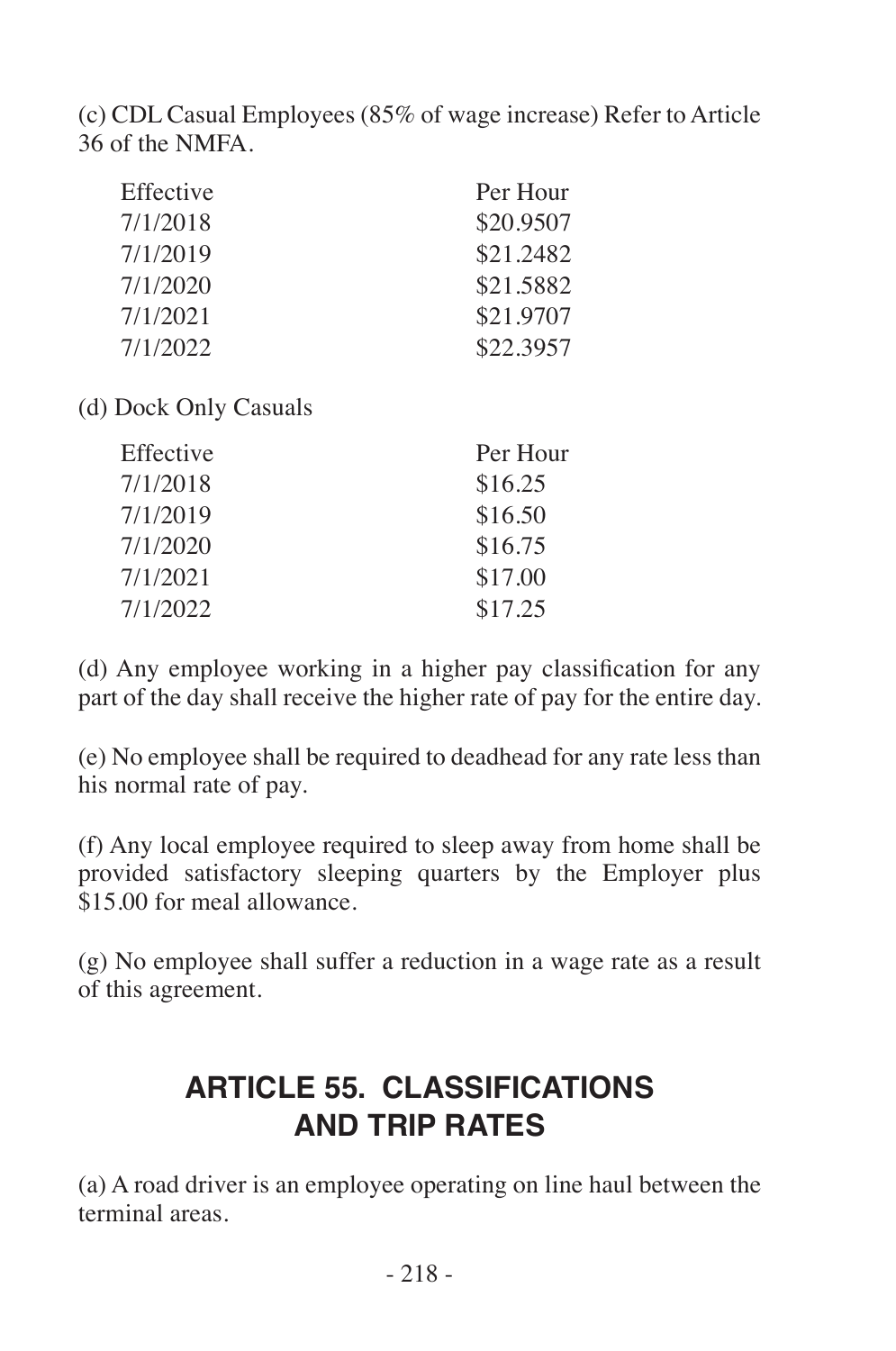(b) On all dispatches from point of origin to destination at which the driver takes a statutory rest period, or from point of origin to destination and return with no statutory rest period at destination, the driver shall be guaranteed eight (8) hours' pay.

When the miles driven times the applicable mileage rate exceeds the guarantees above, the driver shall be so compensated. Hours worked shall be paid in addition. When it does not exceed the mileage guarantee he shall be compensated at the applicable hourly rate.

(c) All drivers who report and are not dispatched shall be guaranteed the equivalent of the smallest paid round trip out of their Company, but in no case shall this amount be less than eight (8) hours' pay.

# **ARTICLE 56. MILEAGE RATES**

Per Mile

Mileage rates for road drivers shall be as follows:

| 61.3699c |
|----------|
| 62.2449¢ |
| 63.2449c |
| 64.3699c |
| 65.6199¢ |
|          |

The mileage rate for road drivers operating twin/pup trailers or a trailer and a jiff/dolly shall be an additional 1.225 cents per mile of the established mileage rates as indicated above. Except where road drivers are currently enjoying a greater rate, such individual road drivers shall be red circled until such time as the new mileage rates for twin/pups equals or exceeds such red circled mileage rates.

# **ARTICLE 57. PICK-UPS, DELIVERIES AND RATE FORMULA**

(a) All over-the-road operations shall be from terminal to terminal or to check points or relay points or from any one of these to anoth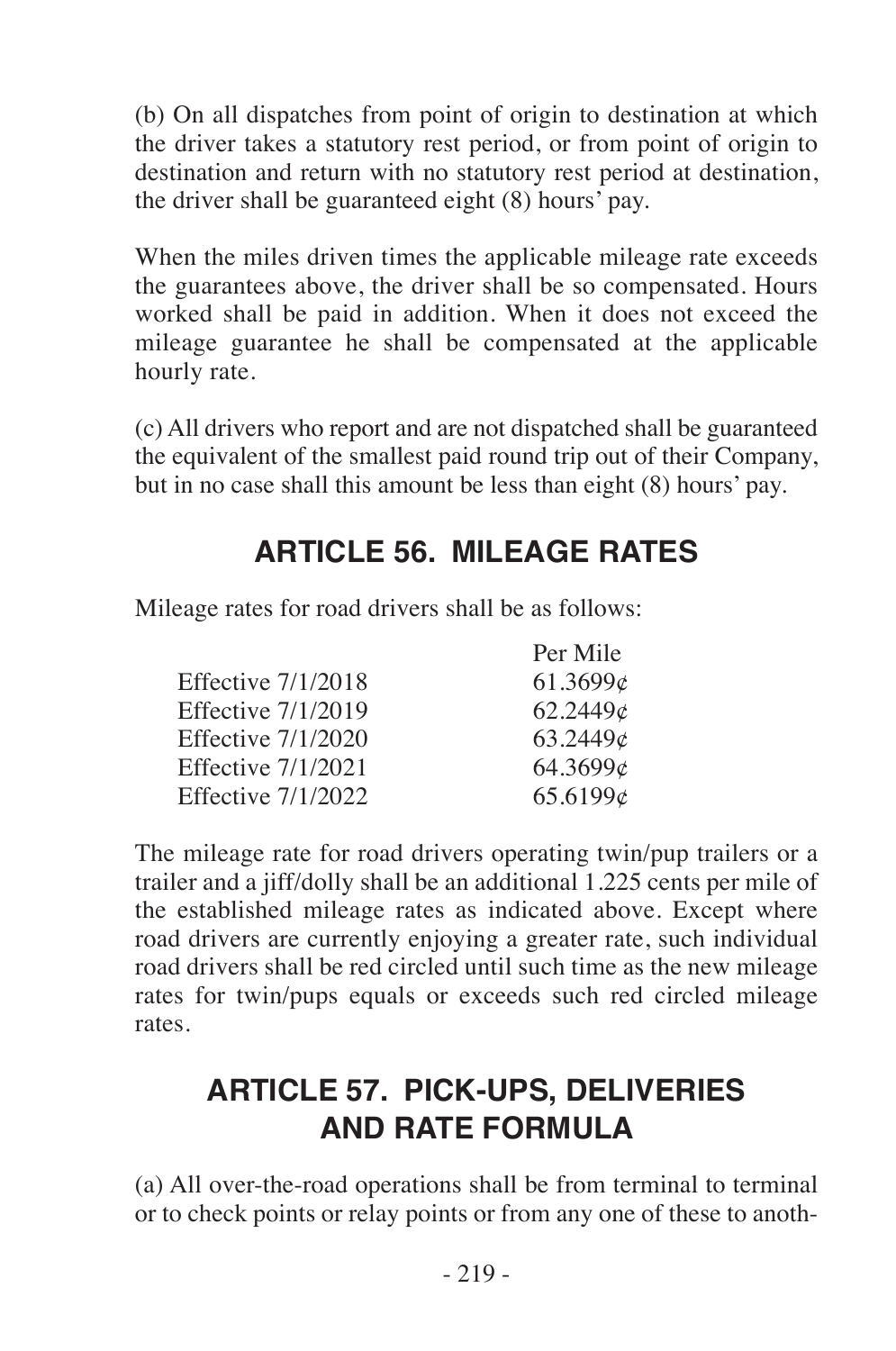er. Road drivers shall make drops and/or hooks of their own units at the home domicile, unless other agreements exist between the Company and the Union.

(b) A Road Driver shall not be permitted to make pickups or deliveries within the terminal area of any other Local Union affiliated with the International Brotherhood of Teamsters, unless permission has been or is granted by the Business Agents of the Local Unions involved, his own Agent and the Agent of the Local Union in the area where the pickup or delivery is to be made.

(c) A Road Driver shall not make any pickups and/or deliveries to a consignee or shipper in any of the terminal areas, but must take the freight into the terminal if the Employer has one there. He shall be paid at the normal rate per hour for all time consumed in effecting such terminal pickups and drops, or delay time at terminals.

(d) Any pickup or deliveries to or from a contract or connecting carrier, or a consignee or shipper, shall be paid for at the normal rate per hour for all time consumed.

Drop and/or pickup of empty, partially loaded or fully loaded trailers or combination of both drop and pickup regardless of weight shall be paid for at the normal rate per hour for all time consumed.

(e) Any claim for time consumed in road failure, or other delays resulting from Acts of God, snow or impassable highways shall be submitted in writing by the employee upon completion of the trip, and each claim shall be adjusted at the normal rate per hour for the amount of time involved.

(f) The normal rate of pay for hourly work performed by Road Drivers other than overhead and sleeper drivers shall be the rate set forth for drivers in Article 54.

(g) When transportation is required to sleeping quarters, it shall be provided by the Employer within thirty (30) minutes after the driver is relieved from duty. If the Company fails to do so within the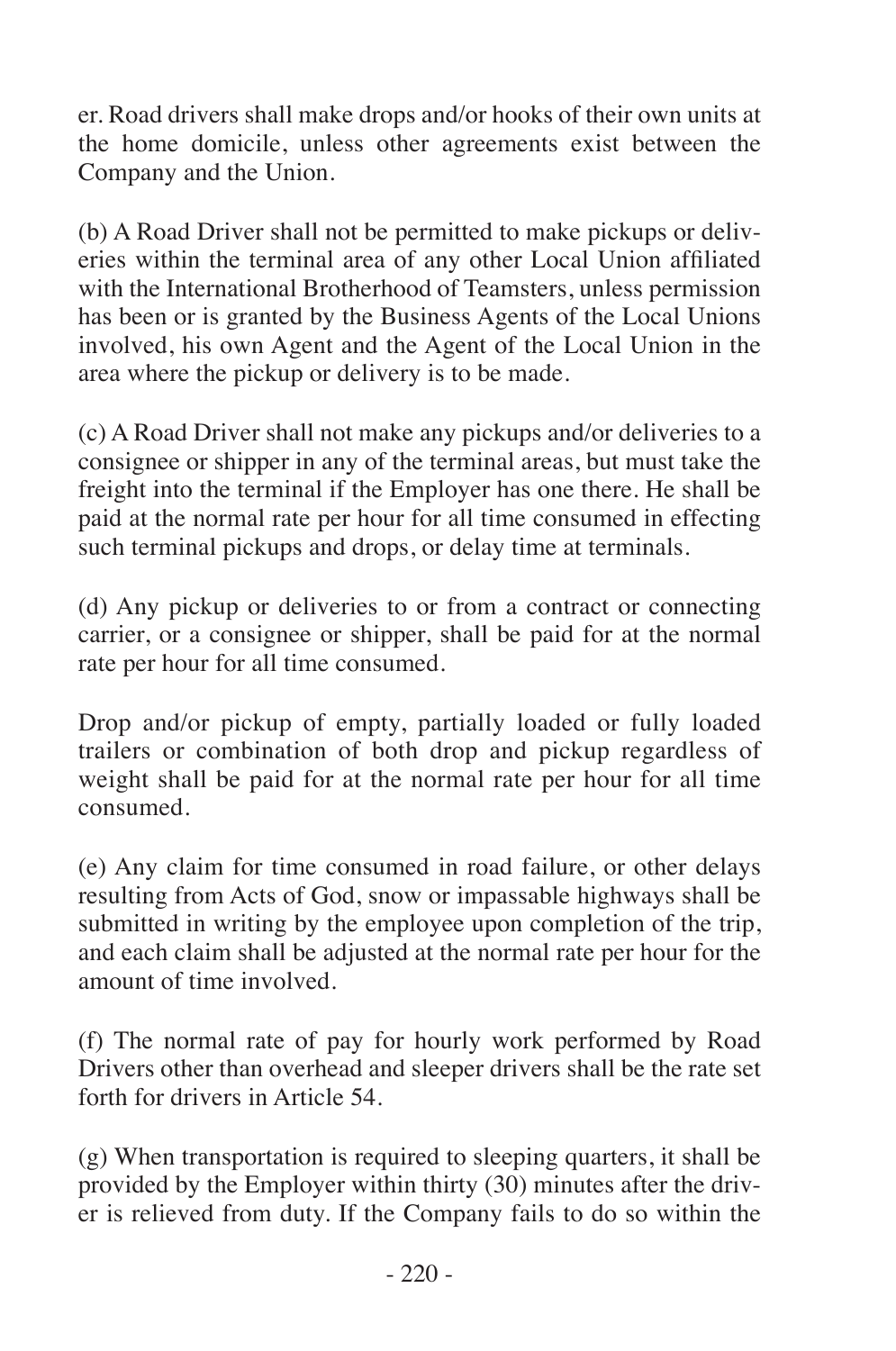thirty (30) minute free time period, the driver shall be paid for each minute from relieved of duty time to such time transportation is available, at the applicable hourly rate of pay.

# **ARTICLE 58. RELIEF HOLDOVER, PREMIUM PAY & EXPENSES**

(a) All drivers relieved from duty at a terminal, check point or relay point away from home shall be dispatched on a trip within fourteen (14) hours.

(b) On a Sunday night or holiday eve, a road driver must be dispatched directly to his home terminal over routes commonly traveled by each carrier.

(c) Satisfactory sleeping quarters shall be provided by the Employer at terminal layover points, and at all other points that require sleeping quarters. In addition, a subcommittee of one (1) Union and one (1) Company representative will be appointed by the New England Negotiating Committee as necessary to inspect all lodging (hotels) used by the Employer. A comprehensive inspection report form shall be developed by the committee to be used for all inspections. This subcommittee may inspect all lodging on a random basis or at the request of either subcommittee representative. In addition, this subcommittee shall immediately, upon notification, investigate all grievances filed pertaining to all hotels, and report their findings within 14 days of notification, unless otherwise extended by mutual agreement of the subcommittee members.

In addition ten dollars (\$10) shall be paid at the start of each trip for personal expenses.

(d) Where a road driver is required to layover away from his or her home terminal, layover pay shall commence following the fourteenth (14th) hour after the end of the run. Drivers held over the fourteenth (14th) hour shall receive layover pay for each hour laid over up to eight (8) hours in the first twenty-two (22) hour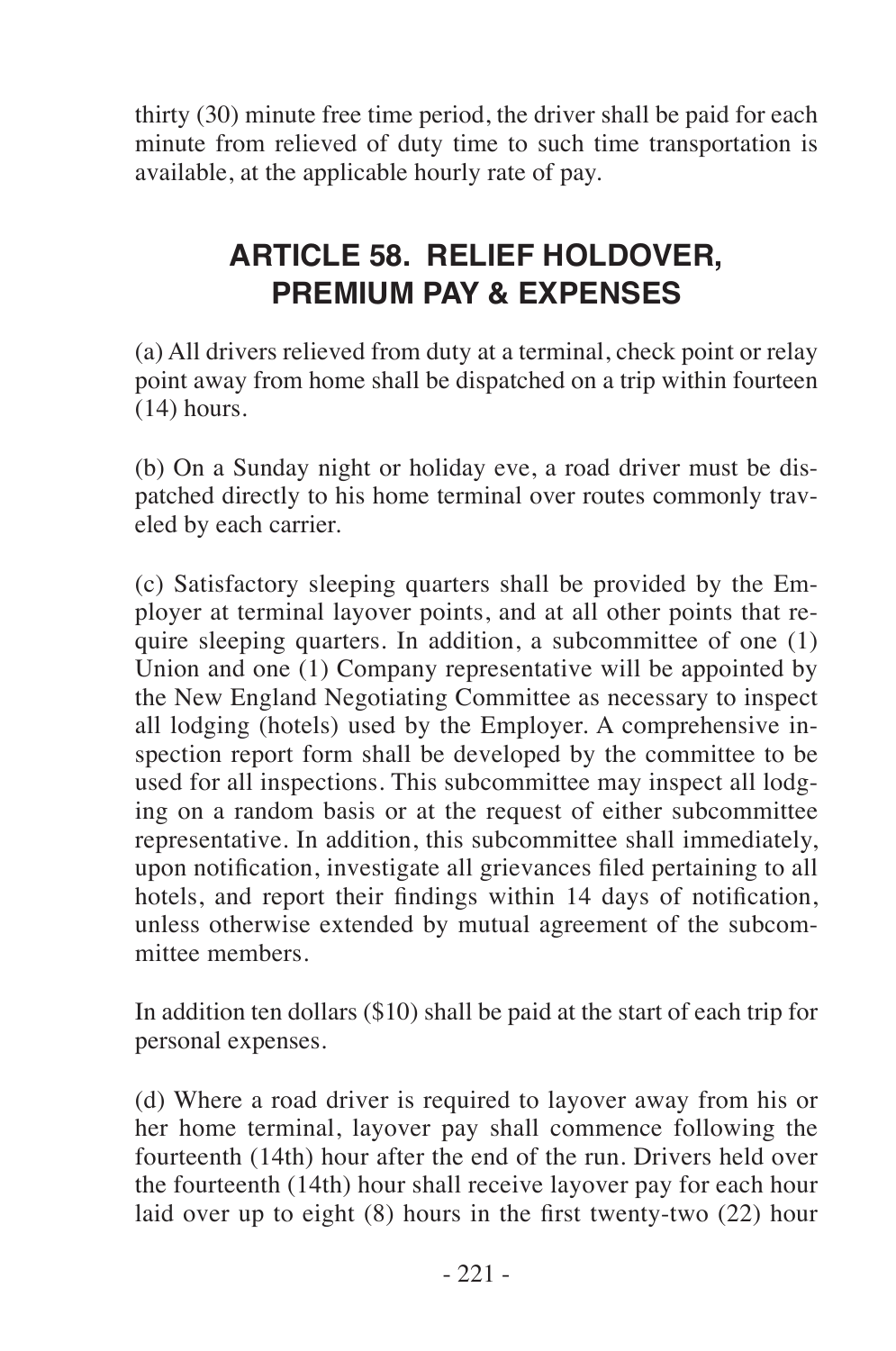layover period. This pay shall be in addition to the pay to which the driver is entitled if he or she is put to work at any time within the twenty-two (22) hours after the run ends and is not to be used to make up the eight (8) hour guarantee. The same principal shall apply to each succeeding twenty-one (21) hour period prior to the thirteenth (13th) hour, and layover shall commence after the thirteenth (13th) hour. In addition to the hourly rate, employees shall receive ten dollars \$10) meal allowance for each four (4) hour period they are on the clock after the first fourteen (14) hour layover. No road driver will be dispatched in excess of three (3) sleeps without being returned to their home domicile. He shall also receive for each subsequent layover until he is dispatched at the full cost of his sleeping quarters.

#### (e) Lodging

Comfortable, sanitary lodging shall be furnished by the Employer in all cases where an employee is required to take a rest period away from his home terminal, and shall be maintained at present day standards. Comfortable, sanitary lodging shall mean a room with not more than two beds in it and not more than two drivers sleeping in the room at the same time, except in dormitories at company-owned terminals, with janitor service, clean sheets, pillow cases, blankets, hot and cold running water, good ventilation and easy access to clean, sanitary toilet facilities in the building and shall also be equipped with showers and/or bath and air-conditioned rooms. There shall be no bunk beds or double beds. In addition dormitories in new terminals must be sound-proofed, and shall not provide for more than two men in a room.

Road driver lodging shall be maintained on the basis of one driver per room except in emergencies. Existing dormitories or other accommodations operated as dormitories may be continued on the basis of two drivers per room provided that they are from the same domicile and are put to bed within one (1) hour of each other. Dormitories which are commenced to be constructed ninety (90) days after notice of ratification shall provide for one (1) driver per room. This provision shall not apply until such accommodations are available. At hotels and motels two (2) men will be permitted to stay in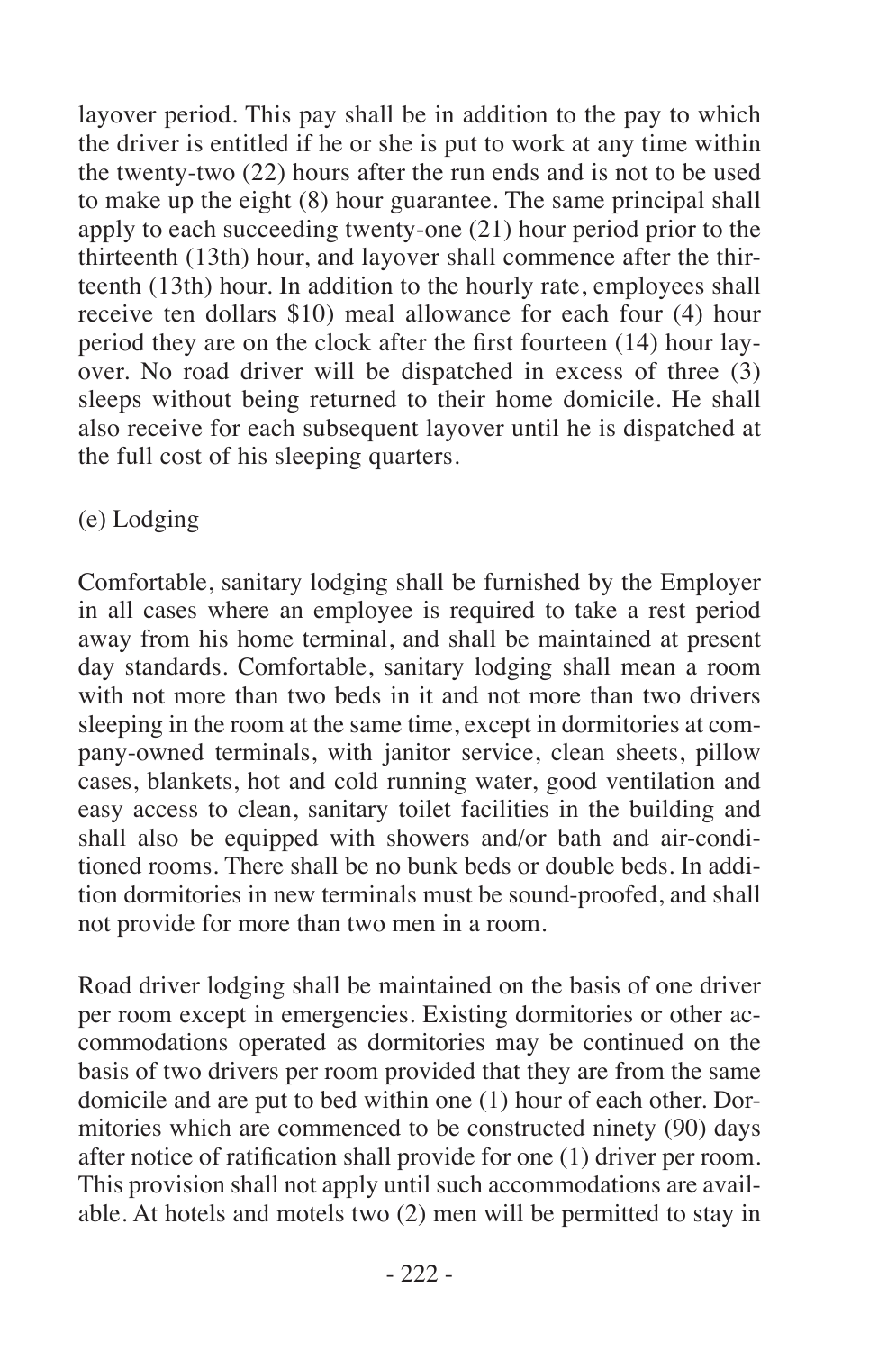the same room provided the second driver is assigned the room within two (2) hours.

Where an existing dormitory currently provides for two men in a room, such practice shall be continued. In all terminals with dormitories there shall be a drivers' waiting room maintained at present day standards. In all other cases where the Company does not provide drivers with a waiting facility which is adequate under the circumstances, it shall be taken up as a grievance.

Air-conditioned dormitories, or air-conditioned hotel rooms if available, shall be furnished when seasonal and climatic conditions require. Hotel rooms and dormitories shall be equipped with blinds or draperies or be suitably darkened during daylight hours. 192 A road driver relieved from duty at a Company terminal or a rest period away from home shall receive Fourteen Dollars (\$14.00) for room rent.

If accommodations are unavailable at such figure and it is necessary for a driver to pay in excess of the above amounts he shall receive reimbursement of actual cost of room. The Company shall furnish transportation to and from the nearest public transportation, when there is no public transportation available and further provided that this provision shall not apply where driver is allowed to use tractor for transportation. All new dormitories must provide for one (1) man to a room. Room rent of owner-operator shall not be deducted from gross receipts or truck earnings regardless of whether truck rental is at minimum rate or above.

No new dormitory at company-owned terminals shall be permitted.

#### **Note: See Memorandum of Agreement covering Over-The Road Operations**

# **ARTICLE 59. DROPPING TRAILERS**

(a) The Employer will not drop a trailer to be loaded or unloaded at any place unless the work of loading, unloading and switching is performed by his employees working under this Agreement.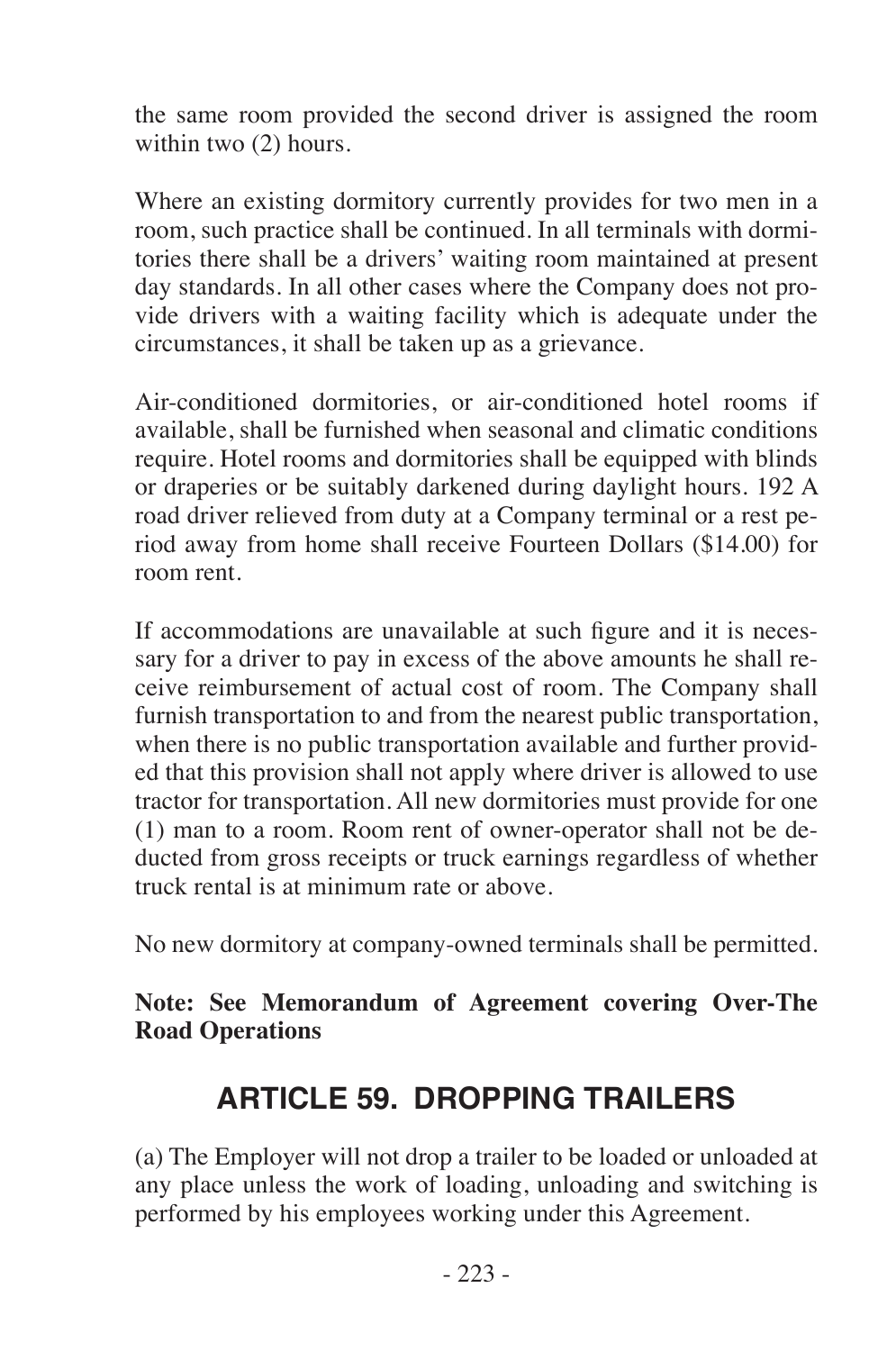(b) Competitive Dropping of Trailers

The Employer will not drop a trailer to be loaded or unloaded unless the customer has been determined by the Company and the Local Union to be a competitive drop. Trailers dropped for less than twenty-four (24) hours during a layoff must be covered by bargaining unit employees, except in cases of customers serviced by nonunion carriers.

(c) In the areas where the present practice of dropping a trailer to be loaded or unloaded differs from that set forth in (a) and (b) above, the present practice in effect in that area shall be continued.

(d) Trailers shall not be spotted to circumvent a premium day's pay.

(e) Questions of interpretation regarding this Article shall be submitted directly to the New England Supplemental Negotiating Committee.

# **ARTICLE 60. DOUBLE BOTTOMS**

Drivers dispatched for double-bottom operation shall receive double-bottom rate to final destination even though a box, boxes, or kite are picked up or dropped en route. However, double-bottom rate shall apply only to mileage from Compound nearest origin point to Compound nearest destination point.

Double Bottom Rates

|                    | Per Mile |
|--------------------|----------|
| Effective 7/1/2018 | 65.4315c |
| Effective 7/1/2019 | 66.3065c |
| Effective 7/1/2020 | 67.3065c |
| Effective 7/1/2021 | 68.4315¢ |
| Effective 7/1/2022 | 69.6815¢ |

The mileage rate for road drivers operating double bottoms shall be an additional 1 cent per mile of the established mileage rates as indicated above.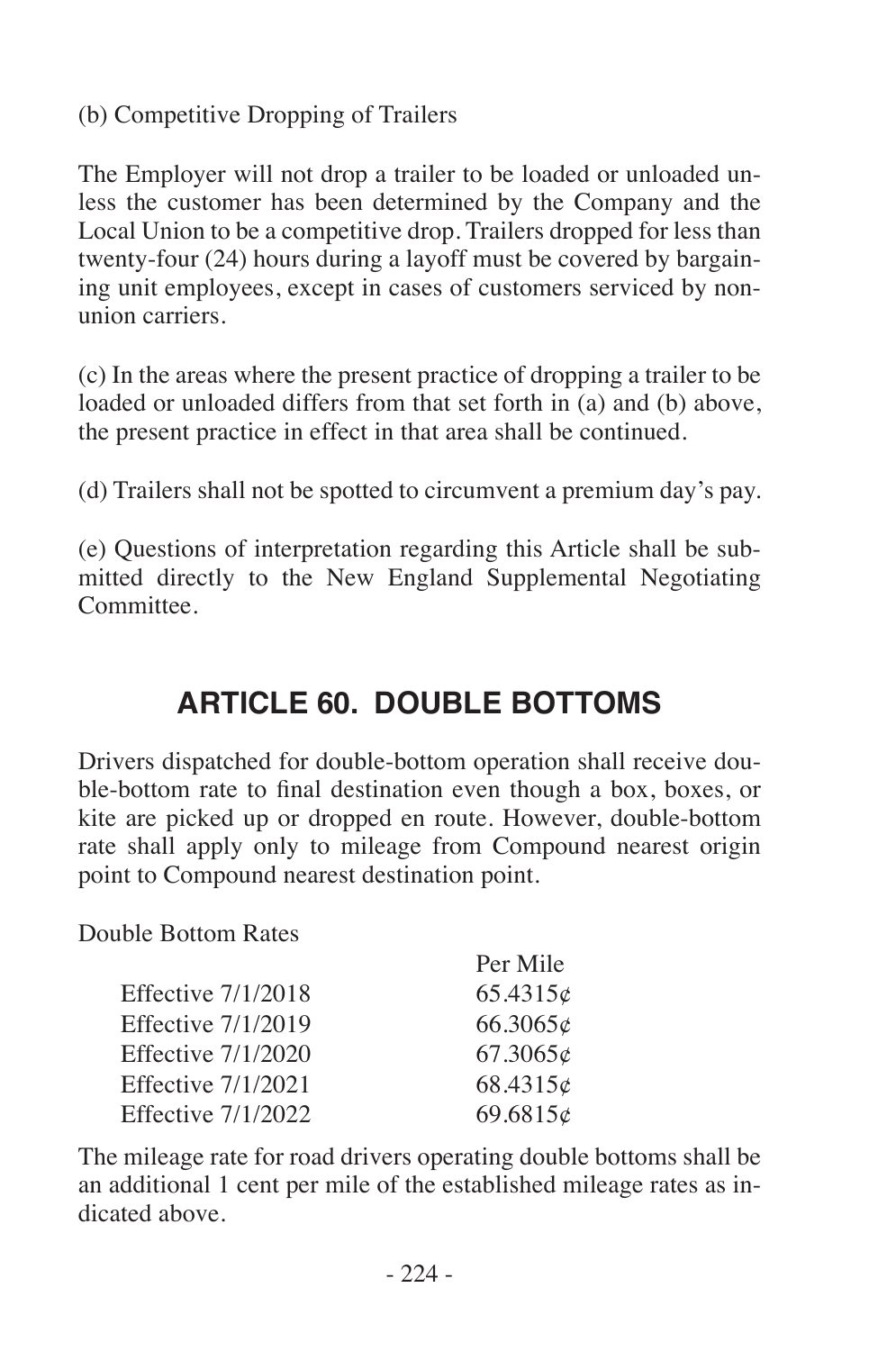# **ARTICLE 61. OVERHEAD OPERATIONS**

#### **Section 1. Definition**

Overhead drivers shall be road drivers engaged in moving loads between points in excess of 500 miles, with the first leg of a relay to be in excess of 350 miles, unless otherwise mutually agreed by the Local Union and the Employer.

### **Section 2. Single Man Operation Rates**

The hourly guaranteed rate shall be as follows:

| Per Hour  |
|-----------|
| \$24,9021 |
| \$25.2521 |
| \$25,6521 |
| \$26,1021 |
| \$26,6021 |
|           |

The rate of pay per mile for drivers on all overhead runs shall be as follows:

Per Mile

Tandem Axle Unit 4 axles

|                    | Per Mile |
|--------------------|----------|
| Effective 7/1/2018 | 61.3699c |
| Effective 7/1/2019 | 62.2449c |
| Effective 7/1/2020 | 63.2449c |
| Effective 7/1/2021 | 64.3699c |
| Effective 7/1/2022 | 65.6199c |
|                    |          |

In addition to the rate of pay per mile provided herein, drivers shall be paid for all time spent on drops, pickups, breakdowns, delay time, impassable highways and deadheading time at the applicable rates provided herein. Lodging shall be paid in addition.

#### **Section 3. Double Bottom Units**

Where regular highway semis are used for double bottom purposes or delivering or transporting freight, other than steel or perishable commodities in which case the rate shall be as follows: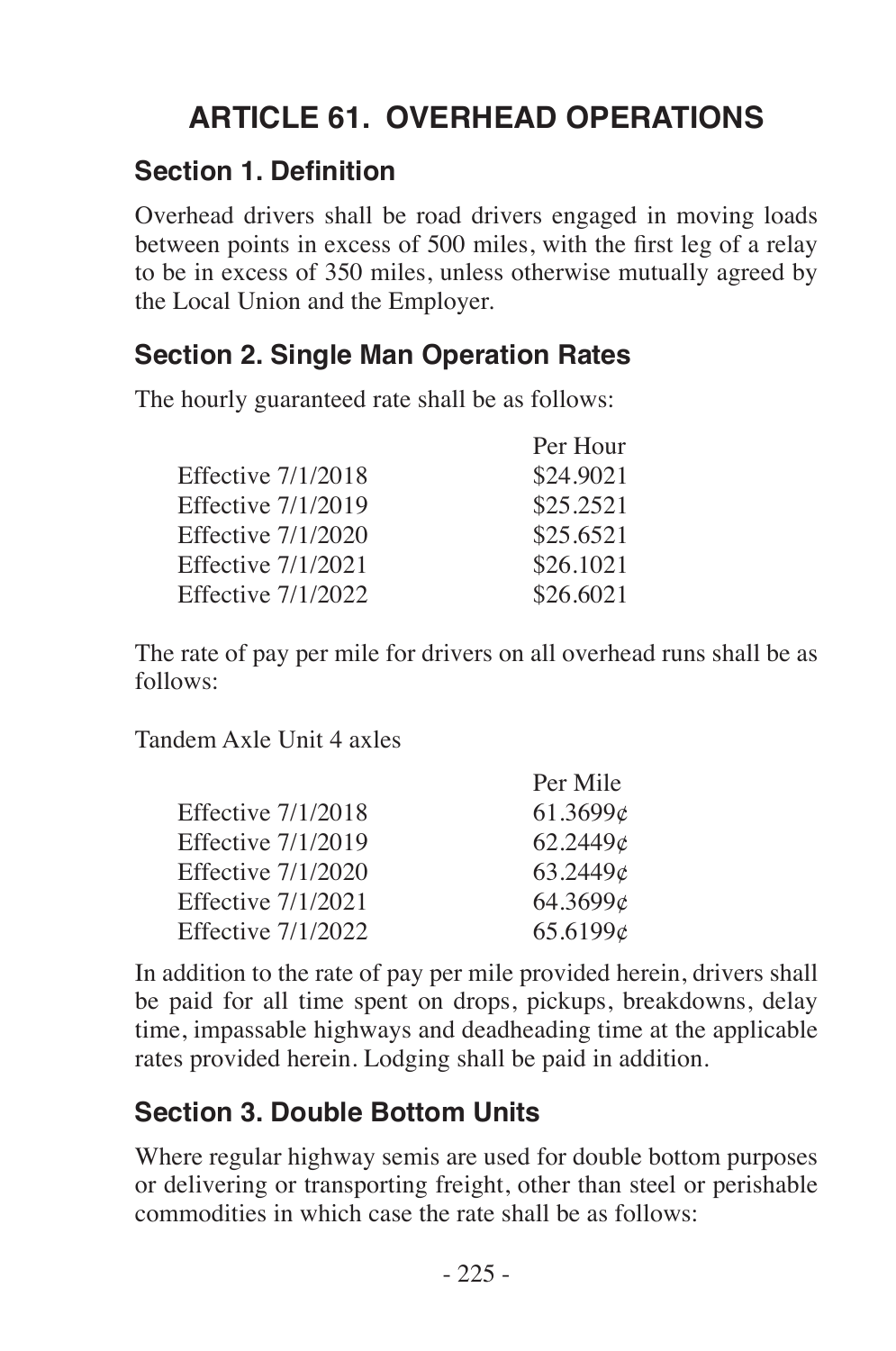| Per Mile |
|----------|
| 65.4315c |
| 66.3065c |
| 67.3065c |
| 68.4315c |
| 69.6815c |
|          |

If two man operation is involved, each man shall receive one-half of such rate.

#### **Section 4. Pickup and Delivery**

Time spent in making pickups and/or deliveries at points enroute and intermediate terminals and time lost through delay in pickups and/or deliveries at intermediate terminals shall be paid for at the minimum rate of:

| Per Hour  |
|-----------|
| \$24.9021 |
| \$25.2521 |
| \$25.6521 |
| \$26.1021 |
| \$26.6021 |
|           |

# **Section 5. Mileage Determination For All Runs**

(a) In case of a dispute over mileage, same shall be computed over the route by official AAA mileage. When AAA mileage is not current or available, then the latest official state highway maps shall be used to determine the correct mileage. On routes where official mileage is not given by the methods set forth, same shall be logged by the Union and Employer, such findings to be final and binding. When route is logged, the starting point at origin shall be the main U.S. Post Office, and the ending point at destination shall be the main U.S. Post Office.

Upon request of the Local Union, the Company shall provide a mileage chart over its regular routes between cities.

(b) In those cases where miles paid for exceed miles established under (a), the excess miles shall be reduced one-sixth annually each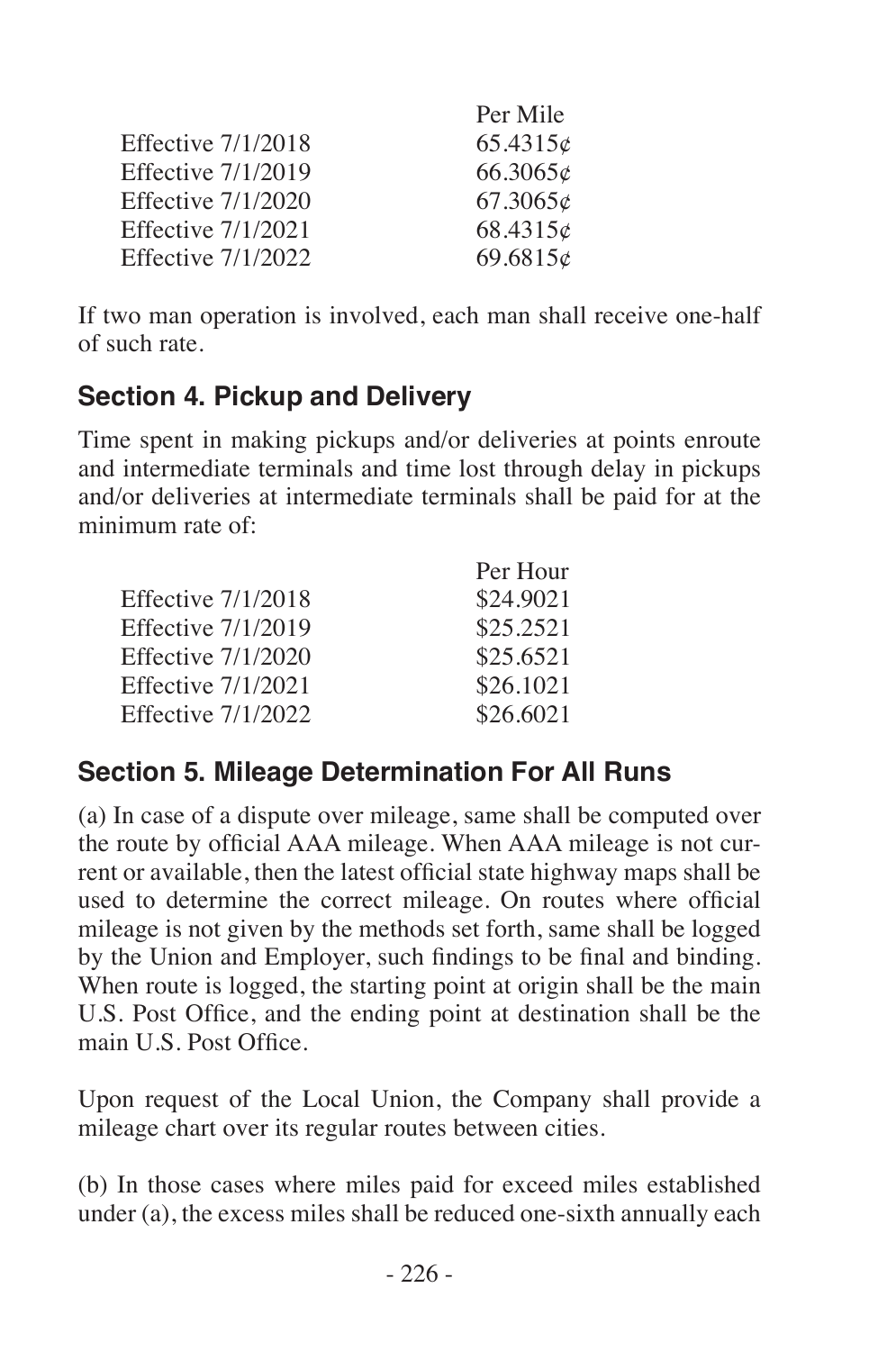April 1st during the period of this Agreement, provided that in no event shall such reduction of excess miles result in reduction of more than one-half of each applicable mileage increase provided herein, calculated on the mileage paid for on the effective date of this Agreement. The first adjustment shall be made no later than April 1, 1988. In applying the one-sixth formula, fractions shall be rounded to the closest whole number.

Where the total miles on a run are considered, fractional paid for miles shall be rounded to the next highest whole number.

In no case shall the reduction of miles as set forth herein change or alter existing guarantees or conditions based upon present paid-for mileage.

(c) If as a result of mileage determinations as provided in subsection (a) the Company is paying for less than the actual miles traveled, the mileage payments based upon the new mileage increase shall become effective immediately. If, however, a reduction in mileage payments becomes necessary because of new roads, new routes, alternate routes or expressways such mileage shall be decreased by no more than one-sixth annually in accordance with the formula above set forth in subsection (b).

#### **Section 6. Schedule of Dispatching**

Truck Drivers may be dispatched ahead of regular relay runs provided such dispatch would not result in cancellation of regular relay runs.

#### **Section 7. Lodging**

Comfortable, sanitary lodging shall be furnished by the Employer in all cases where an employee is required to take a rest period away from his home terminal, and shall be maintained at present day standards. Comfortable, sanitary lodging shall mean a room with not more than two beds in it and not more than two drivers sleeping in the room at the same time, except in dormitories at company-owned terminals, with janitor service, clean sheets, pillow cases, blankets, hot and cold running water, good ventilation and easy access to clean, sanitary toilet facilities in the building and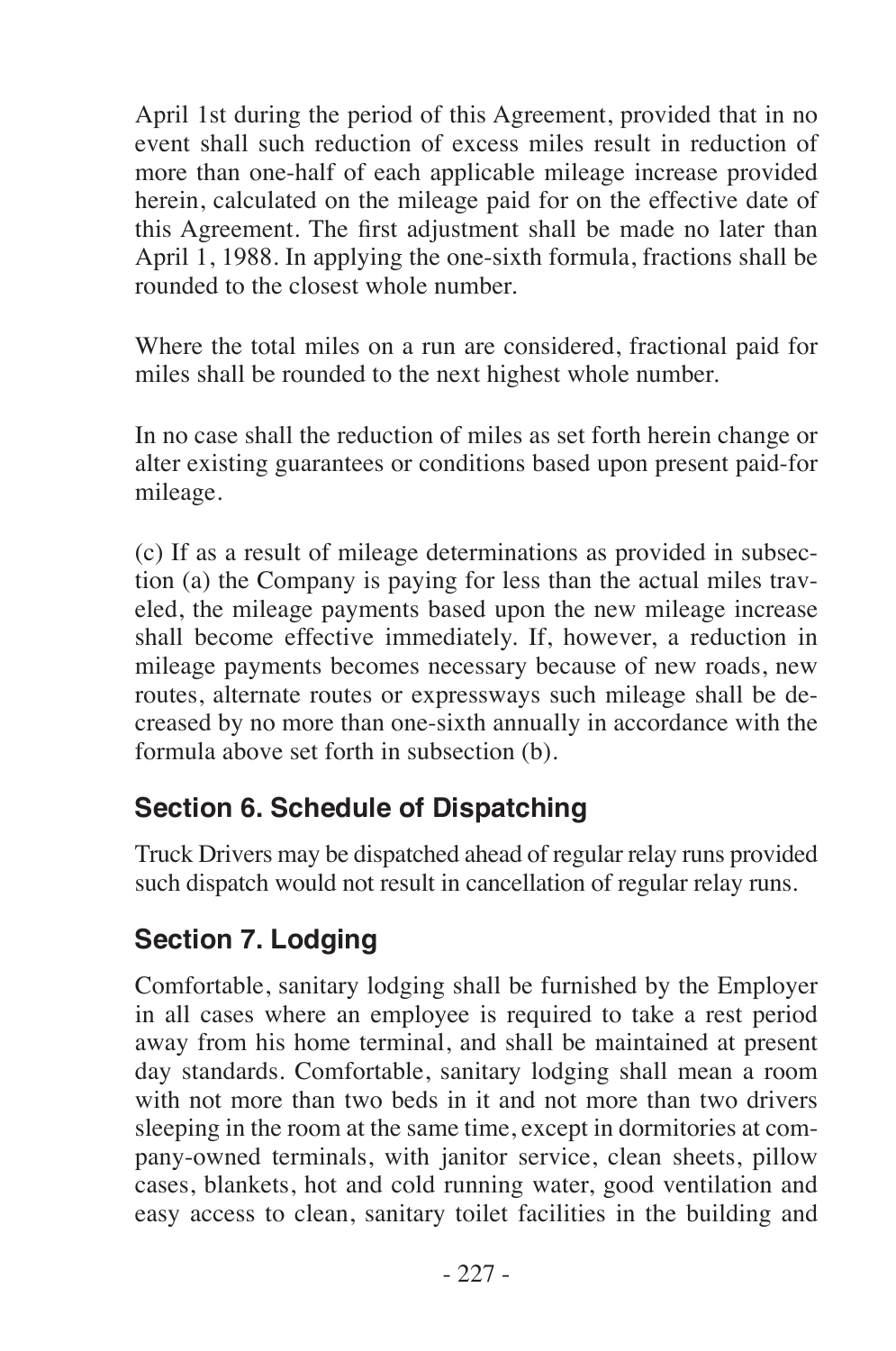shall also be equipped with showers and/or bath and air-conditioned rooms. There shall be no bunk beds or double beds. In addition dormitories in new terminals must be sound-proofed, and shall not provide for more than two men in a room.

Road driver lodging shall be maintained on the basis of one driver per room except in emergencies. Existing dormitories or other accommodations operated as dormitories may be continued on the basis of two drivers per room provided that they are from the same domicile and are put to bed within one (1) hour of each other. Dormitories which are commenced to be constructed ninety (90) days after notice of ratification shall provide for one (1) driver per room. This provision shall not apply until such accommodations are available. At hotels and motels two (2) men will be permitted to stay in the same room provided the second driver is assigned the room within two (2) hours.

Where an existing dormitory currently provides for two men in a room, such practice shall be continued. In all terminals with dormitories there shall be a drivers' waiting room maintained at present day standards. In all other cases where the Company does not provide drivers with a waiting facility which is adequate under the circumstances, it shall be taken up as a grievance.

Air-conditioned dormitories, or air-conditioned hotel rooms if available, shall be furnished when seasonal and climatic conditions require. Hotel rooms and dormitories shall be equipped with blinds or draperies or be suitably darkened during daylight hours. A road driver relieved from duty at a Company terminal or a rest period away from home shall receive Fourteen Dollars (\$14.00) for room rent.

If accommodations are unavailable at such figure and it is necessary for a driver to pay in excess of the above amounts he shall receive reimbursement of actual cost of room. The Company shall furnish transportation to and from the nearest public transportation, when there is no public transportation available and further provided that this provision shall not apply where driver is allowed to use tractor for transportation.

All new dormitories must provide for one (1) man to a room. Room rent of owner-operator shall not be deducted from gross re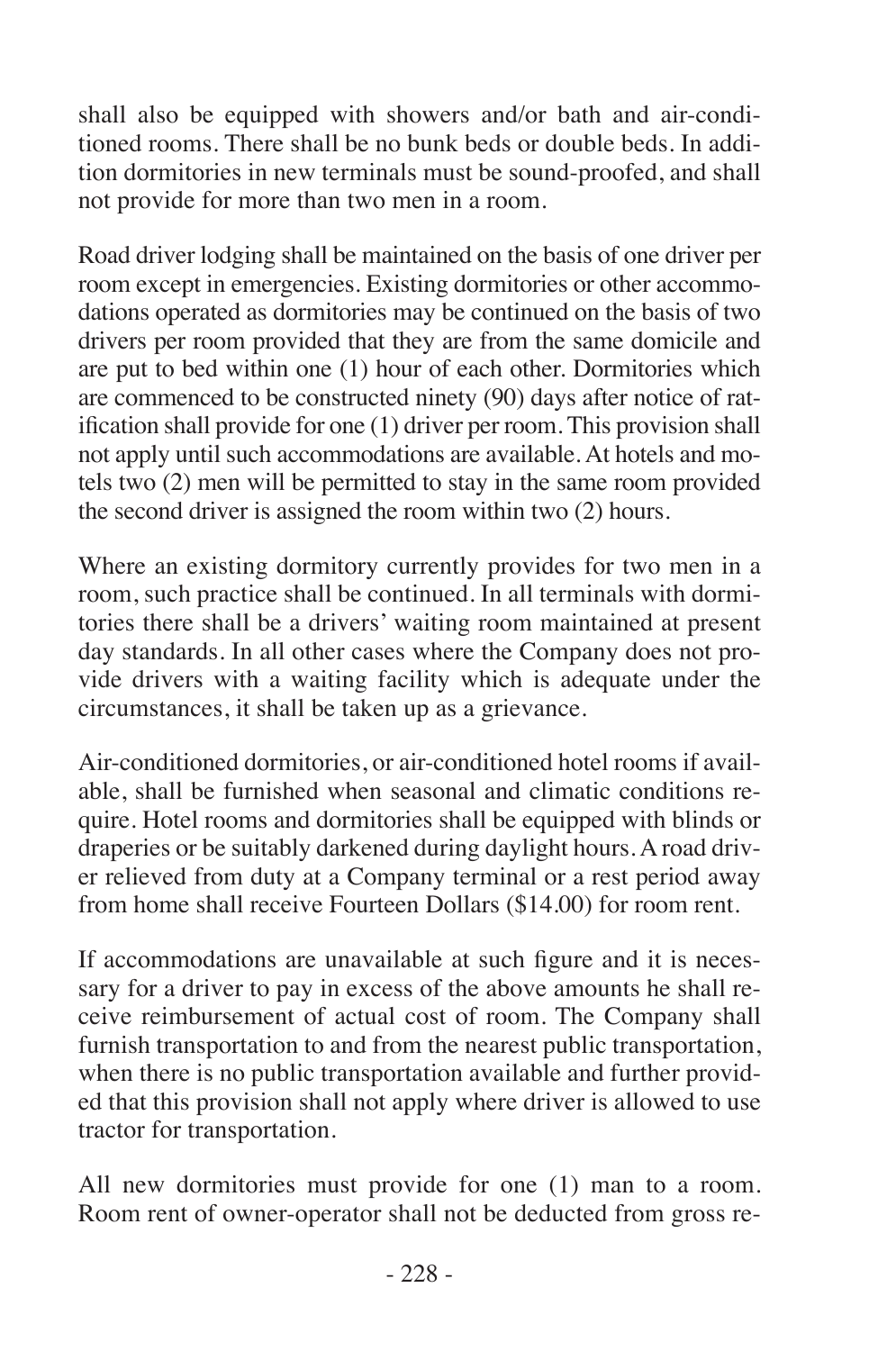ceipts or truck earnings regardless of whether truck rental is at minimum rate or above.

No new dormitory at company-owned terminals shall be permitted.

#### **Section 8. Paid For Time—General**

All employees covered by this Agreement shall be paid for all time spent in the service of the Employer. Rates of pay provided for by this Agreement shall be minimums. Time shall be computed from the time that the employee is ordered to report for work and registers in and until the time he is effectively released from duty. All time lost due to delays as a result of over-loads or certificate violations involving federal, state or city regulations, which occur through no fault of the driver, shall be paid for. Such payment for driver's time when not driving shall be the hourly rate.

#### **Section 9. Call-In Time**

Drivers called to work shall be allowed sufficient time, without pay, to get to the garage or terminal, and shall draw full pay from the time ordered to report and register in. If not put to work, employees shall be guaranteed six (6) hours' pay at the rate specified in this Agreement. If such employee is put to work he shall be guaranteed a minimum of eight (8) hours' pay.

#### **Section 10. Layovers**

Where a driver is required to lay over away from his home terminal, layover pay shall commence following the fourteenth (14th) hour after the end of the run. If driver is held over after the fourteenth (14th) hour he shall be guaranteed two (2) hours' pay, in any event, for layover time. If he is held over more than two (2) hours, he shall receive layover pay for each hour held over up to eight (8) hours in the first twenty-two (22) hours of layover period, commencing after the run ends. The same principle shall apply to each succeeding eighteen (18) hours, and layover pay shall commence after the tenth (10th) hour.

When on layover on Sundays and holidays there shall be a meal allowance of Seven Dollars and Fifty cents (\$7.50) for the first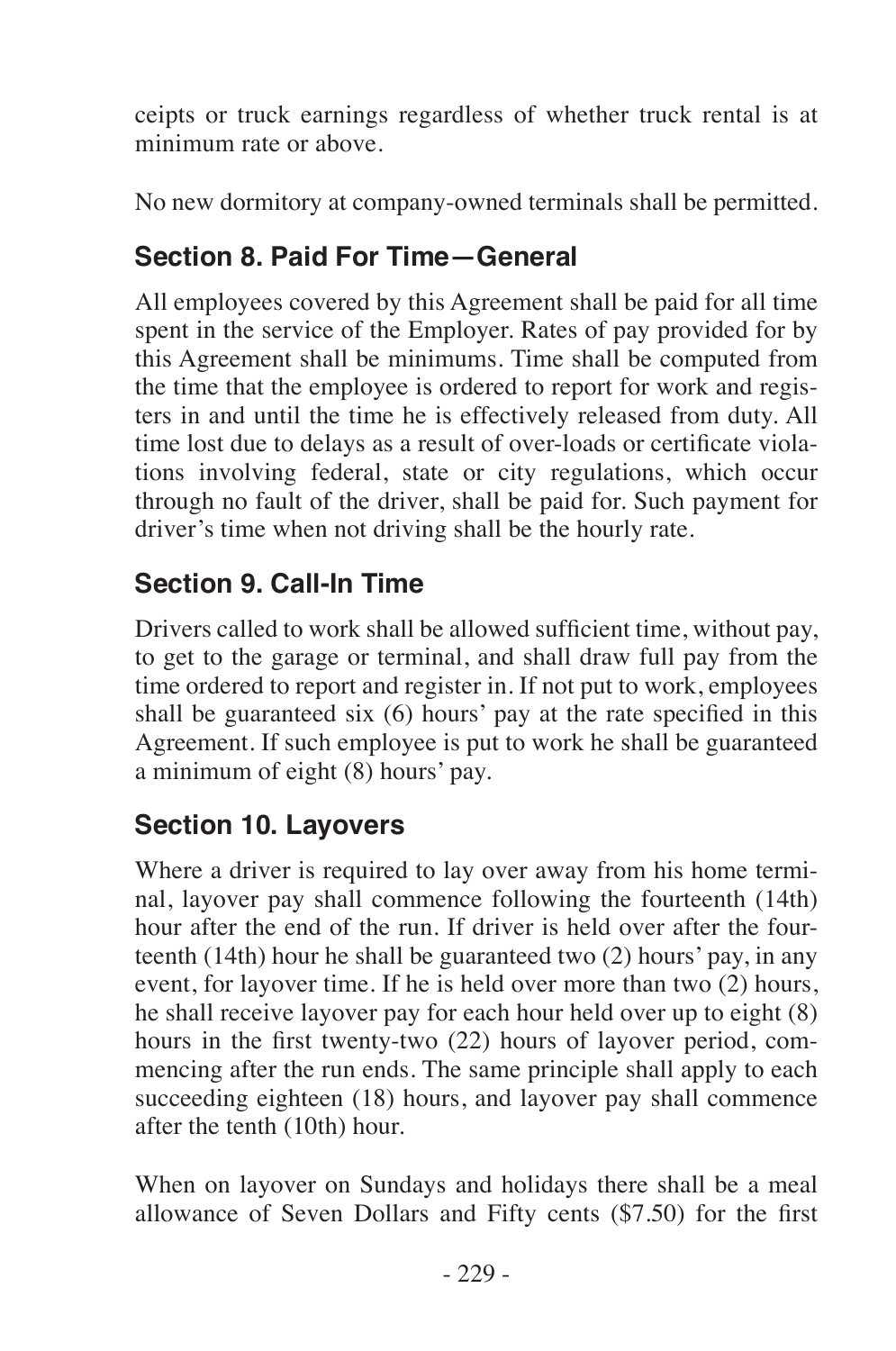meal; Seven Dollars and Fifty cents (\$7.50) for the second meal; and Seven Dollars and Fifty Cents (\$7.50) for the third meal.

No more than three (3) meals will be allowed during any 24 hour period. Also, employees shall receive meal allowance each time they are held beyond the sixteenth (16th) hour of the first layover period and after the tenth (10th) hour on subsequent layovers after the first.

Driver shall not be compelled to report to work at home terminal until he has had ten (10) hours off-duty time.

Whenever any Employer arbitrarily abuses the free time allowed in this Section, then this shall be considered to be a dispute and the same shall be handled in accordance with the grievance procedure set forth in this contract.

#### **Section 11. Breakdowns or Impassable Highways**

On breakdowns or impassable highways, drivers on all runs shall be paid the minimum hourly rate for all time spent on such delays, commencing with the first hour or fraction thereof, but not to exceed more than eight (8) hours out of each twenty-four (24) hour period, except that when an employee is required to remain with his equipment during such breakdown or impassable highway, he shall be paid for all such delay time at the rate specified in this Agreement. Where an employee is held longer than an eight (8) hour period, he shall, in addition, be furnished clean, comfortable, sanitary lodging, plus meals. The pay for delay time shall be in addition to monies earned for miles driven and/or work performed.

Time required to be spent with the equipment shall not be included within the first eight (8) hours of each twenty-four (24) hour period for which a driver is compensated on breakdown or impassable highways, but must be paid for in addition.

#### **Section 12. Deadheading**

In all cases where an employee is instructed to ride or drive on Company or leased equipment, he shall receive full pay as specified in this Agreement; when instructed to deadhead on other than Com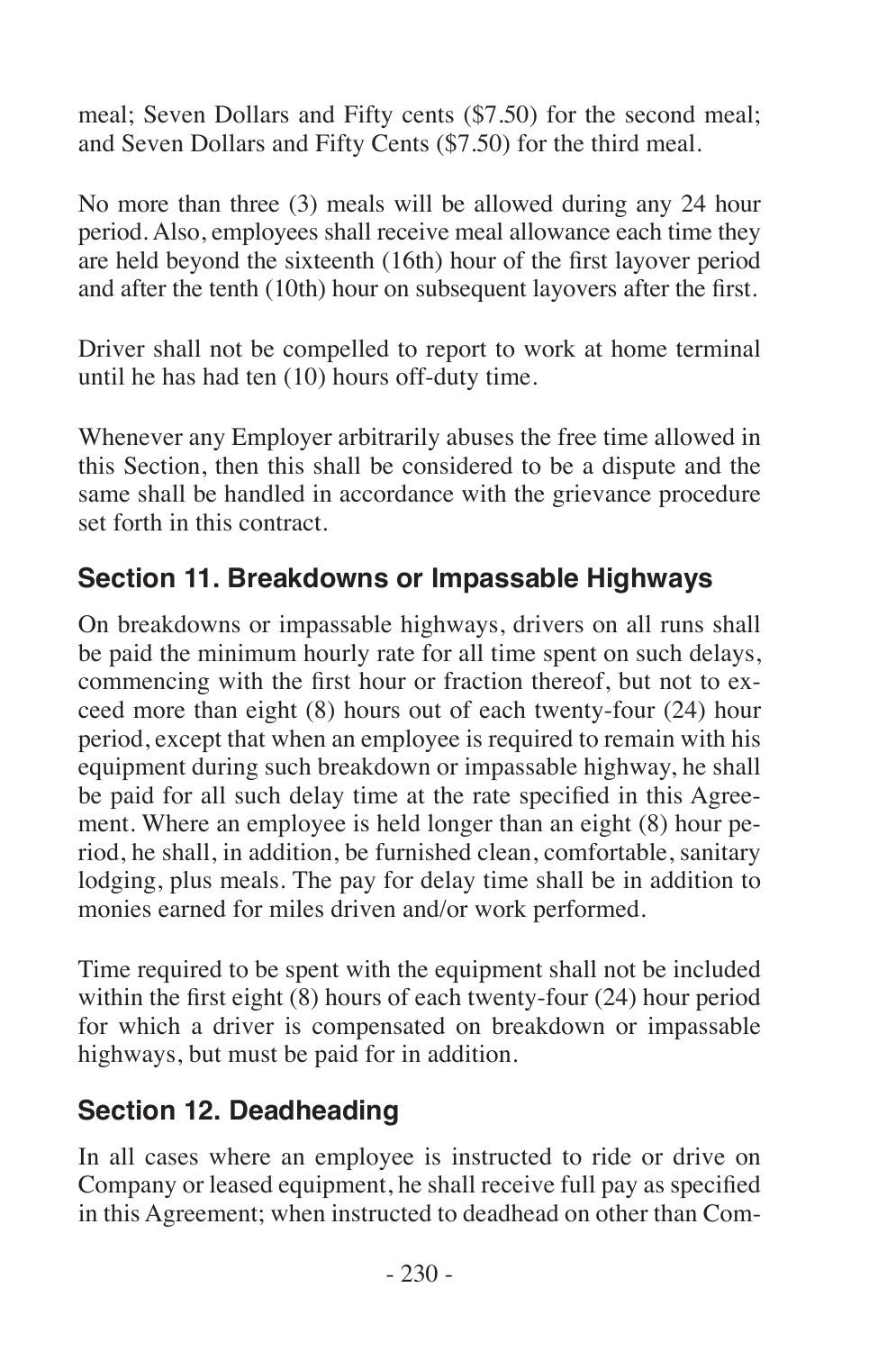pany or leased equipment, the employee shall likewise receive the full rate of pay as specified in this Agreement, plus the cost of transportation.

### **Section 13. Bobtailing**

Driving of tractor without trailer shall be paid on the same basis as tractor-trailer drivers.

### **Section 14. Dropping Trailer**

(a) The Employer will not drop a trailer to be loaded or unloaded at any place unless the work of loading, unloading and switching is performed by his employees working under this Agreement.

(b) Competitive Dropping of Trailers

The Employer will not drop a trailer to be loaded or unloaded unless the customer has been determined by the Company and the Local Union to be a competitive drop. Trailers dropped for less than twenty-four (24) hours during a layoff must be covered by bargaining unit employees, except in cases of customers serviced by nonunion carriers.

(c) In the areas where the present practice of dropping a trailer to be loaded or unloaded differs from that set forth in (a) and (b) above, the present practice in effect in that area shall be continued.

(d) Trailers shall not be spotted to circumvent a premium day's pay.

(e) Questions of interpretation regarding this Article shall be submitted directly to the New England Supplemental Negotiating Committee.

#### **Section 15. Double Bottoms**

Drivers dispatched for double-bottom operation shall receive double-bottom rate to final destination even though a box, boxes, or kite are picked up or dropped enroute. However, double-bottom rate shall apply only to mileage from Compound nearest origin point to Compound nearest destination point.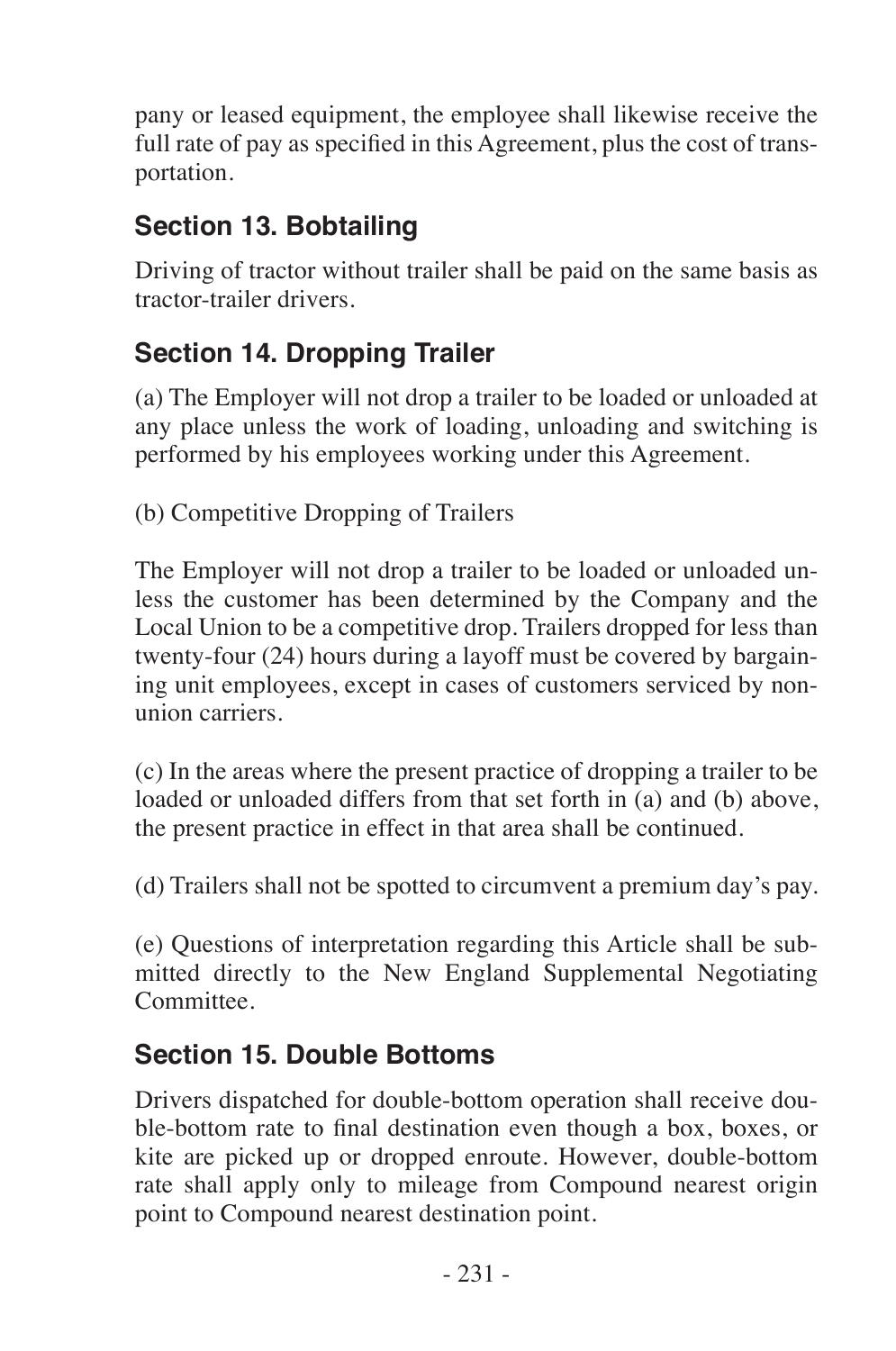#### **Section 16.**

Article 29 in the National Agreement, applying to "Piggyback" shall also apply to single-man and double-man overhead operations.

# **ARTICLE 62. TWO-MAN OPERATION**

#### **Section 1. Mileage Rates of Pay**

The following rate of pay shall prevail for the two-man operation:

| (A)                       | Two-man<br>Rate Per Mile | Single-man<br>Rate Per Mile |
|---------------------------|--------------------------|-----------------------------|
|                           |                          |                             |
| <b>Effective 7/1/2018</b> | 63.3021c                 | 31.6511c                    |
| Effective 7/1/2019        | 64.1771c                 | 32.0886¢                    |
| Effective 7/1/2020        | 65.1771c                 | 32.5886¢                    |
| Effective 7/1/2021        | 66.3021c                 | 33.1511c                    |
| Effective 7/1/2022        | 67.5521c                 | 33.7761c                    |
| (B) Double Trailer        | Two-man                  | Single-man                  |
|                           | Rate Per Mile            | Rate Per Mile               |
| Effective 7/1/2018        | 63.8079c                 | 31.9040¢                    |
| Effective 7/1/2019        | 64.6829¢                 | 32.3415c                    |
| Effective 7/1/2020        | 65.6829¢                 | 32.8415c                    |
| Effective 7/1/2021        | 66.8079¢                 | 33.4040¢                    |
| Effective 7/1/2022        | 68.0579¢                 | 34.0290¢                    |
|                           |                          |                             |

#### **Section 2. Pickup and Delivery and Delay Time**

The rate of pay for pickup and delivery or delay time shall be as follows:

Pickup and delivery shall be paid for at the full hourly rate for each man but shall not apply to the man whose log of the run shows he is on a rest period at the time the pickup or delivery is made. Full allowance for breakdown, layover, impassable highway and deadheading time and for lodging, etc., as specified elsewhere in this Agreement, shall obtain for both men.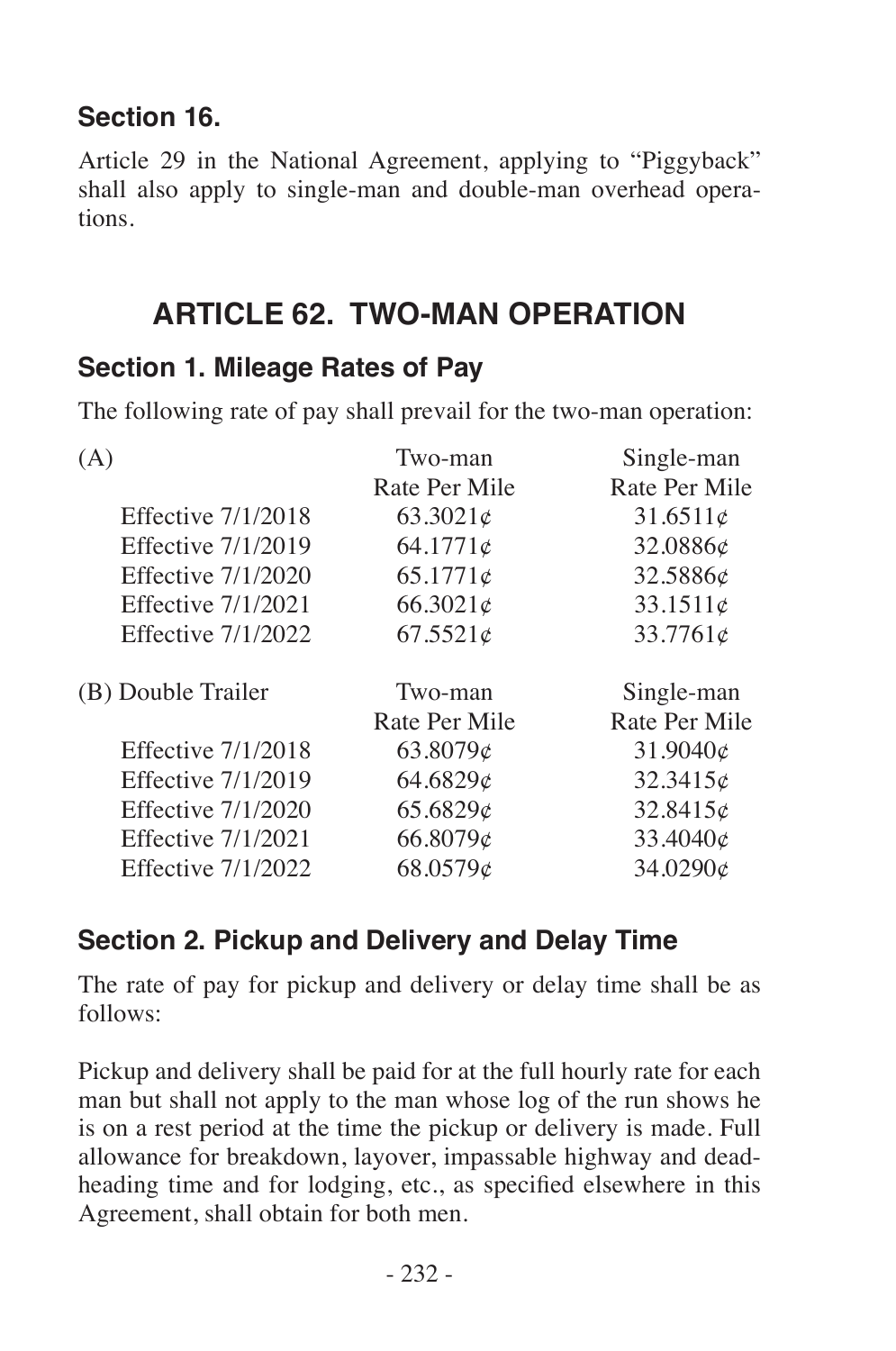Both drivers on two-man operations shall receive the same rate of pay when delayed on pickup and delivery, except when backed up into the dock and ready to unload, at which time only the one man on duty shall receive the hourly rate of pay.

Hourly Rates of Pay

| Per Hour  |
|-----------|
| \$24.9815 |
| \$25,3315 |
| \$25,7315 |
| \$26.1815 |
| \$26,6815 |
|           |

There shall be no allowance for time spent taking fuel and oil enroute between terminals. Flagrant abuse of free time shall constitute a violation of this Section, and shall be subject to the grievance machinery.

#### **Section 3.**

There shall be no two-man operation on runs less than eight hundred (800) miles round trip unless otherwise agreed to.

#### **Section 4. Sleeper Cab**

Sleeper cab operations shall be between designated terminals with a designated home terminal. An Employer shall not operate sleeper cabs over the same route where he has established relay runs or through runs, except to move an unusual or overflow of freight, and in such event drivers employed on relay runs or through runs shall have full guaranteed preference unless otherwise agreed to, and sleeper cab drivers shall be compensated either by the mileage rate or hourly rate for all time spent on such relay route. Where sleeper cab drivers are required to lay over away from their home terminal, layover pay shall commence following the twelfth (12th) hour after the end of the run. If driver is held over after the twelfth (12th) hour, he shall be guaranteed two (2) hours' pay, in any event, for layover time.

If he is held over more than two (2) hours, he shall receive layover pay for each hour held over up to eight (8) hours in the first twenty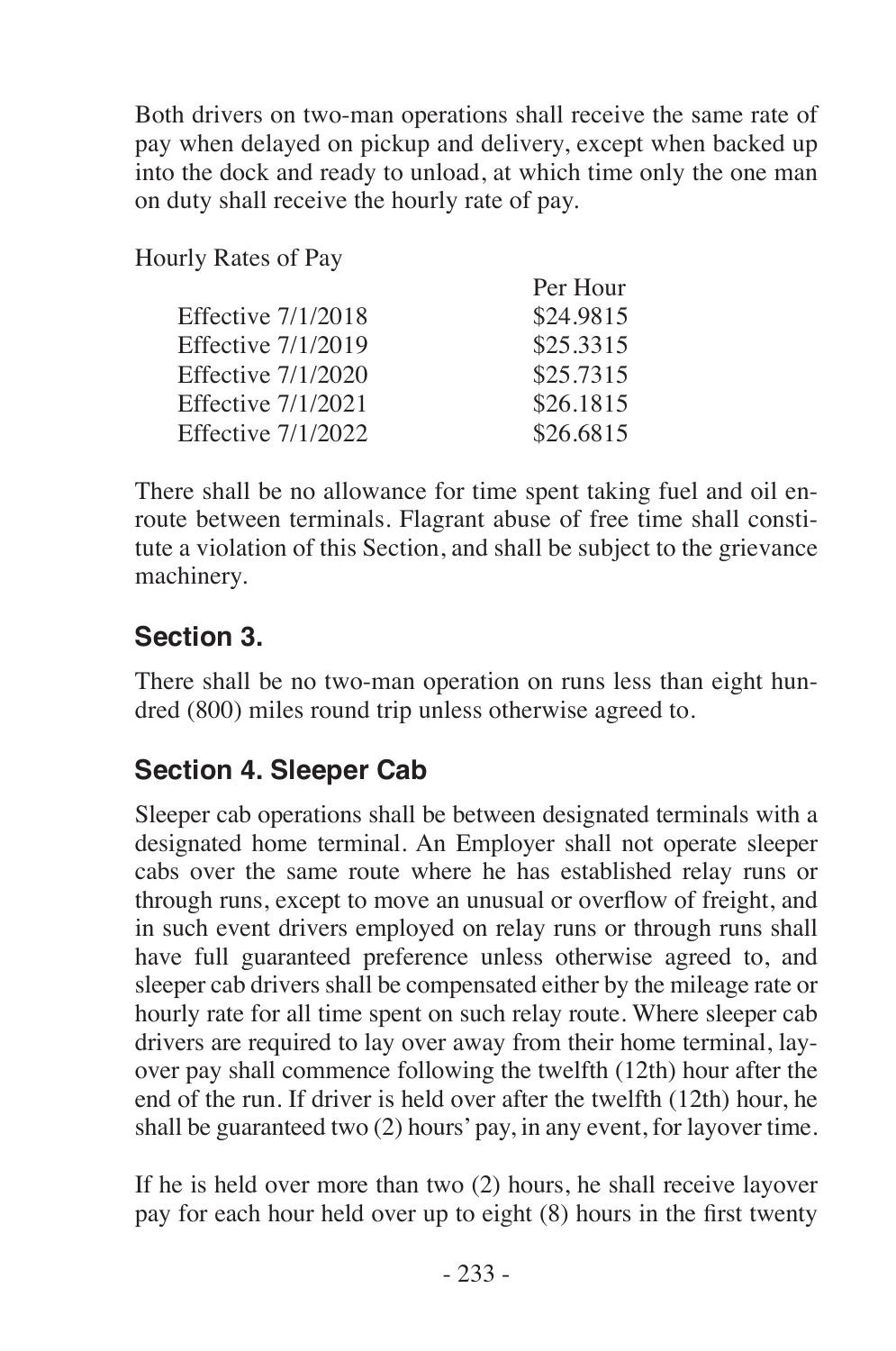(20) of layover period, commencing after the run ends. This pay shall be in addition to the pay to which the man is entitled if he is put to work at any time within the twenty (20) hours after the run ends. The same principle shall apply to each succeeding eighteen (18) hours, and layover pay shall commence after the tenth (10th) hour. All other provisions of Article 62 shall apply except as may be provided below.

# **Section 5.**

The layover provisions of this Article shall apply at only one away from-home terminal, and all time spent at all other points touched on a round trip from the home terminal, exclusive of meal time, is to be paid for at the full hourly rate to each man. The layover provision of this Article is to be applicable at such away-from-home terminal the first time reached on a round trip away from the home terminal, and such layover point shall be designated on the driver's original orders prior to the dispatch from point of origin and shall remain the same whether or not the driver touches that point. Upon the second or subsequent arrival at such away-from home terminal prior to return to the home terminal, all time shall be paid for both men, and the layover provision shall not apply. All sleeper teams must be sent to their home terminal on the third dispatch, unless otherwise agreed to. The Employer shall provide in his dispatch rules and/or procedures 24 hours off at the home terminal at least once a week unless otherwise agreed to.

It shall not be considered a violation of the layover clause for a driver to take less than a statutory 8-hour rest period.

# **Section 6.**

Bedding and fresh linens for sleeper cabs to be furnished and maintained by the Employer in a clean and sanitary condition. Complaints with respect to width, depth, and conditions of mattresses shall be subject to the grievance procedure.

All sleeper equipment must be provided with air-conditioning or a mechanical cooling system and heating appliances. In the event of mechanical failure of such air-conditioning and heating appliances, repairs shall be made at the point of breakdown if proper facilities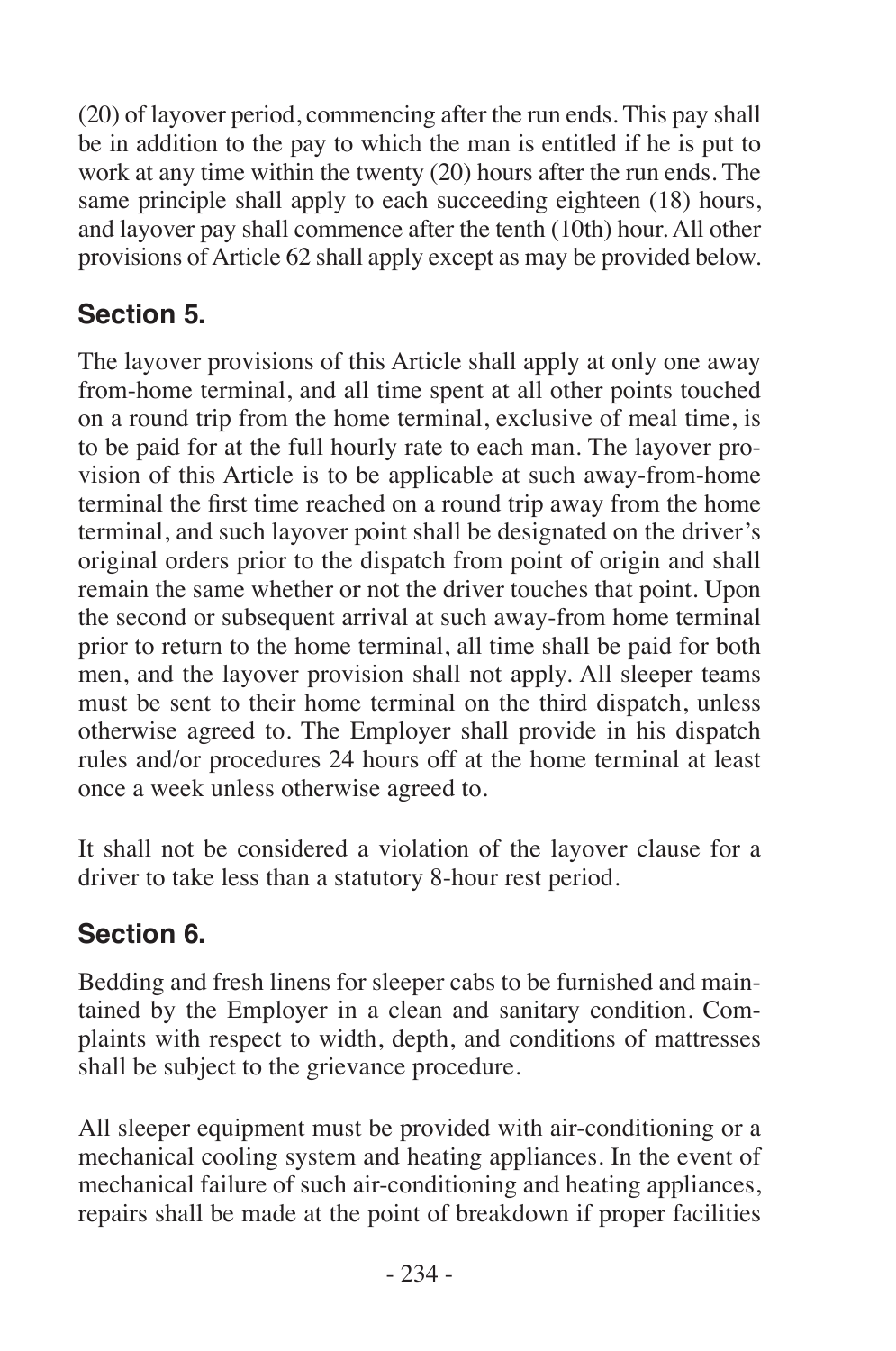are available. In any event drivers will be paid under the awayfrom-home terminal breakdown clauses at a point of destination for such repairs.

# **Section 7.**

Where driver teams are once established it is understood that they are not to be separated unless mutually agreed by the Company, the Union, and the driver team involved, except in case of emergency or reduction in force.

# **Section 8.**

Drivers who are off duty in the home terminal shall be notified between the hours of 4 p.m. and 6 p.m., if they are to be expected to report for work between the hours of 7 p.m. and 7 a.m., and provided further that drivers who are off duty in the home terminal before 5 p.m. on Saturday who are called to work prior to 12 midnight Sunday shall be given not less than six (6) hours' notice when ordered to report for duty. Above schedule can be changed only by mutual agreement between Local Union and Employer.

The notification required by this Section shall state the approximate time of departure with a two-hour leeway. After having been so notified, one notification to change or cancel the departure time can be given, except where an emergency exists, in which event a notification of the cancellation can be given.

After the emergency passes, normal dispatch procedure shall be resumed.

In the event a notified team, not properly cancelled, reports as notified and is not dispatched, the drivers shall each receive 4 hours callin time if not put to work, or pay for all time spent after reporting and shall retain their position on the board. This shall not modify the week-end call provisions of the contract and shall not be employed as a subterfuge to avoid the intent and purpose of this interpretation.

The mentioned 6 hours' notice on week-ends shall not be in addition to the 10-hour provision.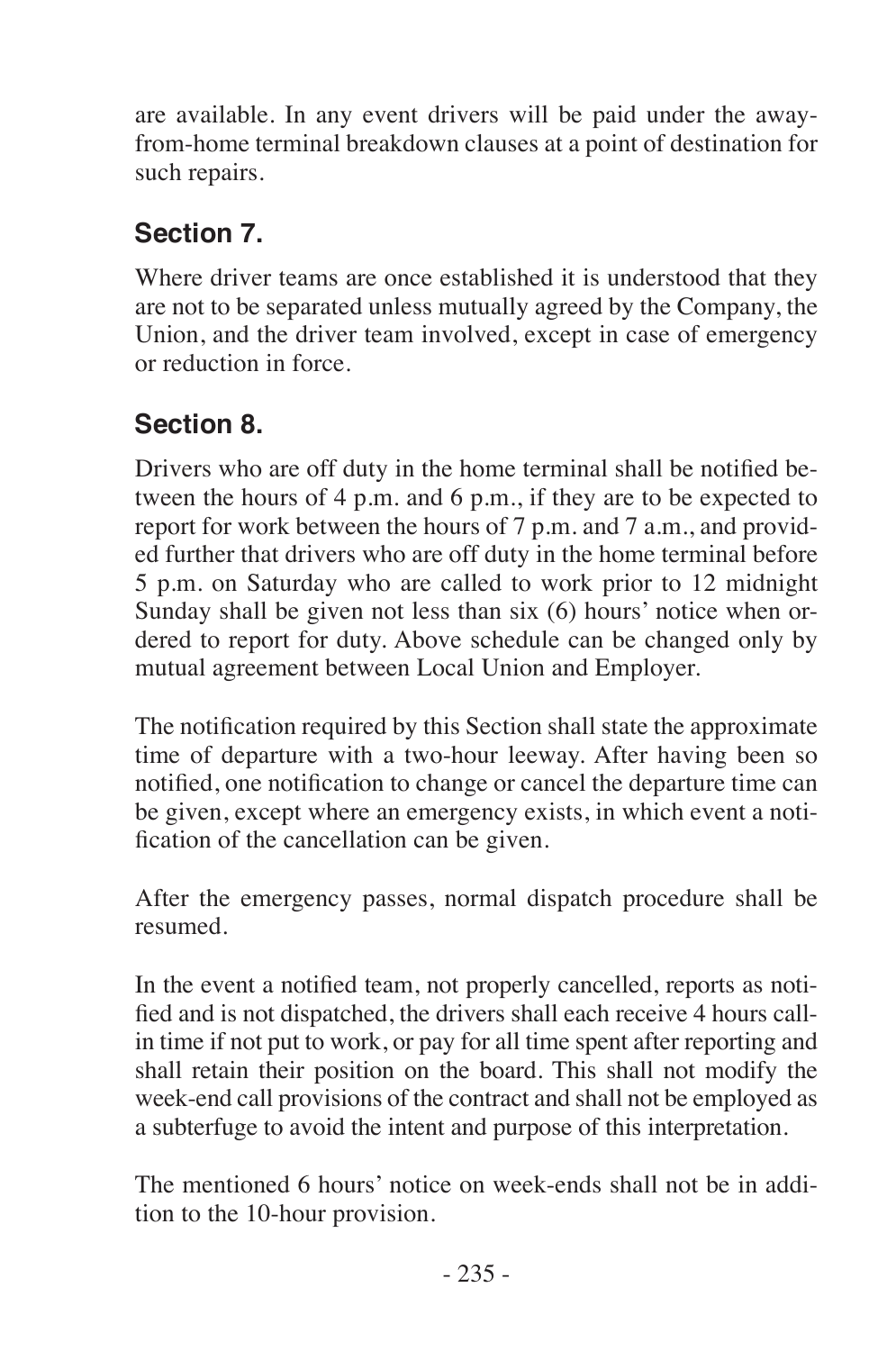In the event a trip becomes available in excess of the number required to protect notified drivers, both drivers on the next team to run shall be called up to 12 o'clock midnight. If by midnight such first team refuses or is unavailable, the trip shall be offered to the next teams in order of their standing on the board.

No driver teams may or shall be separated for the purpose of such trip except in case of illness.

Any teams passed in keeping with the above shall retain their position on the dispatch board. The last team having 10 hours rest to which such trip is offered shall be required to take the trip, if no other teams above it take the trip.

#### **Section 9.**

A sleeper cab trip is exactly as is defined in Article 62, Section 4. During such sleeper cab trip, there may be a pickup or drop of freight and exchange of trailers at one intermediate point outbound and one intermediate point on the return trip, provided:

(1) There shall be no run-around or interference with leg, relay or through runs.

(2) There shall be no deliberate run-around payment as a subterfuge for running around leg, relay, or through runs.

(3) No freight or trailer, excluding empty trailers, shall be picked up outside of the New England Area destined for delivery within the same Area in which the pickup was made.

"Area" as used herein means either Teamsters contract or Teamsters Region Area or as agreed to by the parties.

This provision shall not apply where there is no relay or through run between the points involved, in which case the payment for such part of the trip shall be either under this contract or the Teamster Union contract applicable in such Area, whichever is the higher.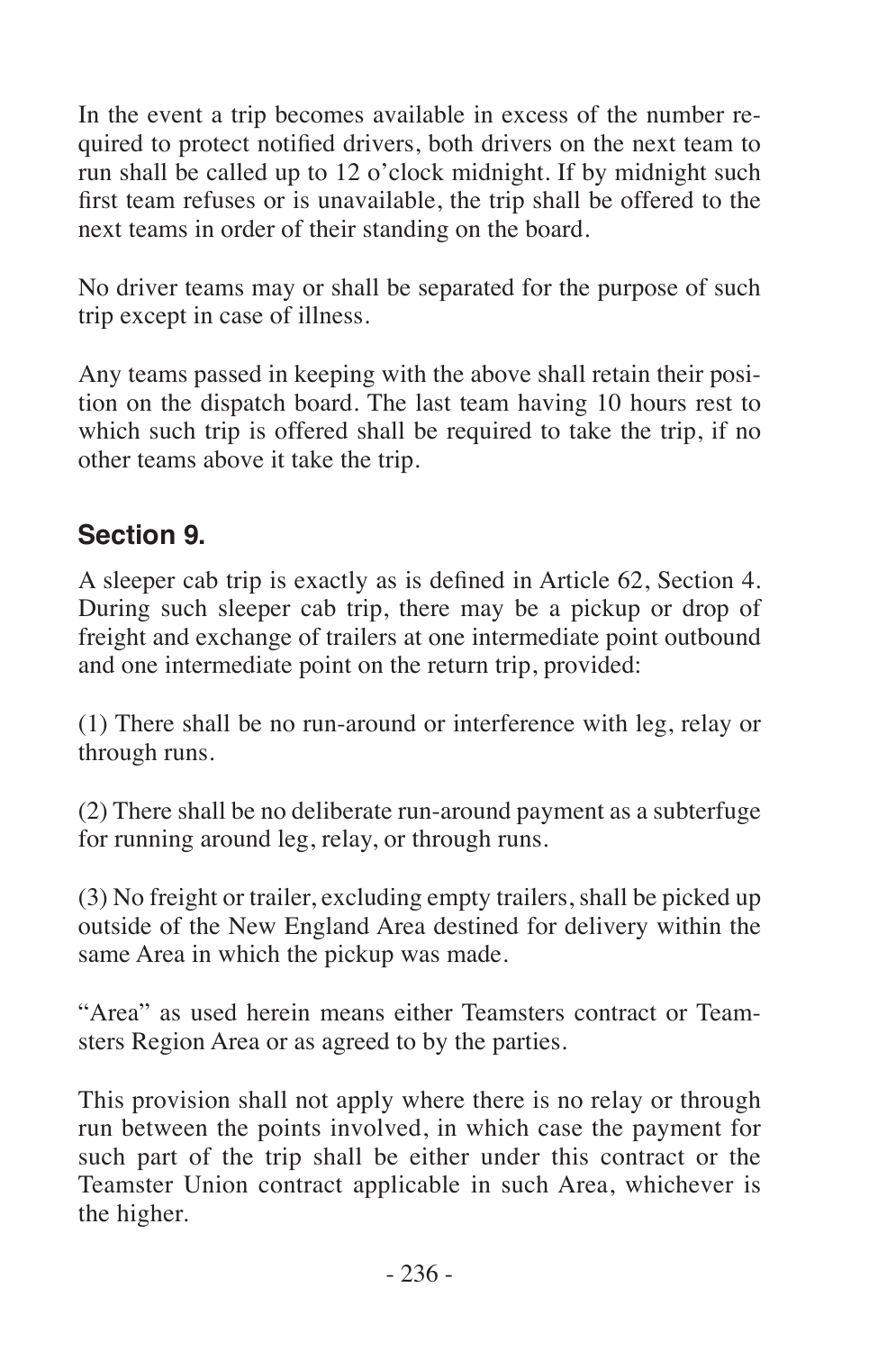The above may be changed by mutual agreement, taking past practice into consideration, subject to approval of the New England Joint Area Committee.

### **Section 10.**

Each Over-the-Road Driver of sleeper cab equipment shall receive vacation pay at the period mentioned in the vacation provisions of this Agreement as follows: Vacation pay shall be computed by dividing the employee's earnings of the last calendar year by fifty two (52) to determine one week's earnings and then multiplying by the number of weeks earned vacation.

There shall be no exceptions to the above unless an employee is out of work because of his proven illness or injury resulting in inability to work for a cumulative period of four (4) weeks or more as evidenced by a doctor's certificate filed with the Company when returning to work, if required by the Company. Any period of illness or injury less than one (1) week (7 days) duration shall not be used to make up the four (4) weeks. When such conditions occur then the actual annual earnings for the calendar year involved shall be divided by fifty-two (52) less than the number of weeks of proven illness or injury as outlined above.

# **Section 11.**

Only two (2) men shall be permitted in sleeper cab equipment at any one time except in case of emergency, an Act of God, or where new type equipment is put into operation. In no event shall a master driver be in the cab in addition to the two regular drivers, for more than three hundred (300) miles and then only if requested by a majority of the regular drivers or by agreement of the team involved.

# **ARTICLE 63. OWNER-OPERATORS**

All provisions of the ABF National Master Freight Agreement relating to owner-operators shall apply.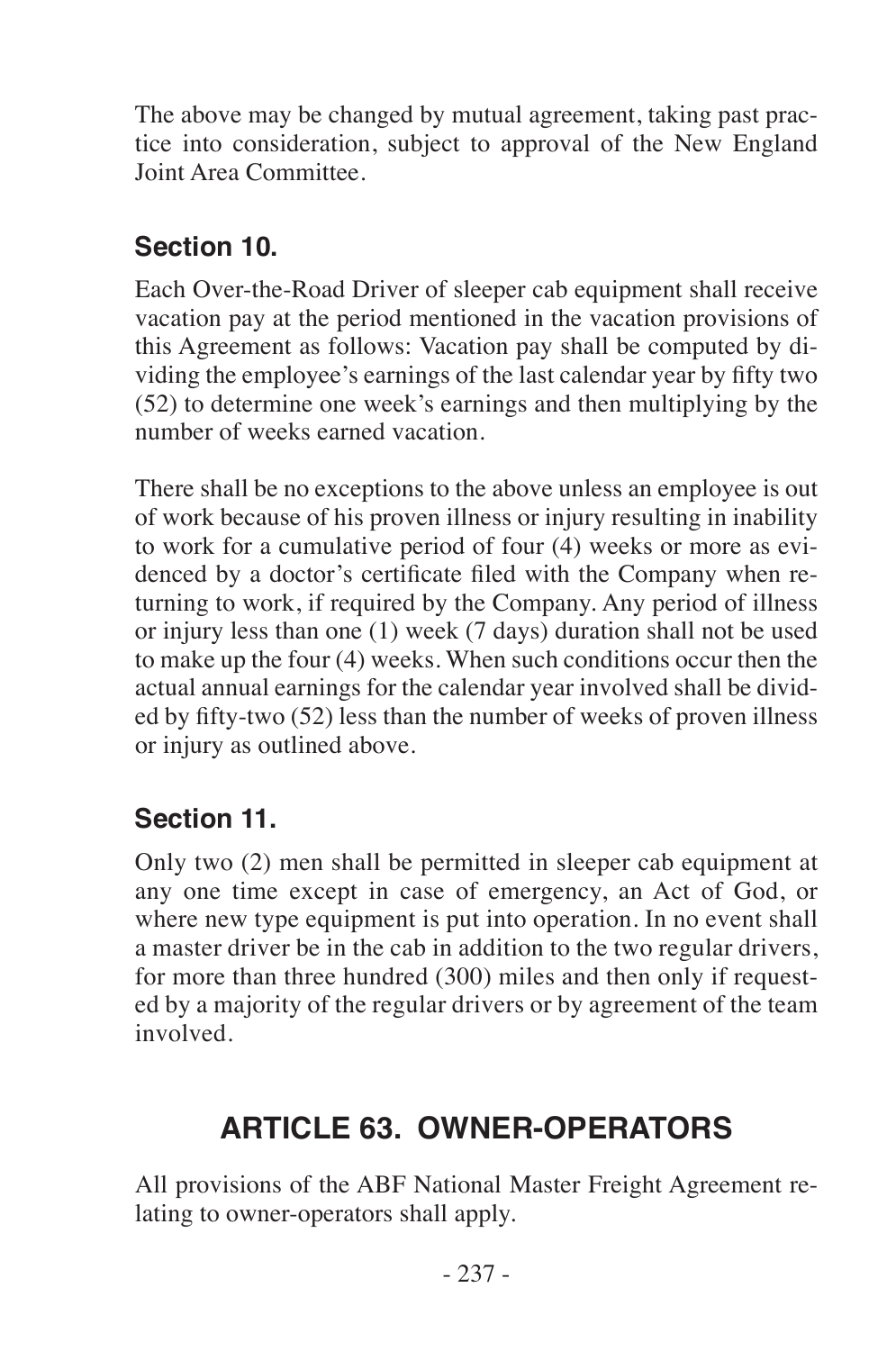# **ARTICLE 64. HEALTH AND WELFARE FUND**

(a) Commencing with the 1st day of April, 2018, and for the duration of the current collective bargaining agreement and any renewals or extensions thereof, the Employer agrees to make payments to the respective Health & Welfare Funds for each and every employee performing work within the scope of and/or covered by this collective bargaining agreement, whether such employee is a regular, probationary, temporary or casual employee, irrespective of his status as a member or non-member of the Local Union from the first hour of employment subject to this collective bargaining agreement as follows:

The Company shall continue to contribute to the same Health and Welfare and Pension Funds it was contributing to as of March 1, 2018 and abide by each Fund's rules and regulations. The Company shall execute all documents and participation agreements required by each Fund to maintain participation. The Company shall continue to contribute at the rates required as of March 31, 2018 as determined by the applicable Fund.

Health and Welfare Contribution Increases: Effective August 1, 2018 and each August 1 thereafter during the life of the agreement, the Company shall increase its contribution by the amount determined by the Funds, as being necessary to maintain benefits and/or comply with legally mandated benefit levels, not to exceed an increase of up to \$0.50 per hour (or weekly/monthly equivalent) per year. Once a Fund issues a determination that an increase is reasonably necessary to maintain benefits in a given year, the increase shall become due and owing upon written notice from the Fund to the Company, provided the combined Health and Welfare increase does not exceed \$0.50 per hour. The Article 20 approval process is no longer required. If the Company refuses to honor a request for an increase from the applicable Fund, the matter shall proceed directly to the National Grievance Committee for consideration. If the National Grievance Committee deadlocks, the request of the Fund shall prevail and be honored by the Company. Failure to comply within seventy-two (72) hours shall constitute an immediate delinquency

Commencing with the 1st day of April, 2018, the Employer shall contribute to the respective Health & Welfare Funds an increase of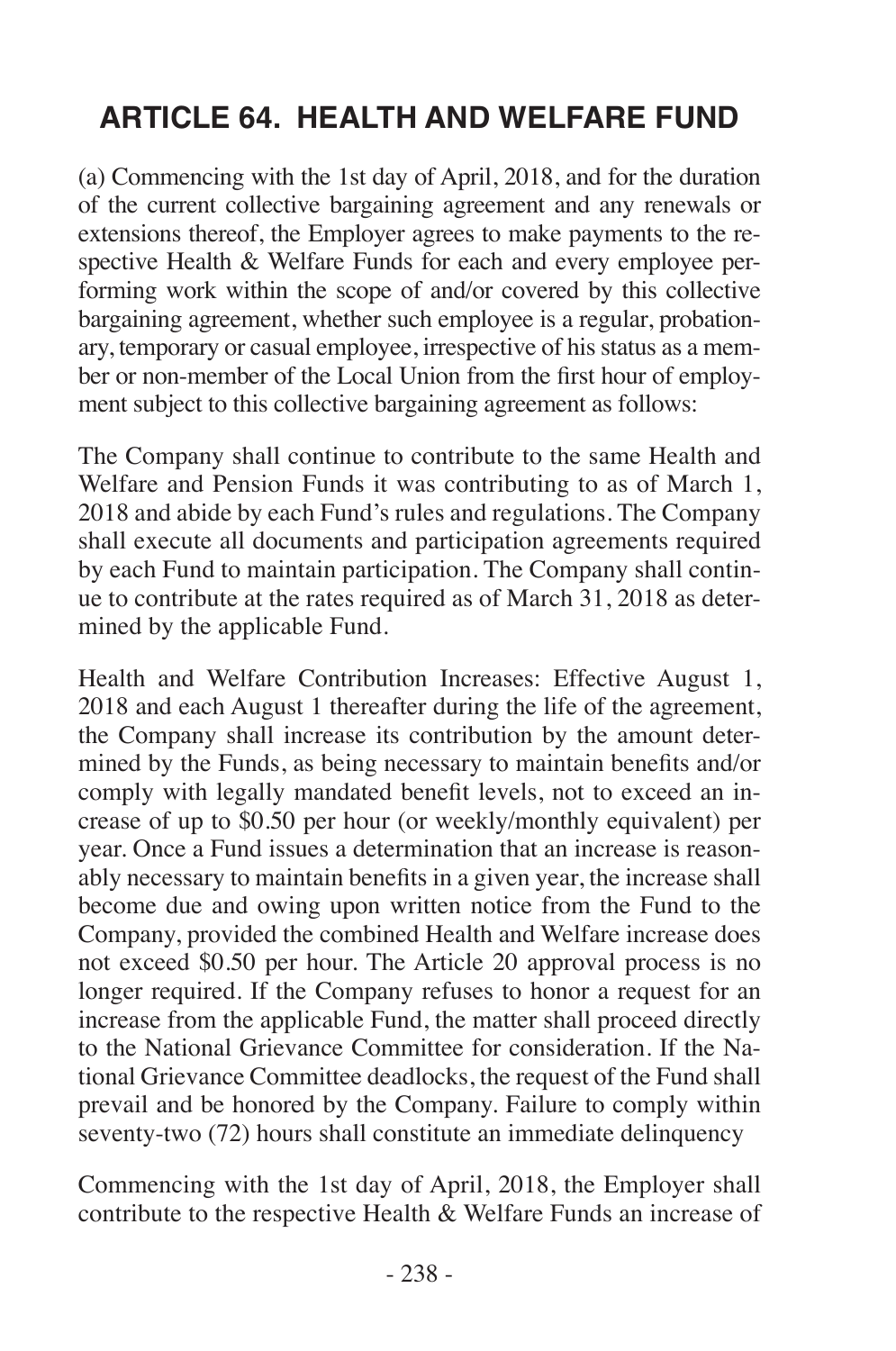\$0.50 per hour for which an employee covered by this Agreement receives pay up to a maximum of forty (40) hours.

Commencing with the 1st day of August, 2019, the Employer shall contribute to the respective Health & Welfare Funds an increase of \$0.50 per hour for which an employee covered by this Agreement receives pay up to a maximum of forty (40) hours.

Commencing with the 1st day of August, 2020, the Employer shall contribute to the respective Health & Welfare Funds an increase of \$0.50 per hour for which an employee covered by this Agreement receives pay up to a maximum of forty (40) hours.

Commencing with the 1st day of August, 2021, the Employer shall contribute to the respective Health & Welfare Funds an increase of \$0.50 per hour for which an employee covered by this Agreement receives pay up to a maximum of forty (40) hours.

Commencing with the 1st day of August, 2022, the Employer shall contribute to the respective Health & Welfare Funds an increase of \$0.50 per hour for which an employee covered by this Agreement receives pay up to a maximum of forty (40) hours.

Commencing with the 1st day of April, 2018, and for the duration of the current collective bargaining agreement and any renewals or extensions thereof, the Employer agrees to make payments to the Health & Welfare Funds as follows:

(1) The employer agrees to make contributions up to a maximum of forty (40) hours on behalf of a regular local employee who may be on layoff status during any payroll period but has completed three (3) days of work in that payroll period.

(2) The Employer agrees to make contributions up to a maximum of forty (40) hours on behalf of a regular road driver who maybe on lay off status during any payroll period but has completed two (2) tours of duty in that payroll period.

For purposes of this Article, each hour paid for or any portion thereof, figured to the nearest quarter hour, as well as hours of paid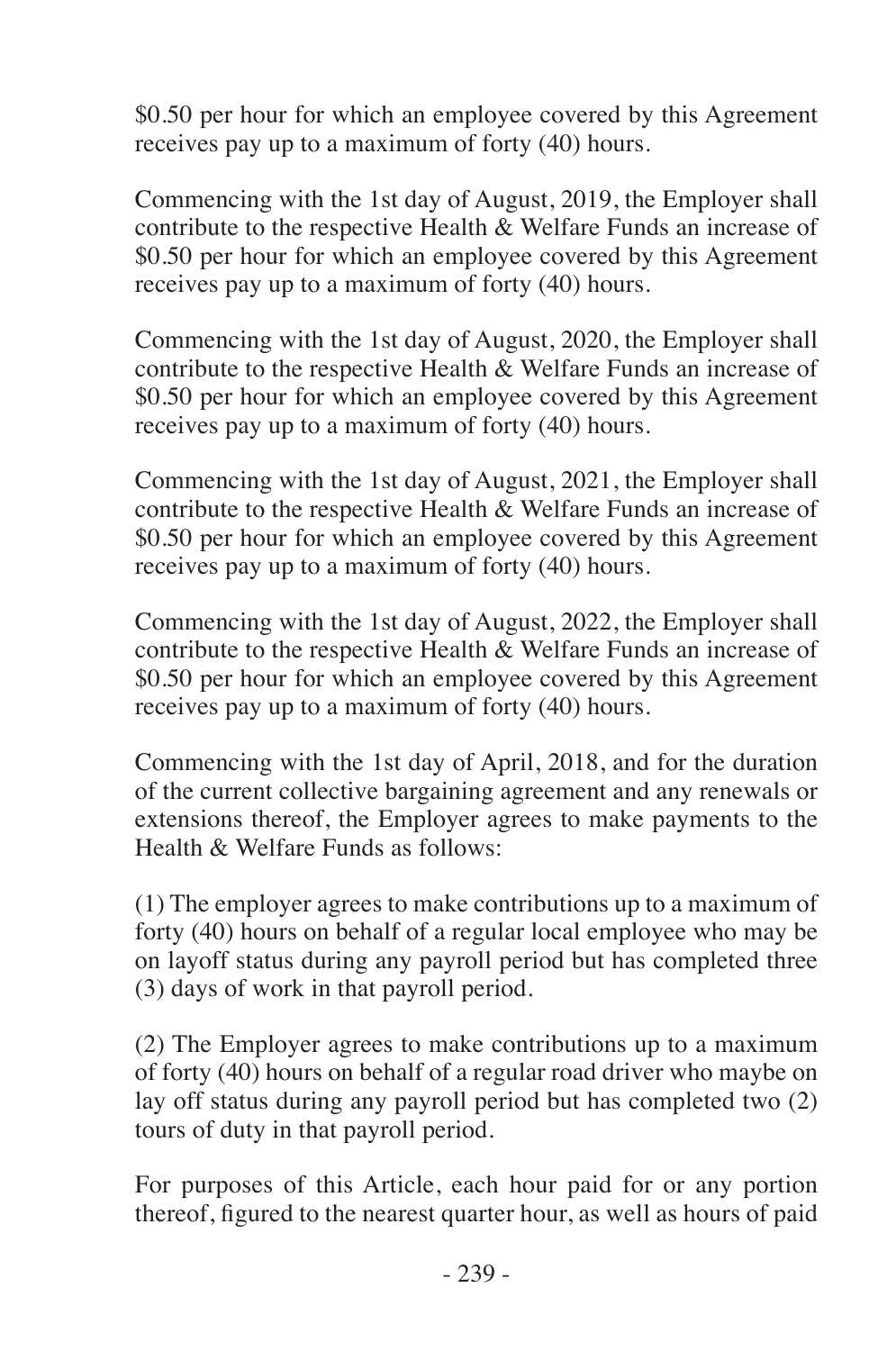vacation, paid holidays and other hours for which pay is received by the employee shall be counted as hours for which contributions are payable.

If a regular employee is absent because of illness or off-the-job injury and notifies the Employer of such absence, the Employer shall continue to make the required contribution of 32 hours for a period of four (4) weeks. If a regular employee is injured on the job the Employer shall continue to pay the required contributions until such employee returns to work; however, such contributions of 32 hours shall not be paid for a period of more than twelve (12) months.

There shall be no deduction from equipment rental of owner-operators by virtue of the contributions made to the Health and Welfare Fund, regardless of whether the equipment rental is at the minimum rate of more, and regardless of the manner of computation of owner-driver compensation.

Hourly contributions to the Health and Welfare Fund must be made for each hour worked on each regular or extra employee, even though such employee may work only part time under the provisions of this contract, including weeks where work is performed for the Employer but not under the provisions of this contract, and although contributions may be made for those weeks into some other Health and Welfare Fund.

In the case of employees paid on a mileage basis, the numbers of hours of contribution to the Health and Welfare Fund shall be determined by dividing that employee's gross earnings for the week by the current hourly rate. Gross earnings shall include any other hours paid for, such as waiting time, breakdown time, pickup and drop-off time, subject to the maximum weekly amount of contributions set forth above, not to exceed forty (40) hours per week per employee.

All contributions shall be made at such time and in such manner as the Trustees require, and the Trustees shall have the authority to have an independent Certified Public Accountant audit the payroll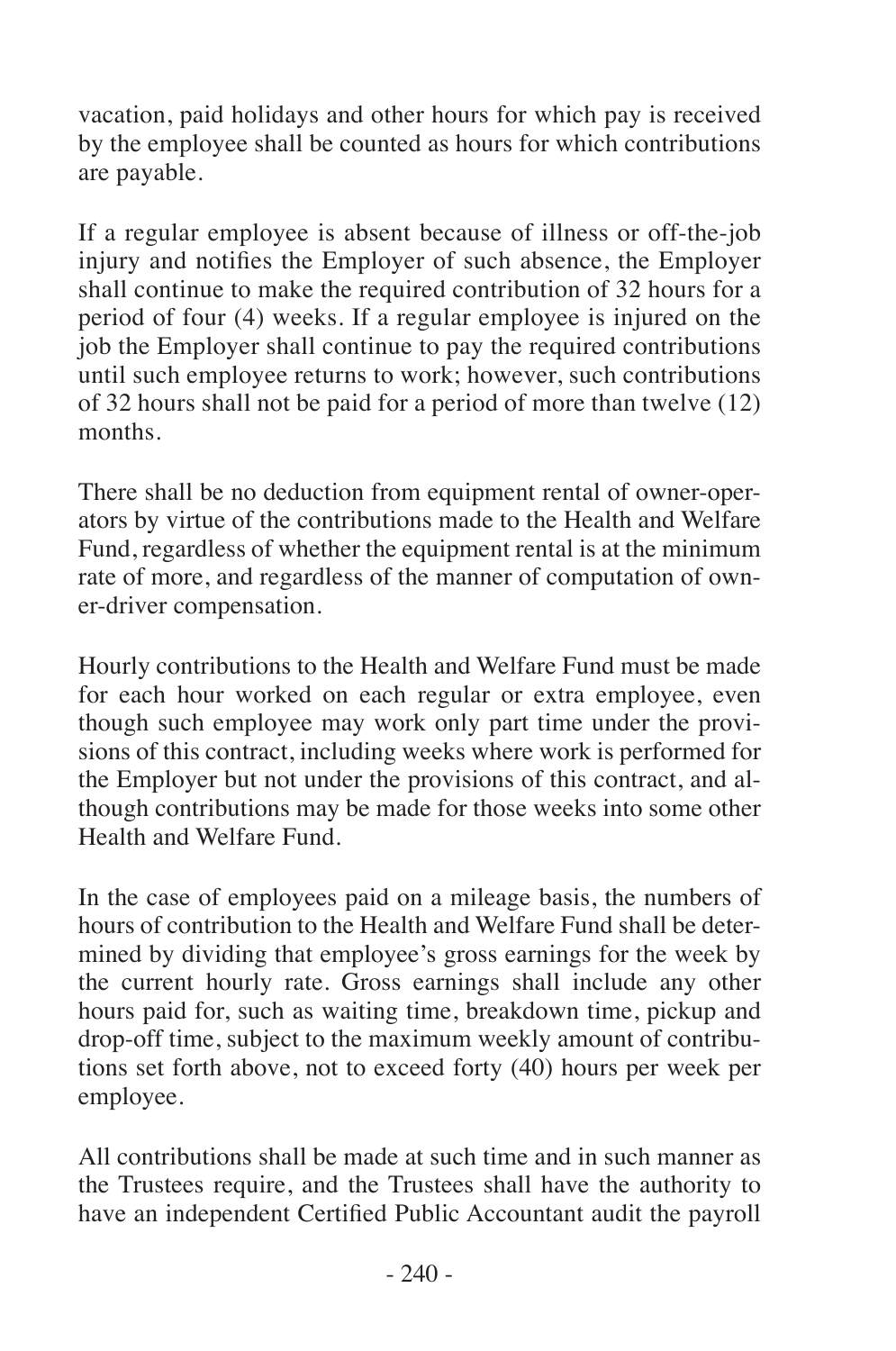and wage records of the Employer for the purpose of determining the accuracy of contributions to the Welfare Fund.

If an Employer fails to make contributions to the Welfare Fund within 72 hours after the notice of delinquency set forth in Article 46, Section 3, the Local Union shall take whatever steps are necessary to secure compliance with this Article, any provisions of this Agreement to the contrary notwithstanding, and the Employer shall be liable for all costs for collecting the payments due together with attorneys' fees and such penalties which may be assessed by the Trustees.

The Employers' liability for payment hereunder shall not be subject to the Grievance Procedure or arbitration provided under this Agreement.

(c) The Employers and Union which are signators hereto ratify the designation of the Employer and the Employee Trustees under such Agreement, and ratify all action already taken, or to be taken by such Trustees within the scope of their authority.

(d) All Employers contributing hereunder shall post each month at each terminal or other place of business where employees have easy access thereto an exact copy of the remittance report form of contributions sent to the Fund.

(e) Whenever an Employer signatory to this Agreement becomes delinquent in contributions owed to the Health and Welfare Fund and the Local Union serves a 72-hour notice of delinquency set forth in Article 46, Section 3, such Employer after satisfying the delinquency and becoming current, and then during the term of this Agreement becomes delinquent again, shall be required to post a performance bond to satisfy that second delinquency and/or any further delinquencies during the term of this Agreement.

(f) The Trustees or their designated representatives shall have the authority to audit the payroll and wage records of the Employer for all individuals performing work within the scope of and/or covered by this Agreement, for the purpose of determining the accuracy of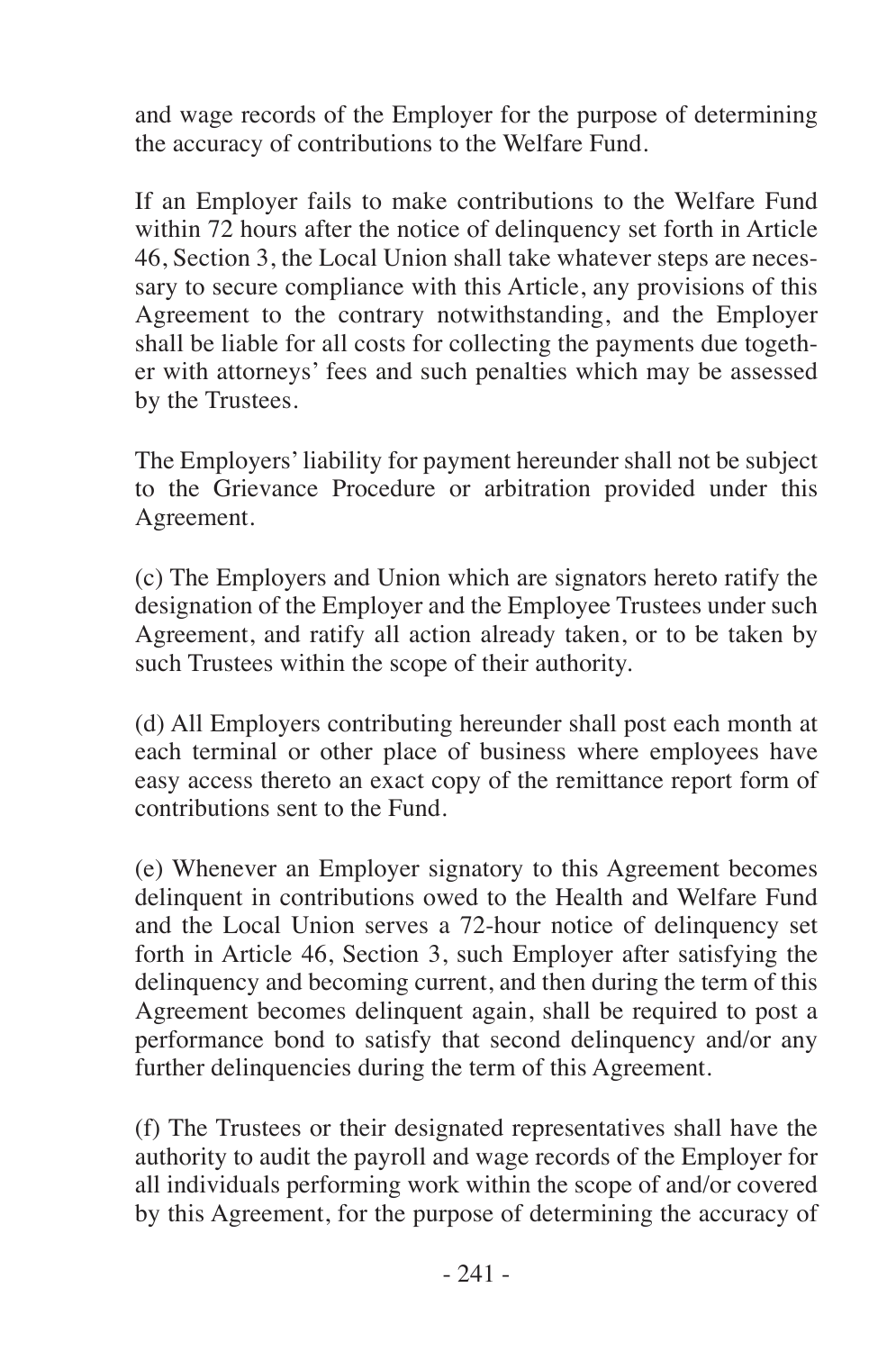contributions to the funds and adherence to the requirements of this Agreement regarding coverage and contributions. For purposes of such audit, the Trustees or their designated representatives shall have access to the payroll and wage records of any individual, including owner-operators, lessors and employees of fleet owners (excluding any supervisory, managerial and/or confidential employees of the Employer) who the Trustees or their designated representatives reasonably believe may be subject to the Employer's contribution obligation.

(g) The provisions of Article 8(6) (a) of the NMFA shall not apply to Health and Welfare contributions made under the New England Supplemental Freight Agreement when a change of operations involves only Local Unions and Health and Welfare Funds solely contained within the jurisdiction of the Southern New England Supplemental Freight Agreement, providing there is reciprocity between the Funds involved.

Note: Employees covered by this agreement who were formerly represented by IBT Union Local 526 and are currently represented by IBT Union Local 251, including all new hires, shall have Health and Welfare contributions made on their behalf to the Local 251 Health and Welfare fund.

# **ARTICLE 65. PENSION FUND**

This Pension Article shall supersede and prevail over any other inconsistent provisions or articles contained within this Agreement.

(a) Commencing with the 1st day of April, 2018 and for the duration of the current collective bargaining agreement and any renewals or extensions thereof, the Employer agrees to make payments to the New England Teamsters and Trucking Industry Pension Fund for each and every employee performing work within the scope of and/or covered by this collective bargaining agreement, whether such employee is a regular, probationary, temporary or casual employee, irrespective of his status as a member or nonmember of the Local Union, from the first hour of employment subject to this collective bargaining agreement as follows: For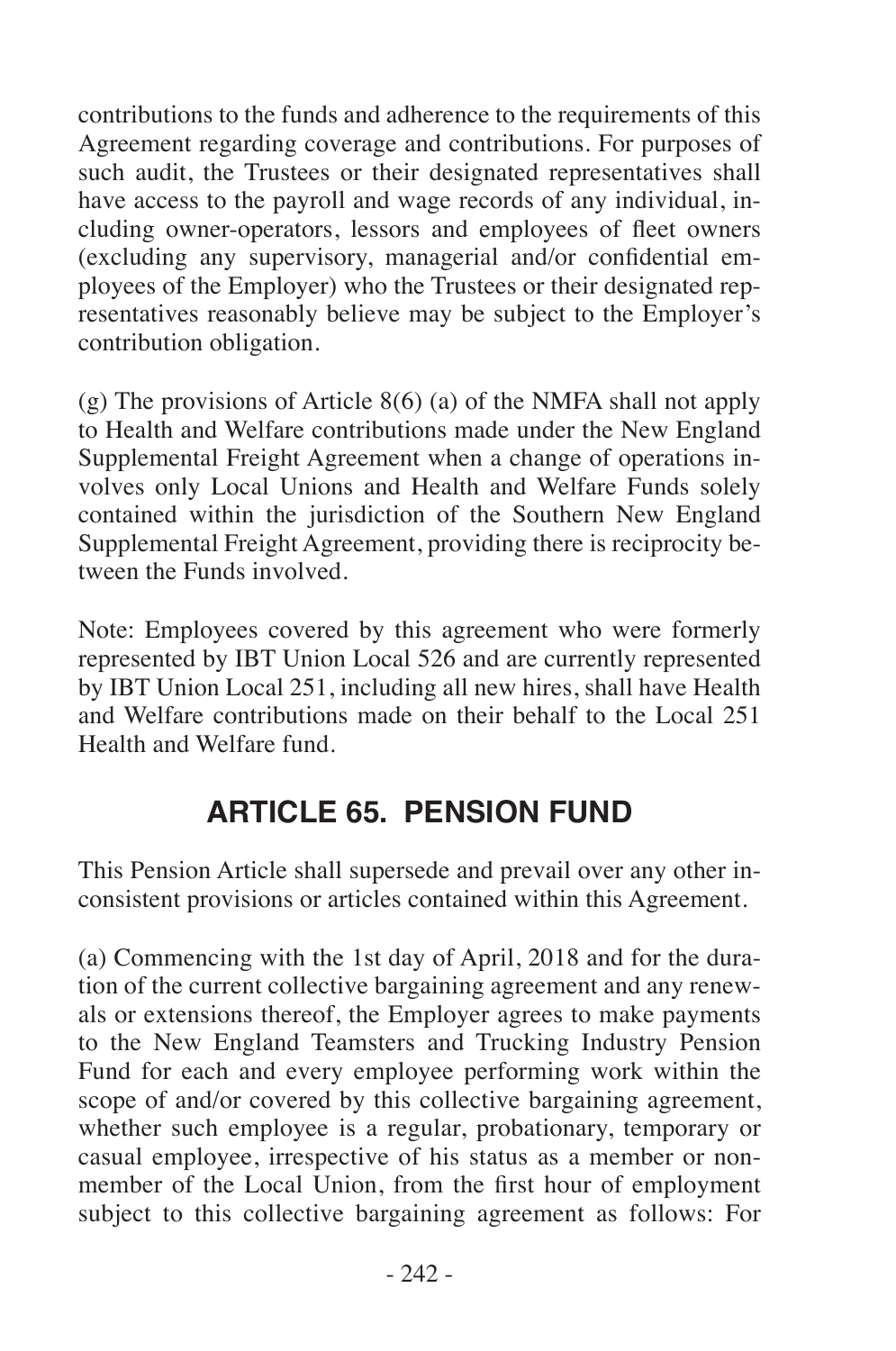each hour or portion thereof, figured to the nearest quarter hour for which an employee receives pay or for which pay is due the Employer shall make a contribution of \$7.50 per hour to the New England Teamsters and Trucking Industry Pension Fund but not more than \$300.00 per week for any one (1) employee from the first hour of employment in such week.

Pension Funds/Rates: All Pension contribution rates shall be frozen at those rates required by the applicable Pension Fund as of March 31, 2018 for the duration of this agreement. Neither the Company nor any Pension Fund is permitted to require contributions or payments of any assessments, co-pays, fees or surcharges from any employee or Union entity signatory hereto as a result of the frozen rate.

Reopener: If new pension legislation is enacted during the term of this agreement, Article 27's reopener provisions shall apply.

If any Pension Fund rejects this agreement because of the company's level of contributions or otherwise refuses to accept the frozen contribution rate and terminates the Company's participation in the Fund, the Company shall make contributions to the Teamsters National 401(k) Savings Plan in the amount of six dollars (\$6.00) per hour on behalf of the employees in the area covered by the Pension Fund. Such amount shall be immediately 100% vested for the benefit of the employee. If a withdrawal event occurs for any other reason, Article 27's reopener provisions shall apply (including the right to take economic action).

The Company will not seek to withdraw from any Pension Fund to which it contributed under the 2013-18 ABF NMFA.

Commencing with the 1st day of August, 2019, the said hourly contribution rate shall be \$7.50 but not more than \$300.00 per week for any one (1) employee; and,

Commencing with the 1st day of August, 2020, the said hourly contribution rate shall be \$7.50 but not more than \$300.00 per week for any one (1) employee; and,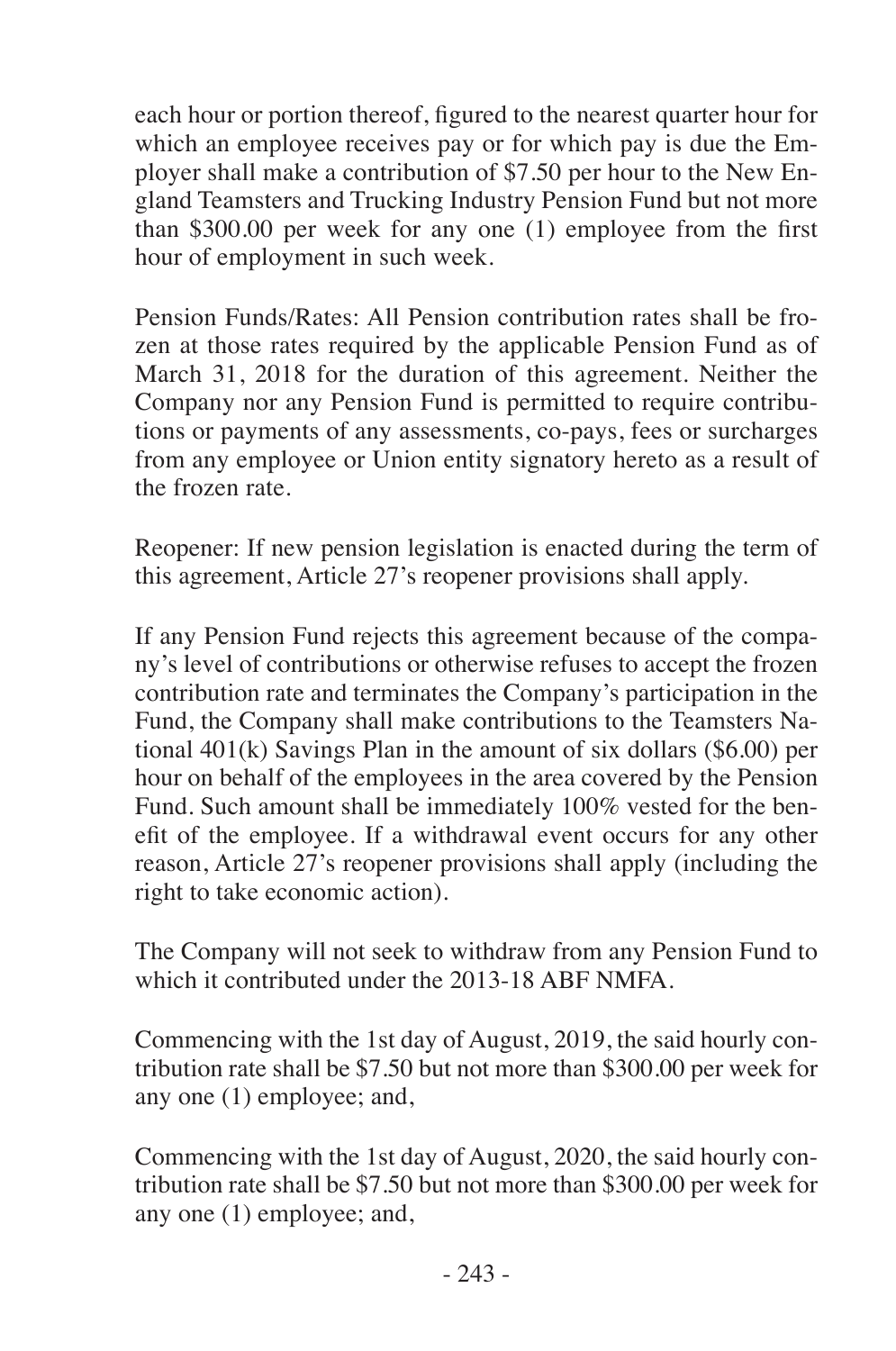Commencing with the 1st day of August, 2021, the said hourly contribution rate shall be \$7.50 but not more than \$300.00 per week for any one (1) employee.

Commencing with the 1st day of August, 2022, the said hourly contribution rate shall be \$7.50 but not more than \$300.00 per week for any one (1) employee.

Commencing with the 1st day of April, 2018, and for the duration of the current collective bargaining agreement and any renewals or extensions thereof, the Employer agrees to make payments to the New England Teamsters and Trucking Industry Pension Fund as follows:

(1) The Employer agrees to make contributions up to a maximum of forty (40) hours on behalf of a regular local employee who may be on layoff status during any payroll period but has completed three (3) days of work in that payroll period.

(2) The Employer agrees to make contributions up to a maximum of forty (40) hours on behalf of a regular road driver who may be on layoff status during any payroll period but has completed two (2) tours of duty in that payroll period.

For purposes of this Article, each hour for which wages are paid or due, or any portion thereof, figured to the nearest quarter hour, as well as hours of paid vacation, paid holidays and other hours for which pay is due or received by the employee, shall be counted as hours for which contributions are payable. In computing the maximum amount due any week, there shall be no daily limit on the number of hours for any one day in such week, whether such hours are performed on straight time or overtime rates, but payments shall be made at the amount set forth above.

In the case of employees paid on a mileage basis, the number of hours of contribution to the Pension Fund shall be determined by dividing that employee's gross earnings for the week by the current hourly rate. Gross earnings shall include any other hours paid for, such as waiting time, breakdown time, pick-up and drop-off time,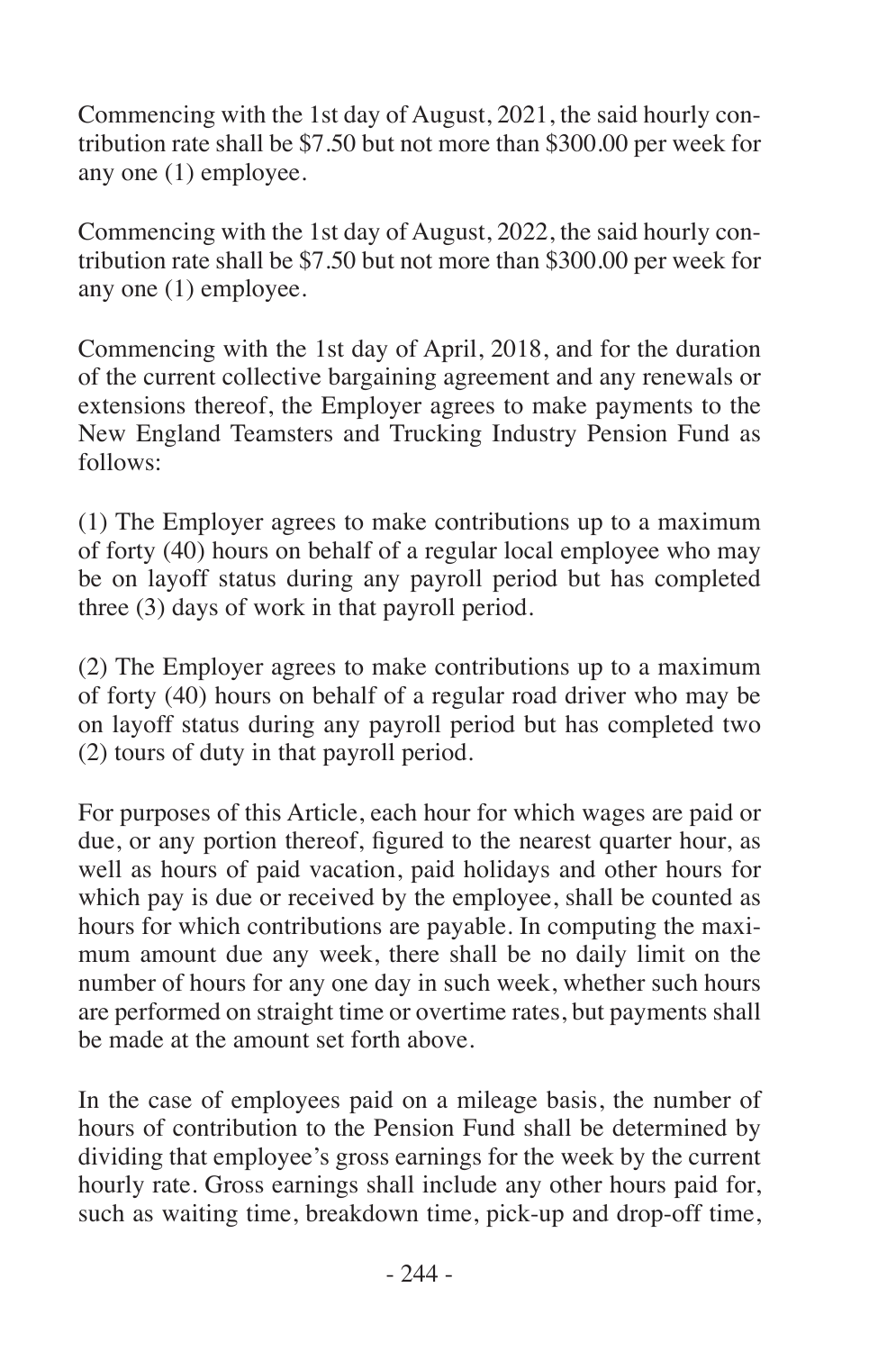subject to the maximum weekly amount of contributions set forth above, not to exceed forty (40) hours per week per employee.

If a regular employee (as defined in the collective bargaining agreement) is absent because of illness or off-the-job injury and notifies the Employer of such absence, the Employer shall continue to make the required contributions for a period of four (4) weeks, for forty (40) hours per week. If a regular employee is injured on the job, the Employer shall continue to pay the required contributions at the rate of forty (40) hours for each such week until the employee returns to work; however, such contributions of forty (40) hours shall not be paid for a period of more than twelve (12) months.

(b) The Employer agrees to and has executed a copy of the New England Teamsters and Trucking Industry Pension Fund Agreement and Declaration of Trust dated April 11, 1958, and accepts such Agreement and Declaration of Trust, as amended, and ratifies the selection of the Employer Trustees now or hereafter serving as such, and all action heretofore or hereafter taken by them within the scope of their authority under such Agreement and Declaration of Trust.

(c) The parties agree that the Pension Plan adopted by the Trustees of the New England Teamsters and Trucking Industry Pension Fund shall at all times conform to the requirements of the Internal Revenue Code so as to enable the Employer at all times to treat its contributions made to the Fund as a deduction for income tax purposes.

(d) It is also agreed that all contributions shall be made at such time and in such manner as the Trustees shall reasonably require; and the Trustees shall have the authority to have an audit of the payroll and wage records of the Employer for all employees performing work within the scope and/or covered by this collective bargaining agreement for the purpose of determining the accuracy of contributions to the Pension Fund and adherence to the requirements of this Article of the collective bargaining agreement regarding coverage and contributions, such audit may, at the option of the Trustees, be conducted by an independent certified public accountant or a certified public accountant employed by the New England Teamsters and Trucking Industry Pension Fund.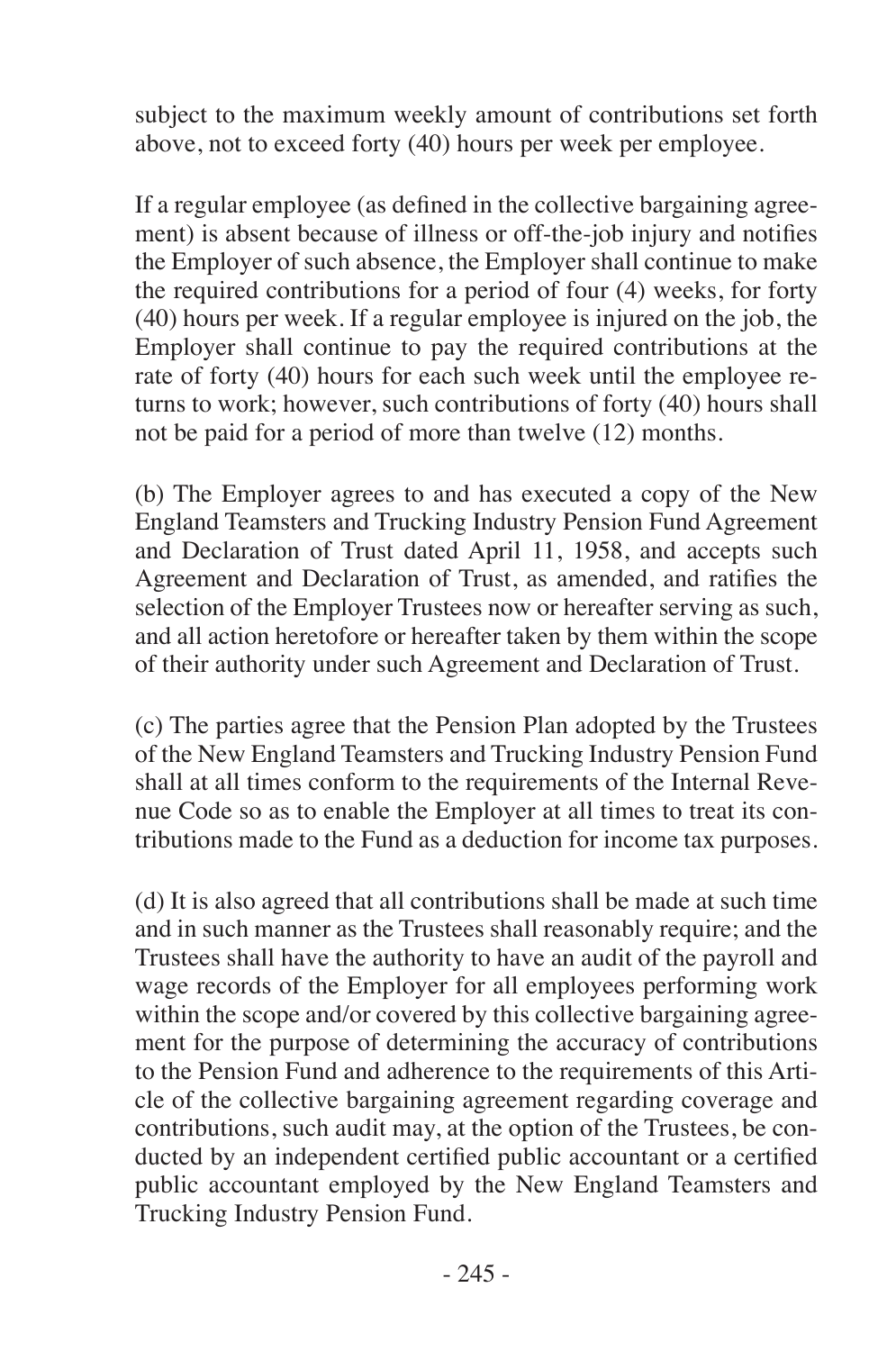If the Employer shall fail to make contributions to the Pension Fund by the twentieth (20th) day of the month following the month during which the employees performed work or received pay or were due pay within the scope of this collective bargaining agreement, up to and including the last completed payroll period in the month for which contributions must be paid, or if the Employer, having been notified that its contributions to the Fund have been under reported and/or underpaid, fails within twenty (20) days after such notification to make any required self-audit and/or contributions found to be due, the Local Union shall have the right after an appropriate 72 hour notice to the Employer, to take whatever steps it deems necessary to secure compliance with this agreement, any provision of this collective bargaining agreement to the contrary notwithstanding, and the Employer shall be responsible to the employees for losses resulting therefrom. Also, the Employer shall be liable to the Trustees for all costs of collecting the payments due together with attorneys' fees and such interest, liquidated damages or penalties which the Trustees may assess or establish in their discretion. The Employer's liability for payment hereunder shall not be subject to the grievance procedure and/or arbitration if such is provided in this Agreement.

It is understood and agreed that once a payment or payments are referred to an attorney for collection by the Trustees of the New England Teamsters and Trucking Industry Pension Fund and/or the Local Union, the Local Union and its business agents or chief executive officer shall have no right to modify, reduce or forgive the Employer with respect to its liability for unpaid contributions, interest, liquidated damages or penalty as may be established or assessed by the Trustees in their discretion against delinquent Employers.

(e) There shall be no deduction for equipment rental of owner-operators by virtue of the contributions made to the Pension Fund, regardless of whether the equipment rental is at the minimum rate or more, and regardless of the manner of computation of owner-driver compensations.

(f) Contributions to the Pension Fund must be made for each week on each regular or extra employee, even though such employee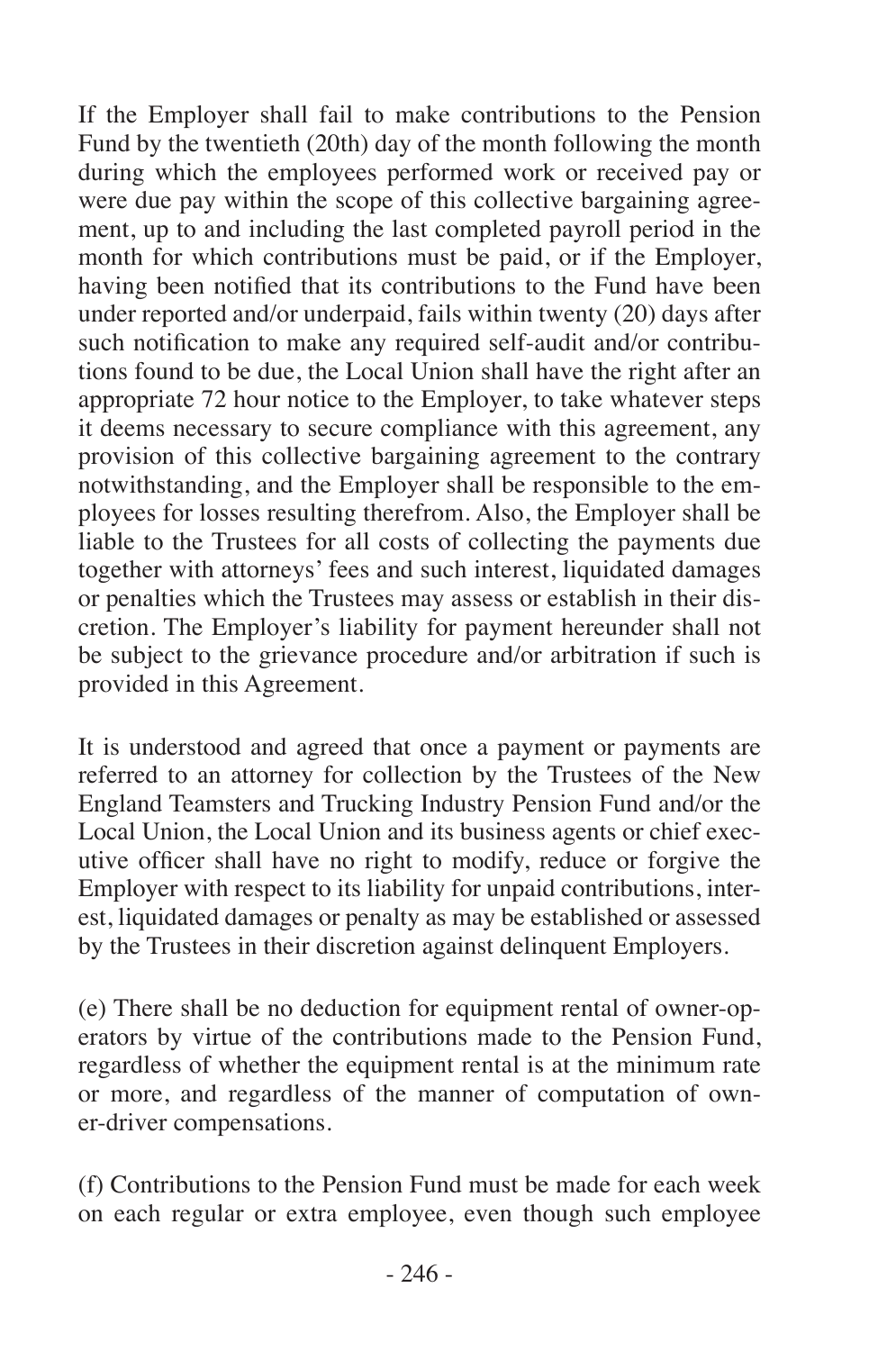may work only part time under the provisions of this contract, including weeks where work is performed for the Employer but not under the provisions of this contract, and, although contributions may be made for those weeks into some other Pension Fund.

(g) No oral or written modification of this Article regarding pensions and retirement shall be made by the Local Union or the Employer and, if made, such modification shall not be binding upon the employees performing work within the scope of this collective bargaining agreement and covered by this Article or upon the Trustees of the New England Teamsters and Trucking Industry Pension Fund.

(h) All Employers contributing hereunder shall post each month at each terminal or other place of business where employees have easy access thereto an exact copy of the remittance report form of contributions sent to the Fund.

(i) Whenever an Employer signatory to this Agreement becomes delinquent in contributions owed to the Pension Fund and the Local Union serves a 72-hour notice of delinquency set forth in Article 46, Section 3, such Employer after satisfying the delinquency and becoming current, and then during the term of this Agreement becomes delinquent again, shall be required to post a performance bond to satisfy that second delinquency and/or any further delinquencies during the term of this Agreement.

(j) The Trustees or their designated representatives shall have the authority to audit the payroll and wage records of the Employer for all individuals performing work within the scope of and/or covered by this Agreement, for the purpose of determining the accuracy of contributions to the funds and adherence to the requirements of this Agreement regarding coverage and contributions. For purposes of such audit, the Trustees or their designated representatives shall have access to the payroll and wage records of any individual, including owner-operators, lessors and employees of fleet owners (excluding any supervisory, managerial and/or confidential employees of the Employer) who the Trustees or their designated representatives reasonably believe may be subject to the Employer's contribution obligation.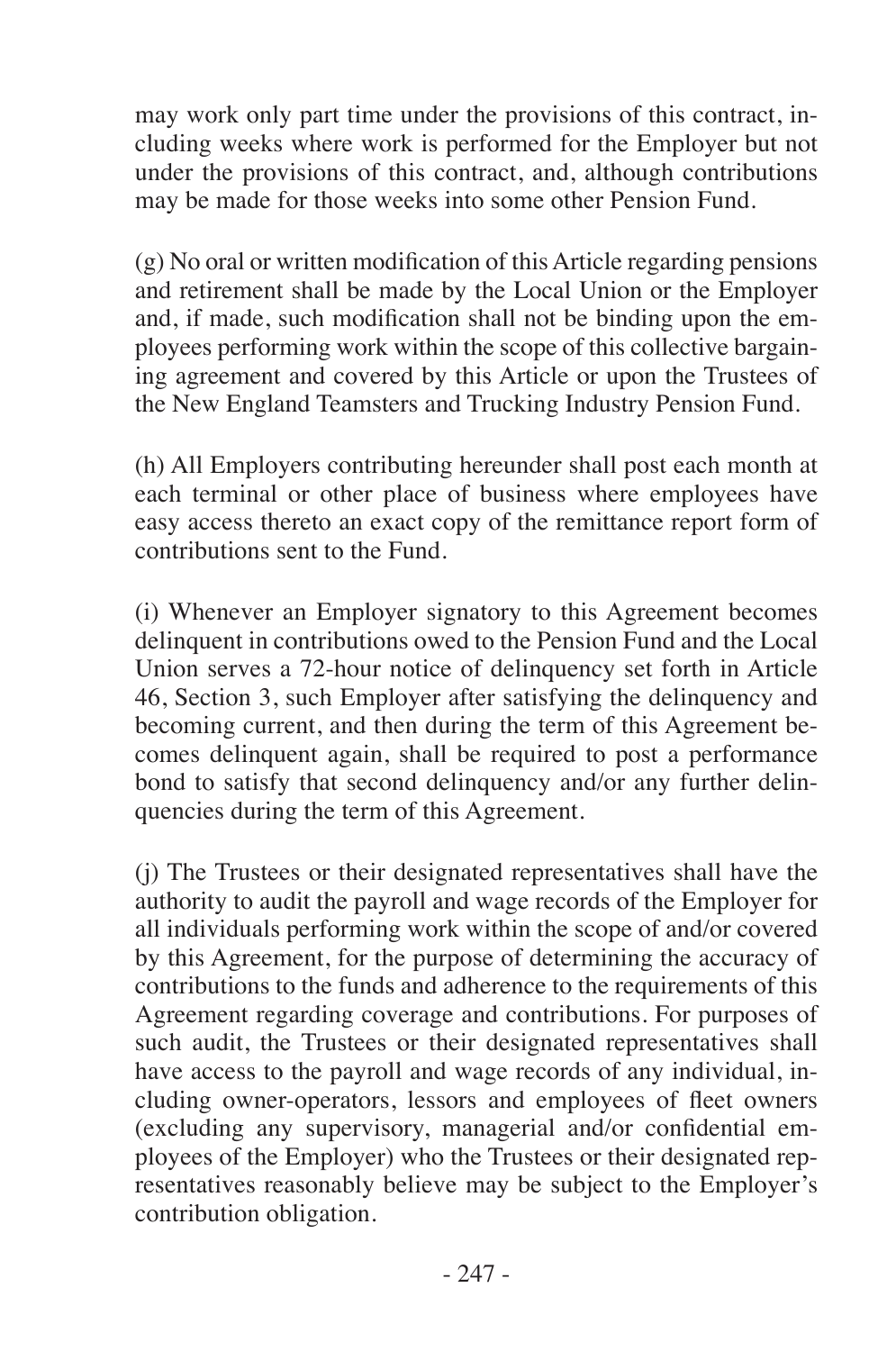## **ARTICLE 66. AUTOMATIC INCREASES**

The provision of Article 61 (Overhead Operations), Article 62 (Two-Man Operations) and Article 63 (Owner-Operators) shall be automatically amended to incorporate whatever amendments or changes may be made in the parallel provisions of the Central States, Over-the-Road Motor Freight Agreement for the contract period starting April 1, 2003, effective as of the dates such amendments or changes become effective under such Central States Agreement.

## **ARTICLE 67. TERMINATION CLAUSE**

The term of this Supplemental Agreement shall be from April 1, 2018 to June 30, 2023.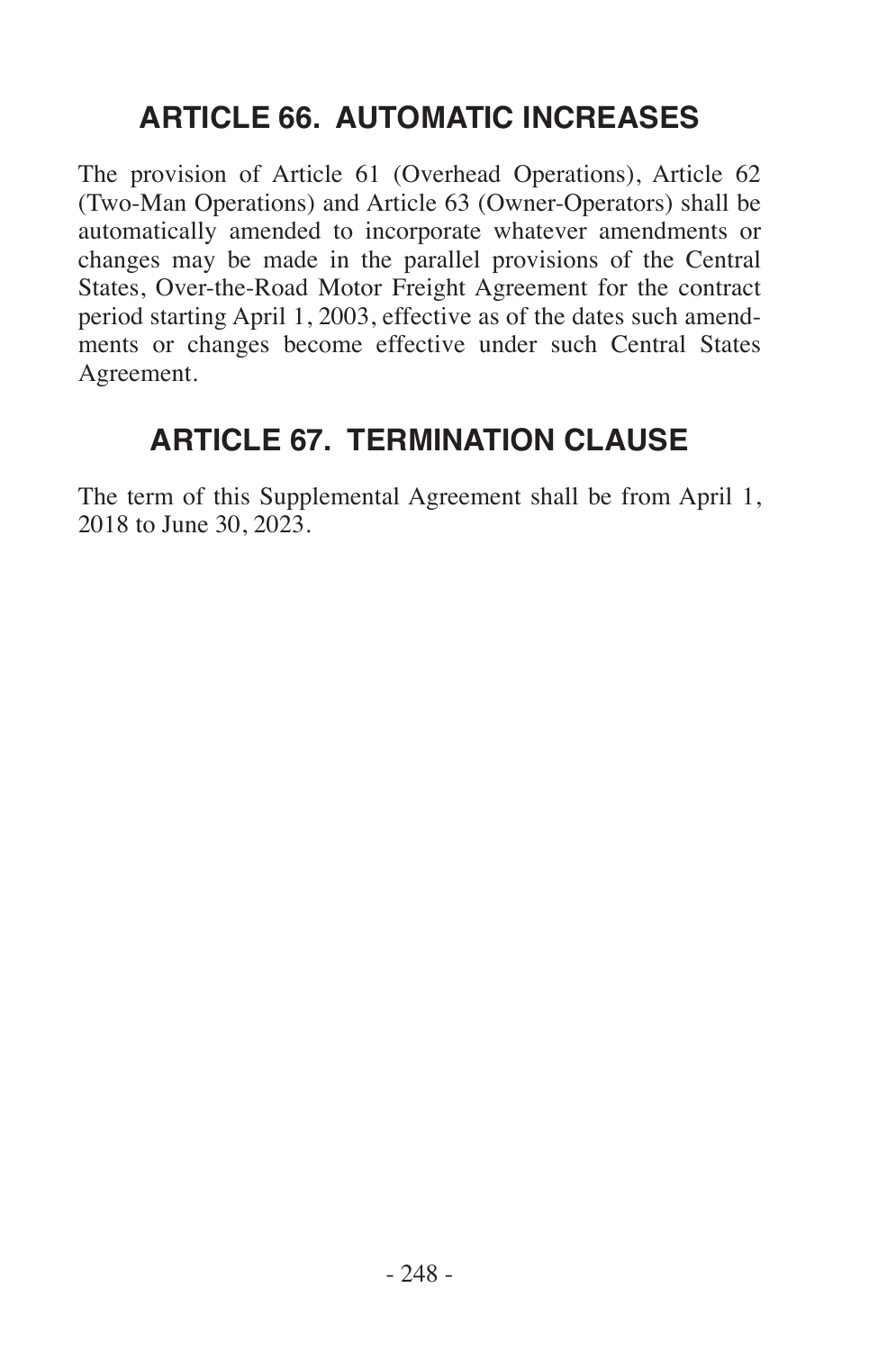IN WITNESS WHEREOF the parties hereto have set their hands and seals this \_\_\_\_\_ day of \_\_\_\_\_\_\_\_\_\_\_\_, 2019 to be effective as of April 1, 2018 except as to those areas where it has been otherwise agreed between the parties:

## **NEGOTIATING COMMITTEE**

For the Local Unions:

## TEAMSTERS NATIONAL FREIGHT INDUSTRY NEGOTIATING COMMITTEE

NEW ENGLAND TEAMSTERS NEGOTIATING COMMITTEE John A. Murphy, Chairman John Capobianco, Co-Chairman

For the Employers:

ABF NEGOTIATING COMMITTEE Eric Bucheit, Chairman